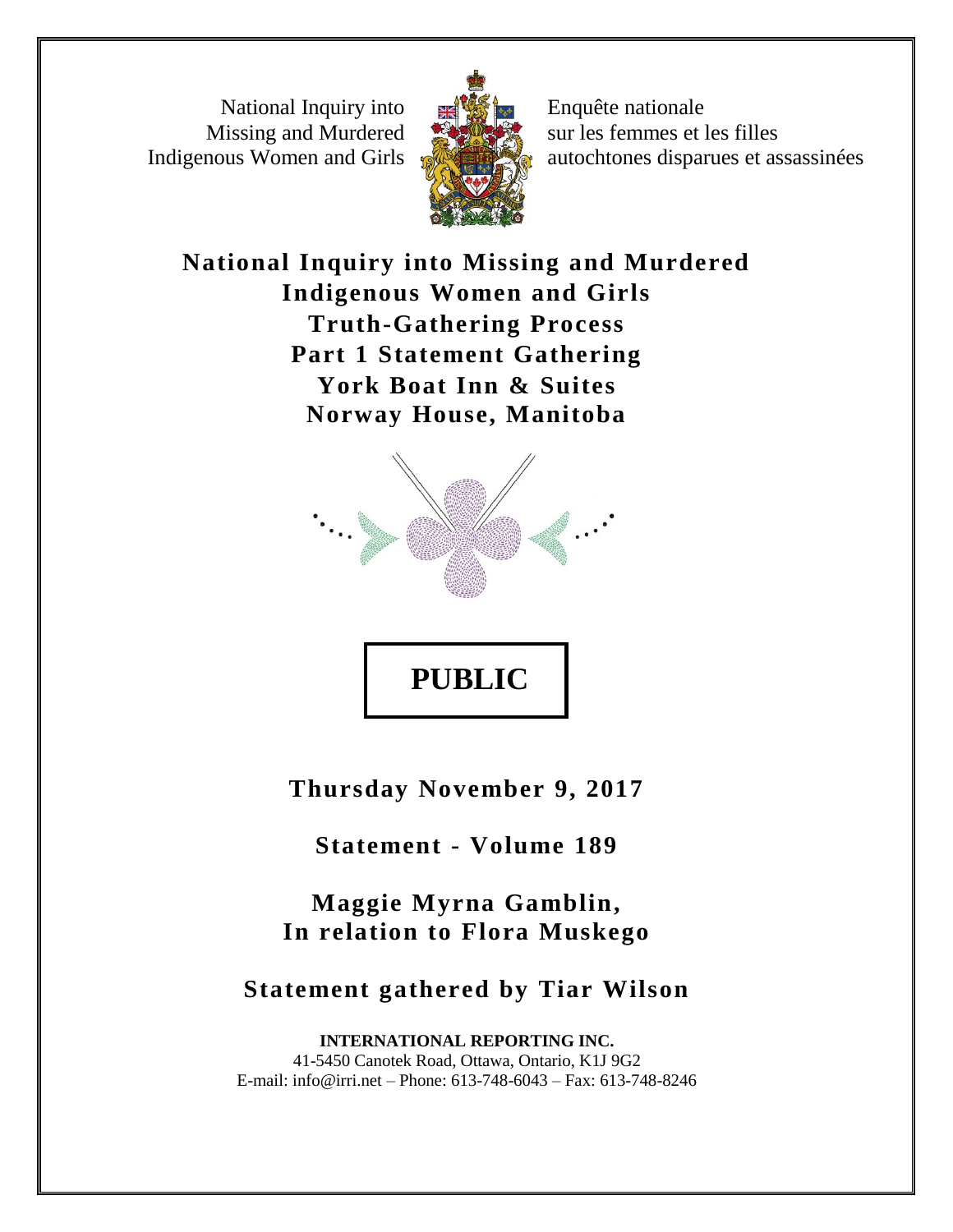#### **NOTES**

1) The use of square brackets [ ] in this transcript indicates that amendments have been made to the certified transcript in order to replace information deemed inaudible or indecipherable by the original transcriptionist. The use of a strikethrough mark indicates where an error was found in the original transcription. Amendments to this transcript were made by Susan Grant, Legal Assistant with National Inquiry into Missing and Murdered Indigenous Women, Girls and 2SLGBTQ on August 28-30, 2018 at Vancouver, British Columbia. Ms. Grant listened back to the source audio recording of the proceeding to make the amendments.

2) Francine Merasty, Commission Counsel, listened back to the source recordings in order to amend the original transcription, adding in the passages spoken in Cree. These amendments are set off with italics and square brackets in the text.

#### **II**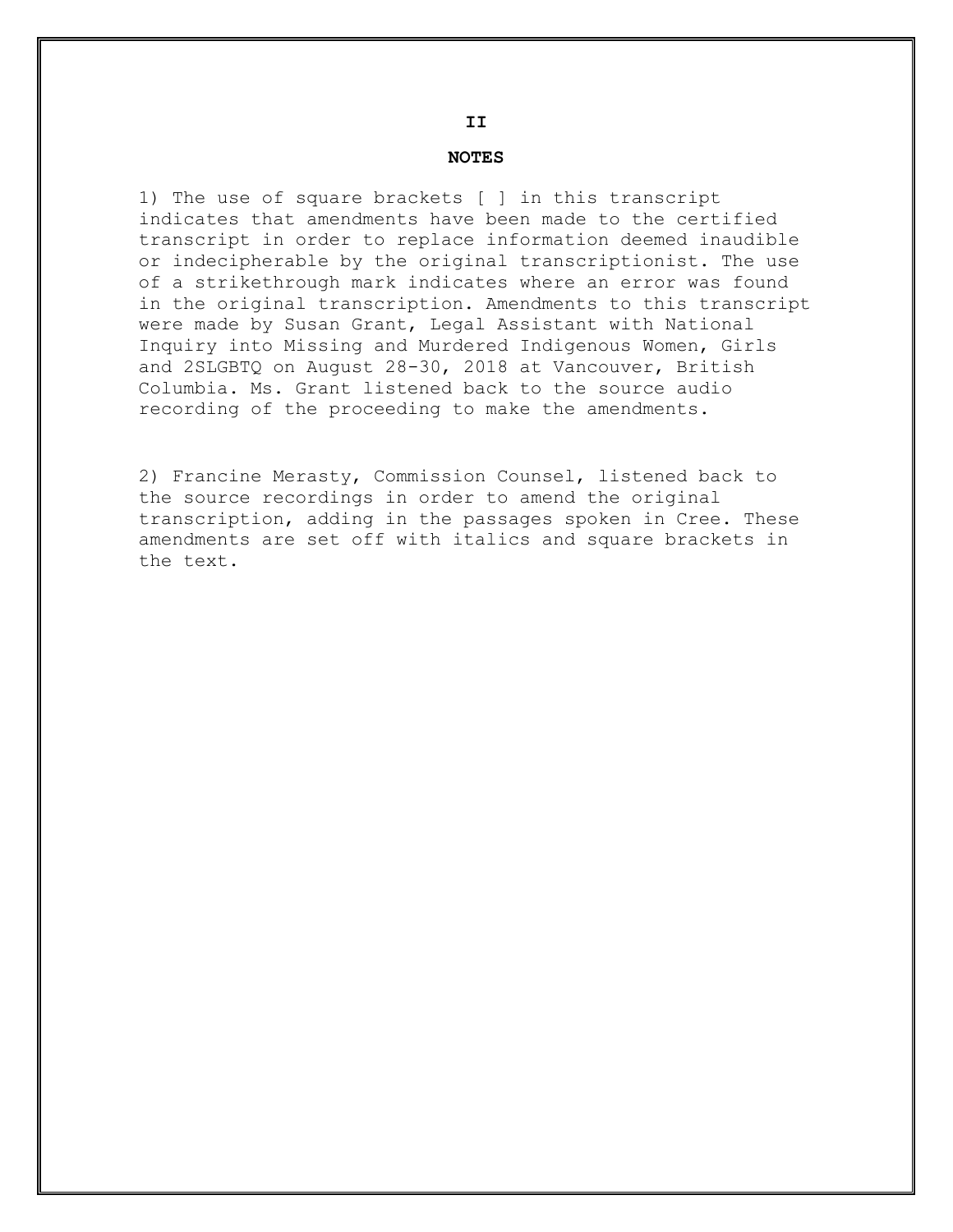**TABLE OF CONTENTS**

# **Statement Volume 189**

# **November 9, 2017 Witness: Maggie Myrna Gamblin PAGE**

| Statement of Maggie Myrna Gamblin 1 |  |  |  |  |  |  |  |  |  |  |  |
|-------------------------------------|--|--|--|--|--|--|--|--|--|--|--|
| Reporter's Certificate 68           |  |  |  |  |  |  |  |  |  |  |  |

# **Statement gatherer: Tiar Wilson**

# **Documents submitted by the witness:**

**Item 1** "Submission to the National Murdered and Missing Indigenous Women Inquiry" with diagrams (2 pages)

#### **III**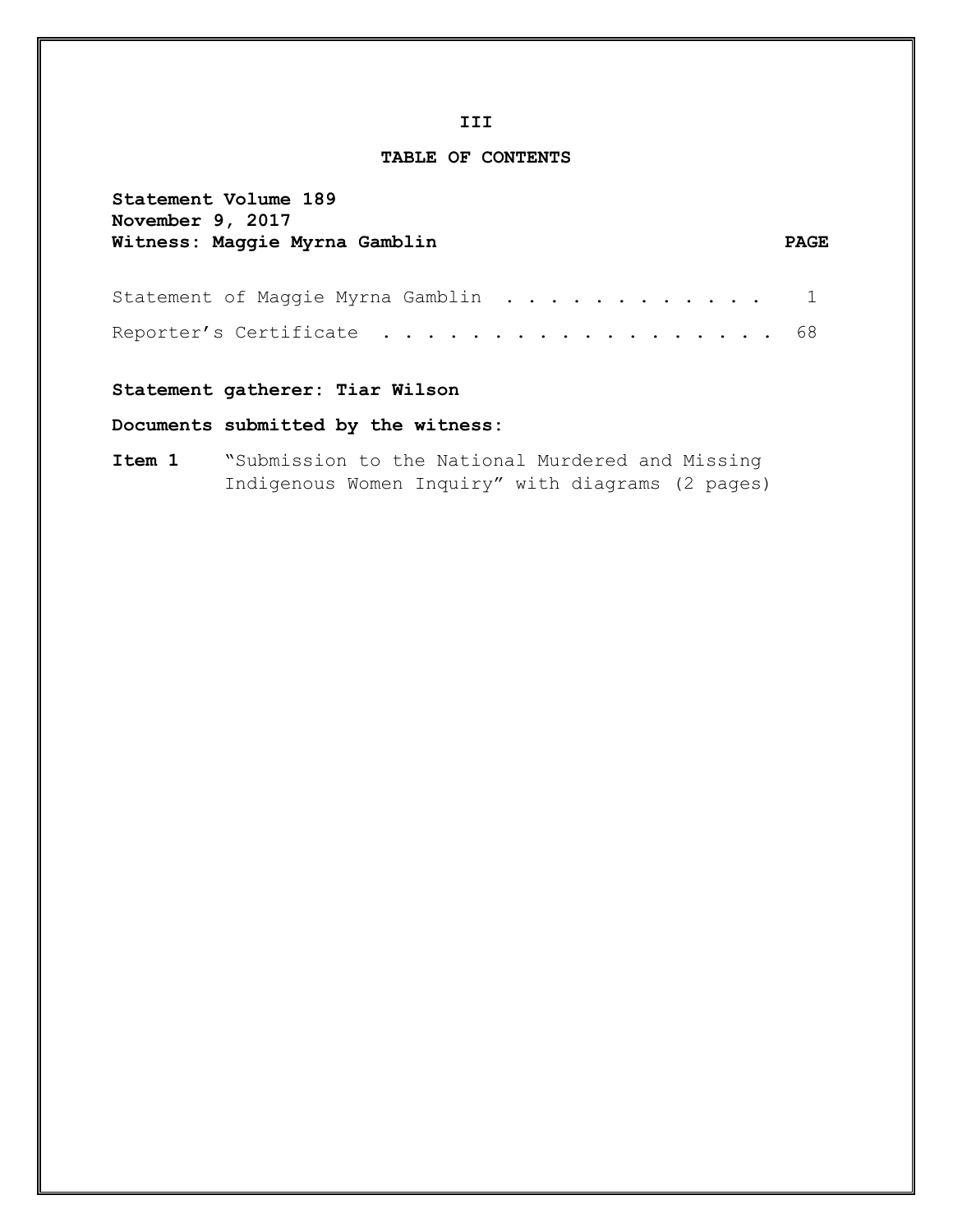| $\mathbf{1}$   | Norway House, Manitoba                                     |
|----------------|------------------------------------------------------------|
| $\overline{2}$ | --- Upon commencing on Thursday, November 9, 2017 at 16:45 |
| 3              | MS. TIAR WILSON: Okay, good evening,                       |
| 4              | Commissioners. It's 4:45 p.m., central time. We are here   |
| 5              | in Norway House, Manitoba, at the York Boat Inn, room 212. |
| 6              | This is Tiar Wilson doing the interview, and I will be     |
| $\overline{7}$ | talking to Myrna Gamblin today. And, I'll get her to       |
| 8              | introduce herself, why she's here today, and then we will  |
| 9              | begin. I said the time and date, right? 4:45 p.m.,         |
| 10             | Thursday November 9th.                                     |
| 11             | MS. MYRNA GAMBLIN: Yeah. Thank you for                     |
| 12             | that. I do have one question once I feel a bit more        |
| 13             | comfortable. When -- we are technically addressing the     |
| 14             | Commissioners through this recording?                      |
| 15             | MS. TIAR WILSON: Yes.                                      |
| 16             | MS. MYRNA GAMBLIN: Who exactly are they?                   |
| 17             | MS. TIAR WILSON: Are the Commissioners?                    |
| 18             | Okay, so our Chief Commissioner is Marion Buller, and      |
| 19             | she $---$                                                  |
| 20             | MS. MYRNA GAMBLIN: Okay, that I know, yeah.                |
| 21             | MS. TIAR WILSON: --- Cree woman from                       |
| 22             | Saskatchewan, First Nations member there. Mistawasis, I    |
| 23             | believe.                                                   |
| 24             | MS. MYRNA GAMBLIN: Yeah.                                   |
| 25             | MS. TIAR WILSON: And then we also have                     |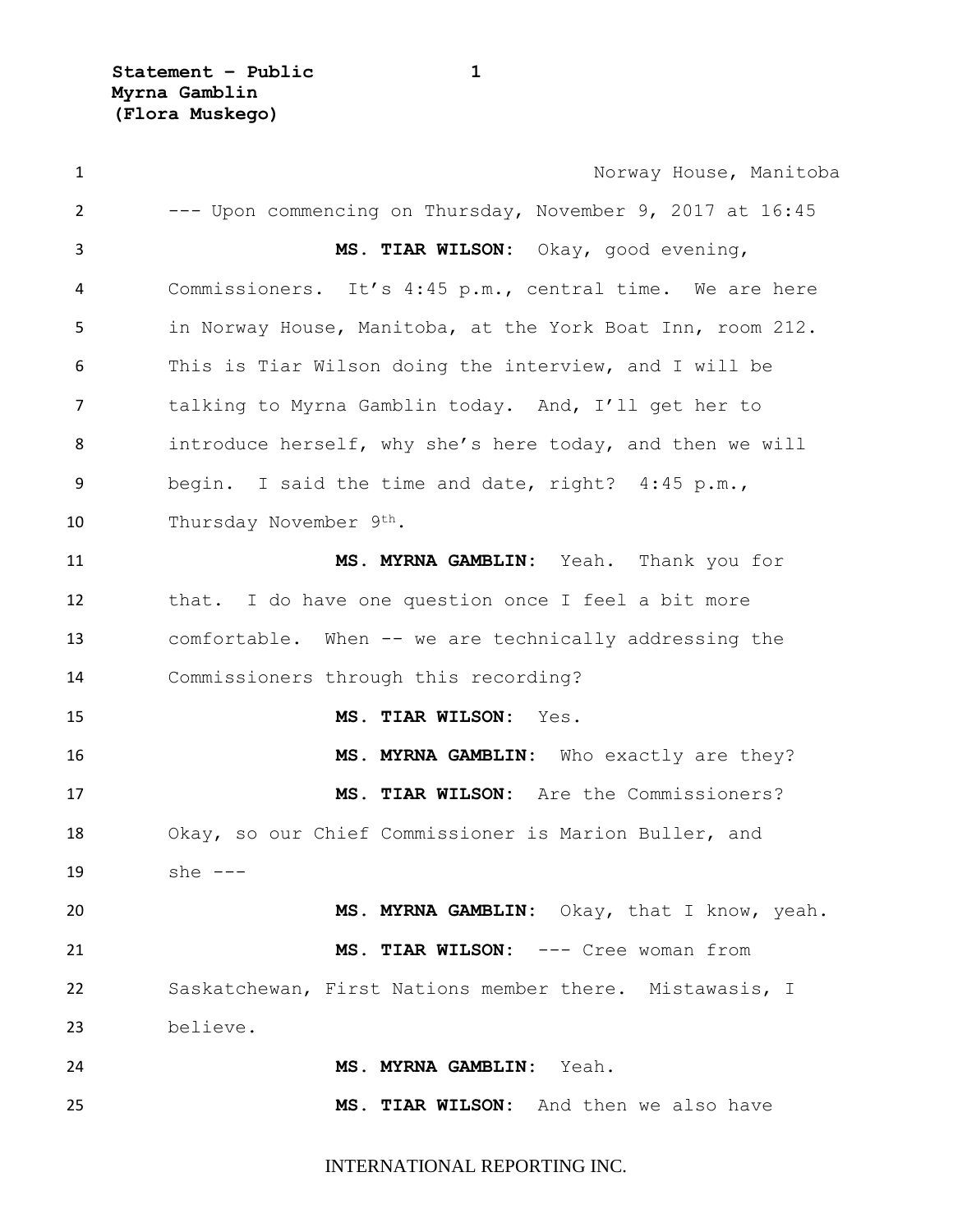Commissioner Brian Eyolfson. He's from Couchiching First Nation in Ontario. **MS. MYRNA GAMBLIN:** Okay. **MS. TIAR WILSON:** By Fort Frances. **MS. MYRNA GAMBLIN:** Right. **MS. TIAR WILSON:** He's two spirit. **MS. MYRNA GAMBLIN:** Okay. **MS. TIAR WILSON:** And then another Commissioner is Michèle Audette. She is part Innu. Her mom was Innu and I believe her dad, I hope I get this right, Commissioner, is a Québec -- I don't even know how to say it. I apologize. And then our other Commissioner is Commissioner Qajaq Robinson. **MS. MYRNA GAMBLIN:** Mm-hmm. **MS. TIAR WILSON:** She grew up in, up north in Nunavut, and she speaks Inuktitut, but she's not Indigenous, but she's very rooted in the Inuit community and their knowledge. And then I've introduced myself, Tiar Wilson. I am from Opaskwayak Cree Nation. **MS. MYRNA GAMBLIN:** Thank you. Okay. So, my full legal name for the record is Maggie Myrna Gamblin. I am a band member of Norway House Band. I am 60 years old. I am here on behalf of my family and myself, and we have one of our family members that I know has been already mentioned in various circles who was murdered back in 1960.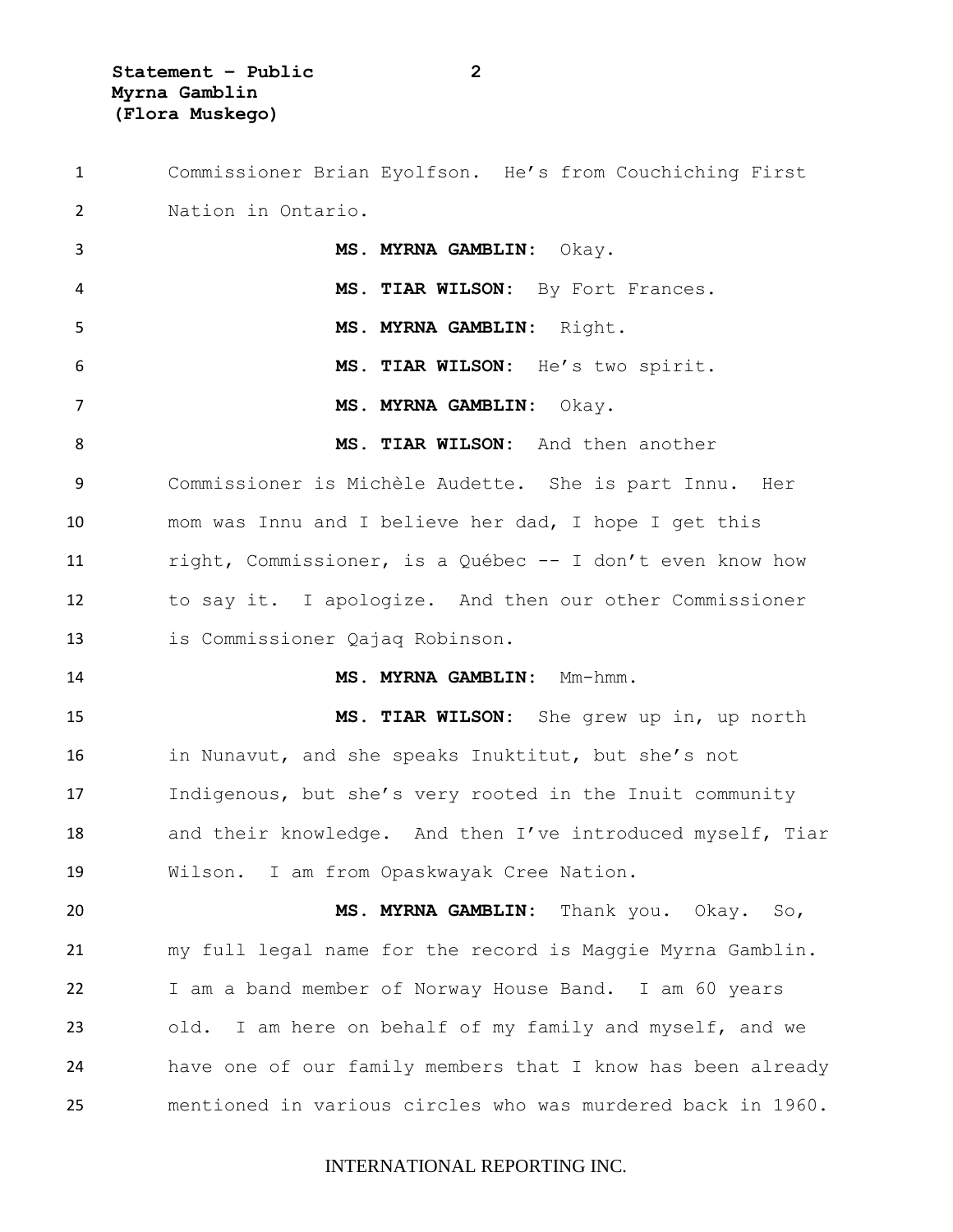**Statement – Public 3 Myrna Gamblin (Flora Muskego)**

 Her name was Flora Muskego, and she was just a young woman. It happened in December of 1960. She was pregnant. Interestingly enough, my eldest sister who lives in Saskatoon is attempting to register with the Inquiry hearing when it arrives there, because she has a more, I 6 guess, immediately personal story. When this took place, I was quite young. And so, for me my memories at that time 8 are, you know, very young, very vague in terms of the actual events. However, I grew up with her -- the one son that she had at the time, his name being [Cousin 1]. **11** [Cousin 1] has shared with me his information that he grew up essentially as on orphan, and he grew up with us and we grew up with him as a brother in our family. Our mother didn't actually raise him, our grandmother did, our maternal grandmother, and she is the mother of Flora. **MS. TIAR WILSON:** Okay. **MS. MYRNA GAMBLIN:** [*Five lines redacted – personal information*]. And it wasn't something that was discussed within our family, primarily for reasons of fear. 21 That's what I've been able to gather. And, it hasn't been -- it was never referred to as something where she was killed, and this is the reason for him growing up, and the

family, but that it was not spoken of in those types of

rest of us, you know, growing up with him as part of our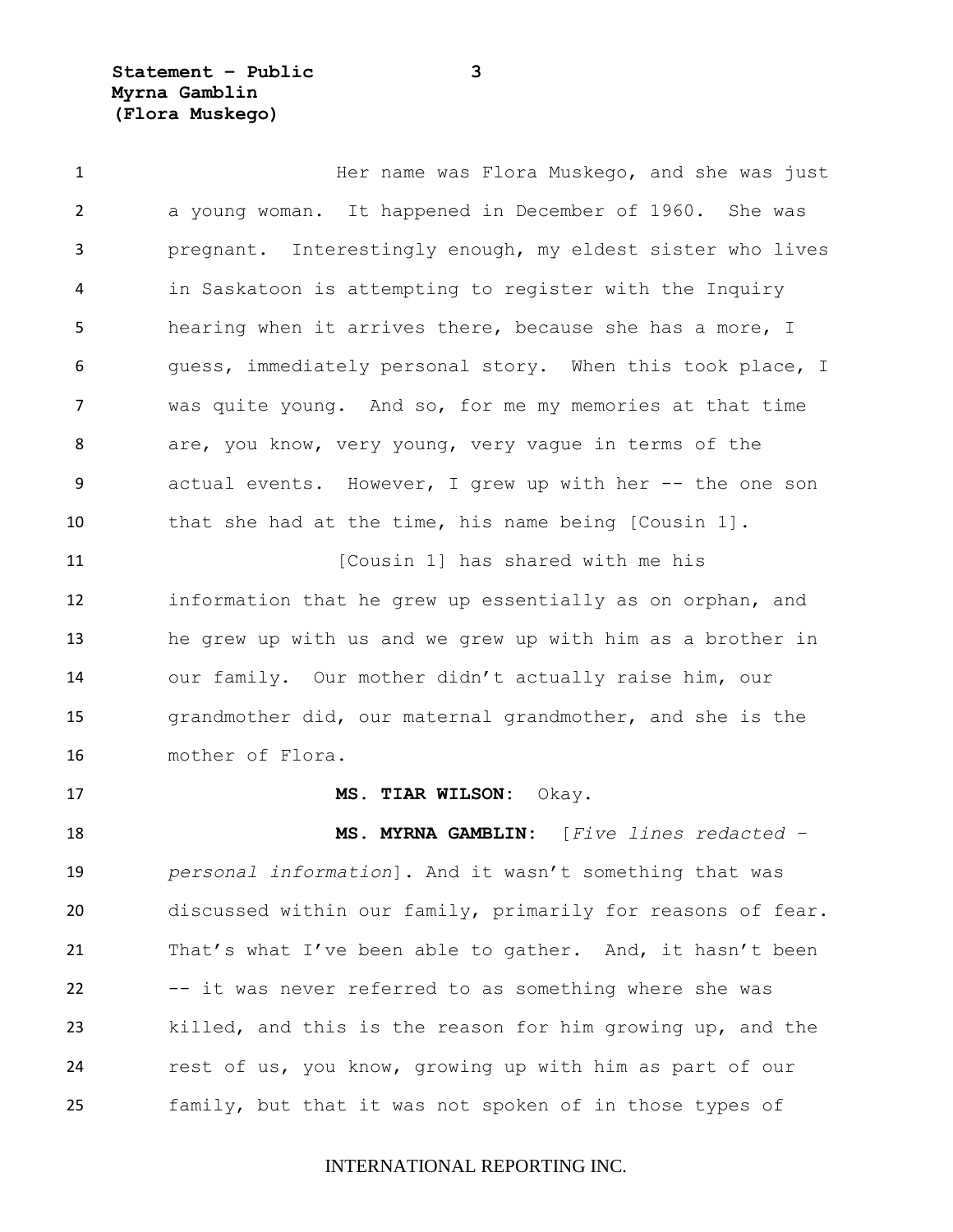| $\mathbf{1}$   | words. We would, you know, we were told that, you know, she |
|----------------|-------------------------------------------------------------|
| $\overline{2}$ | died at a young age. So, there's two $-$ I guess two        |
| 3              | aspects of it that I want to particularly talk about.       |
| 4              | Sometimes, we are experiencing in this day                  |
| 5              | and age the responsibility of carrying forward stories, and |
| 6              | to carry forward concerns, and that is one of the other     |
| $\overline{7}$ | reasons I'm here, because there was an Elder who asked me   |
| 8              | to keep my aunt's death as an issue, and I'm going to       |
| 9              | switch to my language for a bit, [IN CREE: at the time when |
| 10             | he was dying he told me to never let this go, what happened |
| 11             | to her, what happened to Flora.]                            |

 So, essentially, this Elder, as he was approaching his death and he was preparing to leave, he asked me not to let go of this issue, this matter of Flora losing her life. And, he shared that he was a band counsellor at the time of her death, that he was very much involved in the care and well being of our people. And, he said that at that time, her death came about as a result of various things, but one of the factors that was involved in, in circumstances that led to her having her life taken was the abuse of alcohol.

**And, he said there had been many such** had been many such incidents, and in his heart of hearts, he knew that there was a further reason behind those behaviours, and that until those matters were looked at and [*IN CREE: certain*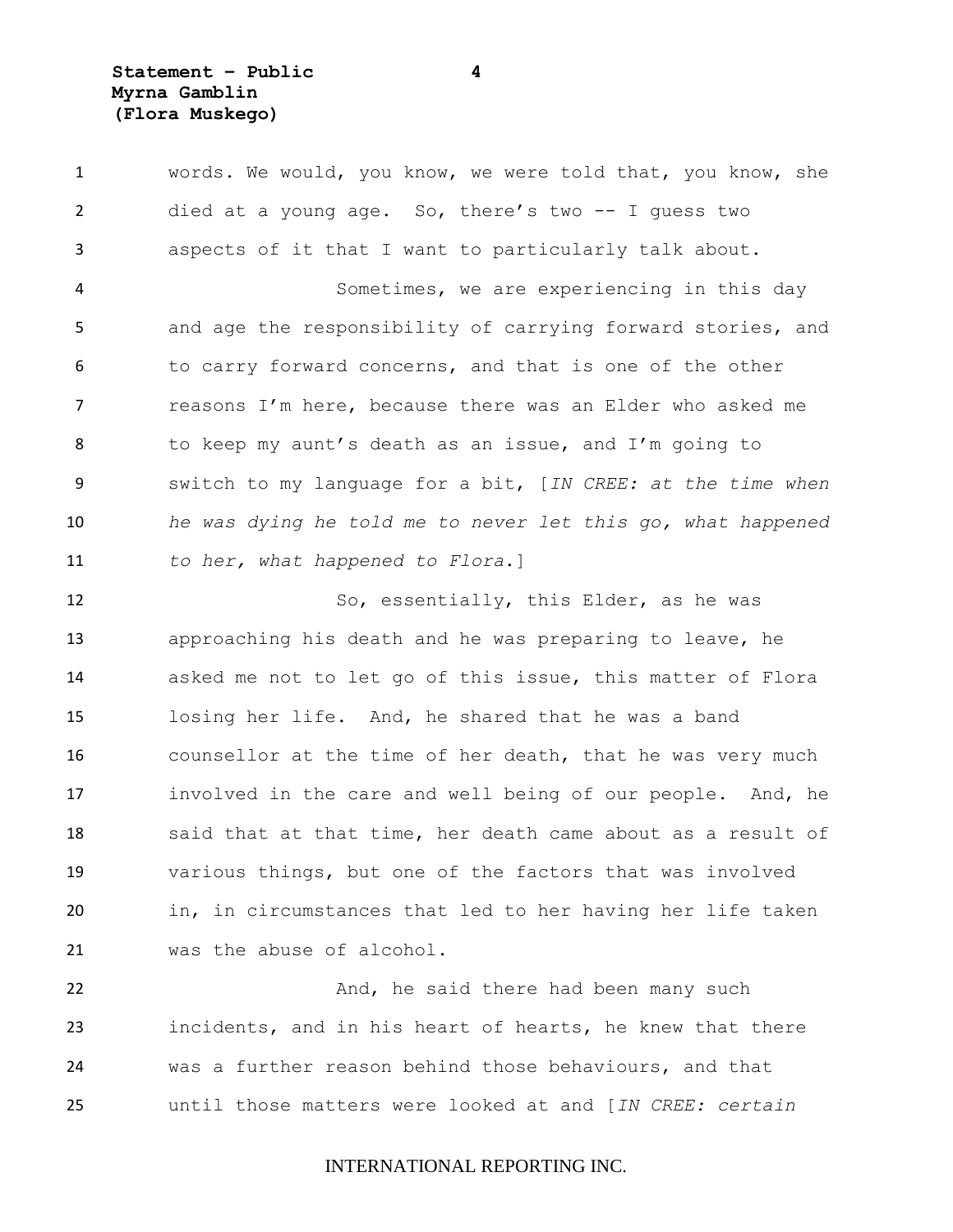*things have to happen first*] to begin to put things back into balance is what he meant, until that was able to be begun.

4 He had felt strongly that people needed to be protected from the effects of the alcohol spirit, and he 6 said that they had at the time, the local Playgreen Inn had been running a vendor operation, and it's adjacent to the 8 reserve. So, he said, you know, it was off the reserve, but they had opened up this hotel and a bar, and they had been selling alcohol through a vendor.

 **MS. TIAR WILSON:** Like, here in Norway House? **MS. MYRNA GAMBLIN:** Uh-huh, yeah, and it's

still operating today.

 **MS. TIAR WILSON:** (Indiscernible) [The town site, eh?].

 **MS. MYRNA GAMBLIN:** Yeah. And he said there 18 had been specific reasons. There had been very, very specific reasons why in the negotiations of treaty that our people had put in the clauses that they would not permit the presence of alcohol within our reserves, and he said that from that position, and they had been trying to get the, the -- I guess a dialogue had been going on for a long time in terms of putting this operation in proximity to our reserve was essentially violating that treaty agreement,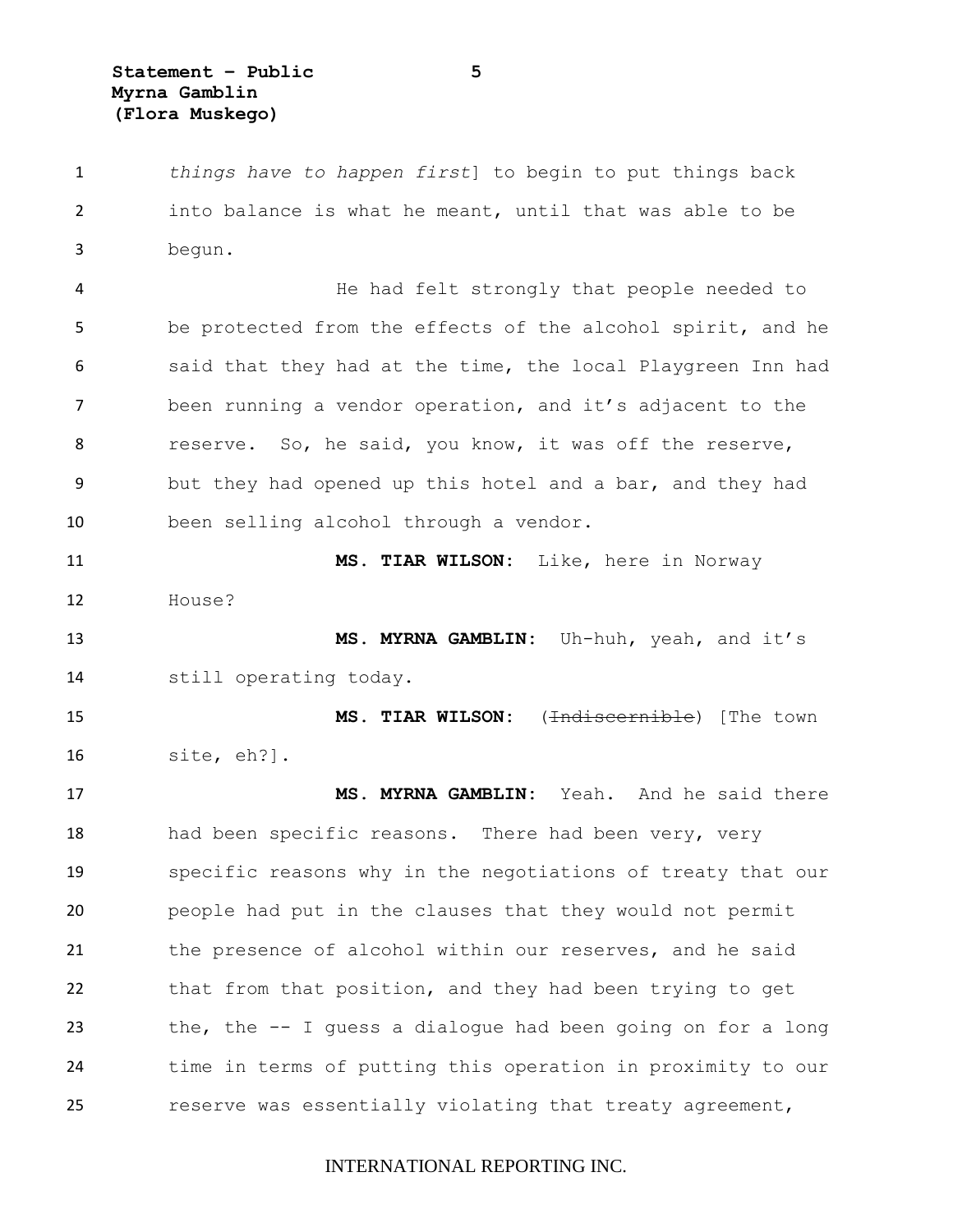**Statement – Public 6 Myrna Gamblin (Flora Muskego)**

 and was making it much harder for the people to keep that influence out of daily life, like the influence of alcohol and what, you know, that whole abuse of alcohol. So, he said that her death was the last one where they were not going to allow anymore to occur under 6 those same circumstances, that her death was the catalyst where they proceeded through legal channels, those were his words, like in Cree, [*IN CREE: through law we tried legally to close the vendor so that they would not be able to bring out alcohol from there any longer*.] So, what he was saying is that it was through legal processes that they pursued the closure of that vendor so that people couldn't just pick up their supply of beer or whatever and just, yeah, drop back onto the reserve or wherever it is that they would go. **MS. TIAR WILSON:** Mm-hmm. **MS. MYRNA GAMBLIN:** And, the reason he was raising it on his death bed was because -- he said there had been no consultation with the people to reopen that vendor. He said that he did not know by, you know, what legal process they managed to reverse the original -- the ruling that they had sought and obtained. **MS. TIAR WILSON:** Yeah. **MS. MYRNA GAMBLIN:** So, I wanted to put that on the record. For my aunt, her murder happened off the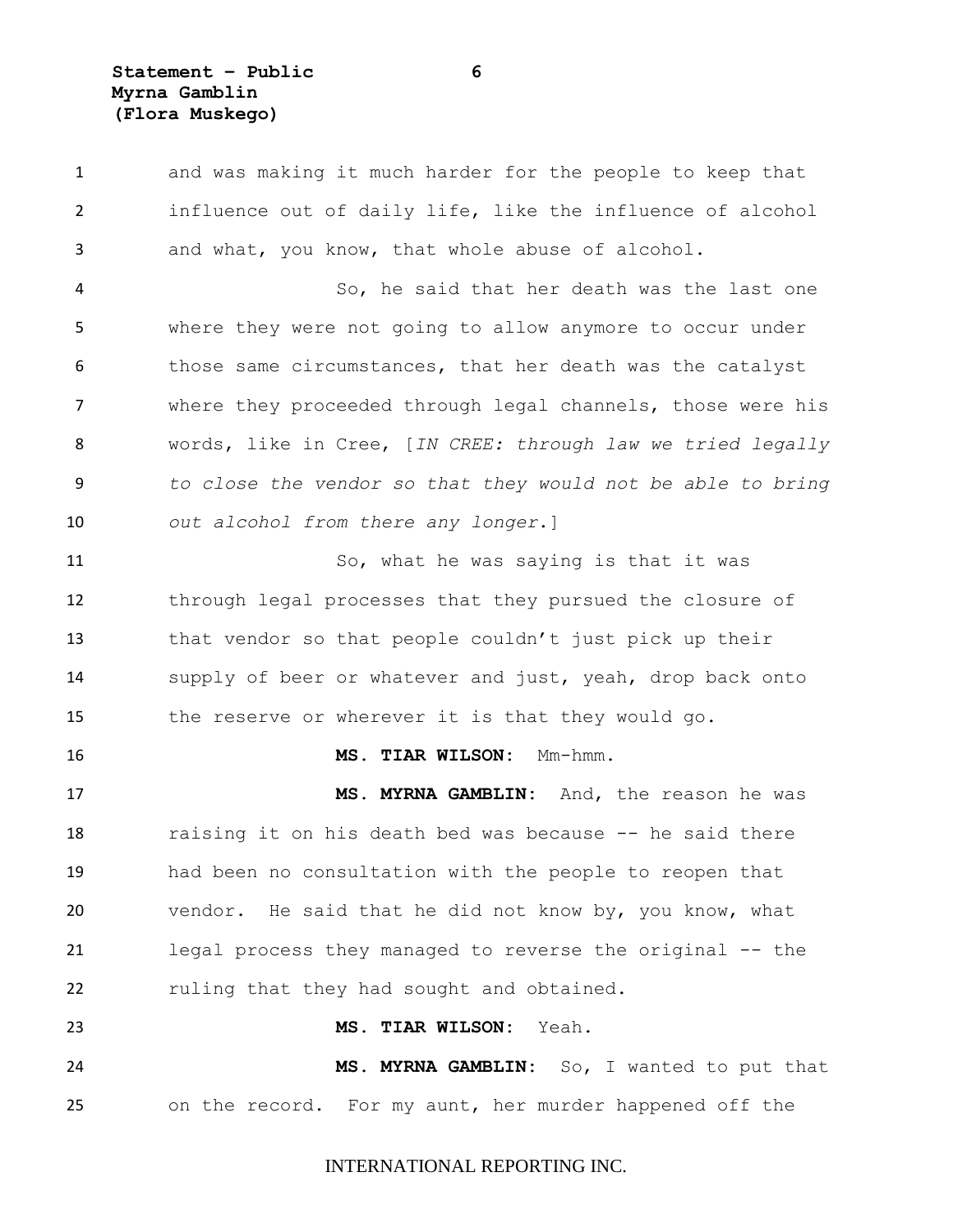**Statement – Public 7 Myrna Gamblin (Flora Muskego)**

 reserve, and I had shared in the sharing circle that a few months prior to her death, that summer, my father had died and he, too, had been murdered. For him, the incident took place within the reserve boundaries, and this being 1960, there was still very much a certain procedure that was prevalent in terms of how we conducted ourselves in relation to our people and to the Crown, including RCMP. **MS. TIAR WILSON:** Mm-hmm. **MS. MYRNA GAMBLIN:** So, with my father's -- when my father lost his life, when his life was taken from him, we all knew who it was that had taken his life. But, because it happened on the reserve, at the time, the protocols were that the leadership would invite the RCMP into the reserves to come and conduct an investigation. It wasn't an automatic process that happened, because even at that time, we still had the various rules that the people enforced in terms of making sure that the reserve lands were reserve lands, and I'll give you an example. One of my grandmothers who lives by the river, and we can almost see the location from where we sit here, it's just at the mouth of this river. They call it Jack River. And, back then, the conservation officers did not enter the reserve areas for any particular reason unless they were invited, and by prior arrangement, they would carry out activity.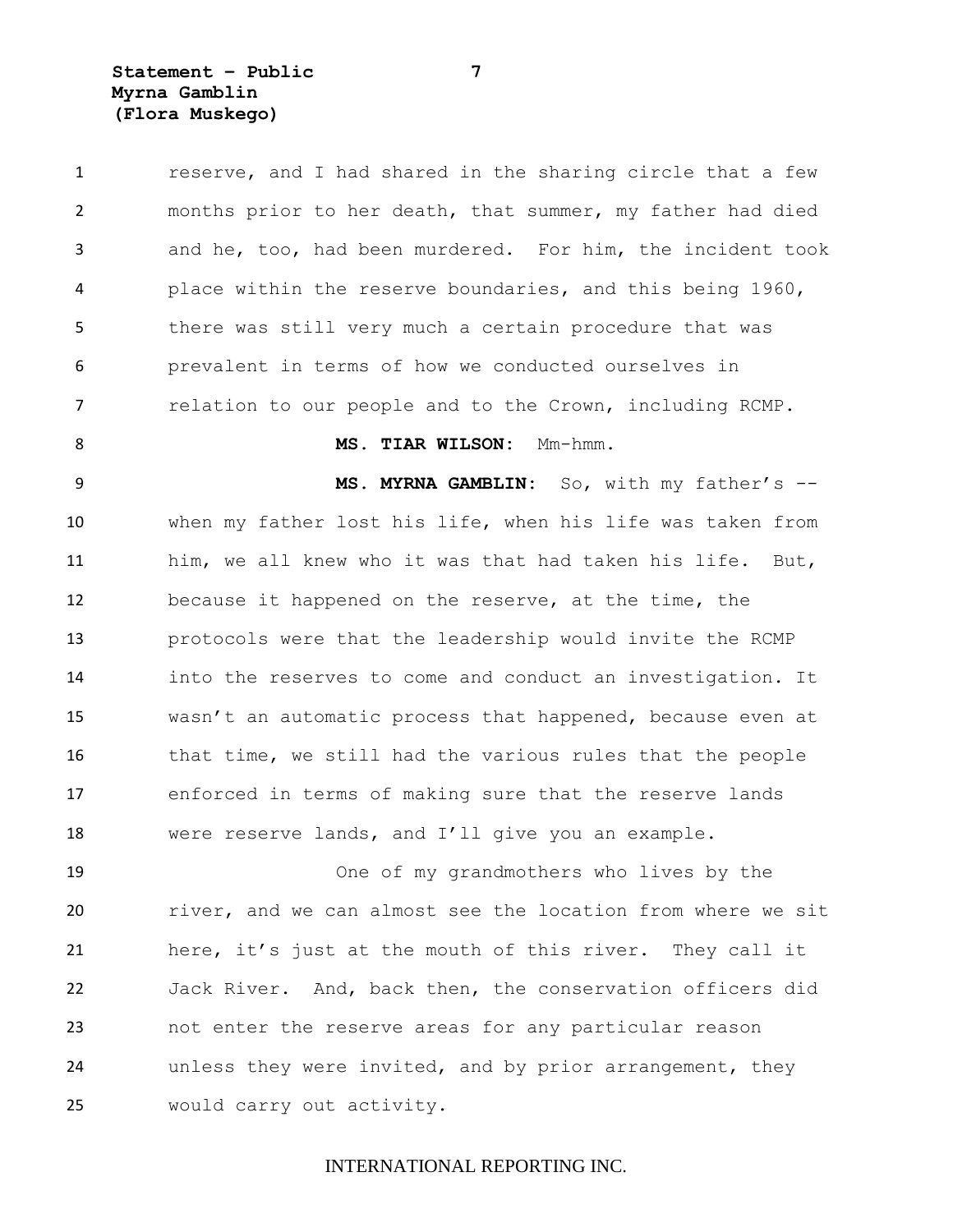**Statement – Public 8 Myrna Gamblin (Flora Muskego)**

1 But, in this instance, the conservation officer was travelling by boat, because back then we had no phones, like because in the 1960s we didn't have phones, we didn't have roads, vehicles, we all travelled by water and by foot. So, he was coming up, you know, up the Jack River in his boat, and the tarp that was covering his stuff kept blowing up from the wind, force of the wind, and he needed 8 to deal with that before coming out onto the lake here. So, at the mouth of the river, this is where, like, one of my grandmothers and her husband lived. He pulled up onto the shore. He pulled up onto the shore with his boat and he hailed my grandparents who were up toward their house, and they came to see what it was he wanted, and he was there to ask them if he could take a stone from the shoreline, so that he could weigh down his tarp because it was blowing up. So, they gave him permission to take a rock from there, and just to illustrate, like, the, the protocol and the conduct at the  $19 \qquad \qquad \text{time}$ .

**MS. TIAR WILSON:** Mm-hmm.

 **MS. MYRNA GAMBLIN:** So, this is what he did. He was given permission to go, so he went on his way. So, in a similar kind of protocol at the time, the leadership came to visit our family to ask the family, in particular my mother, because as his wife that's who they wanted to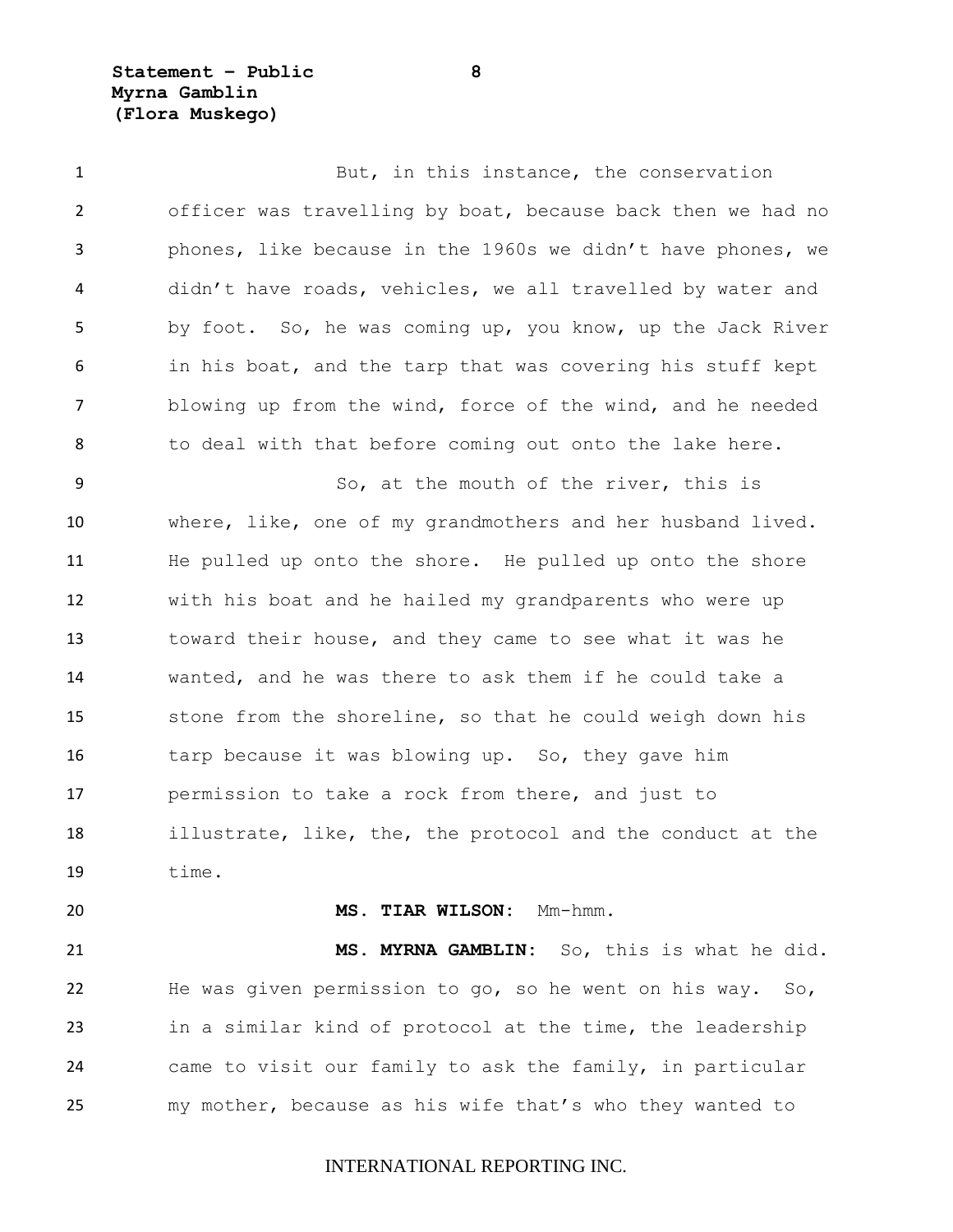1 talk to. They came to ask my mother if she wanted my father's death to be investigated by the police, by the RCMP.

 But because there had already been a family conference and there's other circumstances that had been taken into consideration, and I'm not sure -- I haven't discussed with the siblings. I'm not sure if they would be comfortable with me sharing the details of what the internal discussion was at the time because it involves other family members.

#### **MS. TIAR WILSON:** Mm-hmm.

 **MS. MYRNA GAMBLIN:** And it was like an extended family member that everyone knew would be held responsible for his death because it was no one else, you know? So, I don't want to go into those details, but the family and my mother, and she did share in later years, she said she agreed to leave it, to tell leadership no, it's okay. Just no investigation by the police, and that was her choice, and she was comfortable with that decision of hers, and we grew up knowing about this.

21 So, that happened on the reserve and it's one scenario. But, off the reserve, it was the obligation of the RCMP to do investigations, and when our auntie was killed, there was no investigation. To this day, there has been no investigation and I know there are two Elders still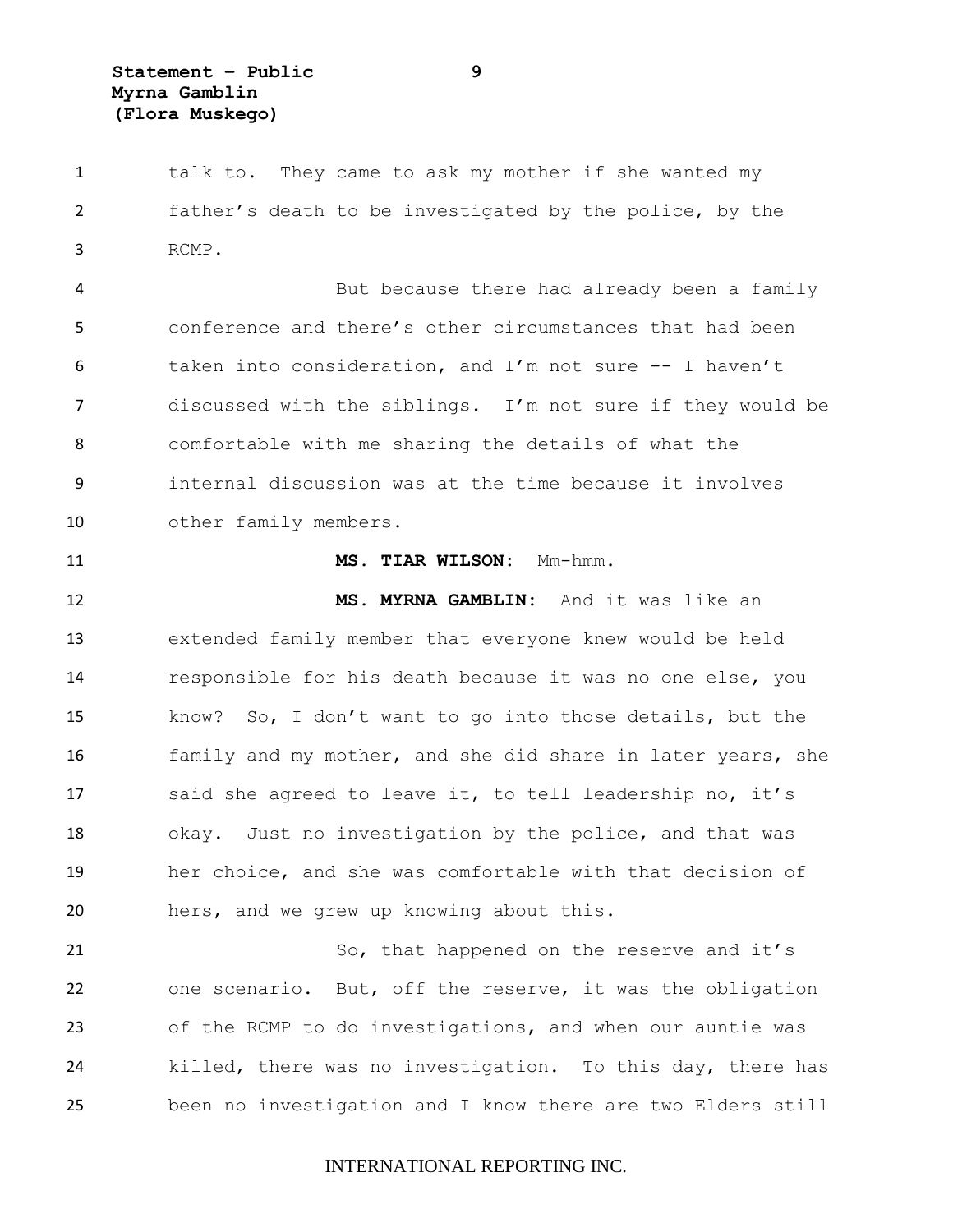alive who were -- who have information on the circumstances of how she died.

 **MS. TIAR WILSON:** Mm-hmm. **MS. MYRNA GAMBLIN:** There's a medical examiner's report, and I know the local RCMP have been helpful in terms the, you know, other people requesting 7 information, and including information that they may have, 8 but there was no investigation. So, for us, that was very -- there was no investigation. It would have been automatic, and if it had been anybody else, you know, it would have been automatic if it was not a First Nation person or a First Nation woman, because there have been many other investigations --- **MS. TIAR WILSON:** Mm-hmm. **MS. MYRNA GAMBLIN:** --- for much minor matters. Because it happened off the reserve, it automatically took place. And, in fact, our mother disappeared on us because she was arrested on her way home from work for having gone into the wrong boat, the wrong

 people. Well, she didn't think so at the time. She was just, like, fine, I don't have to walk the several miles home after a hard day's work with my groceries. This guy is going to give us a ride in the boat, right?

 But because the grocery store is near where that vendor is located, and the guy who offered her and her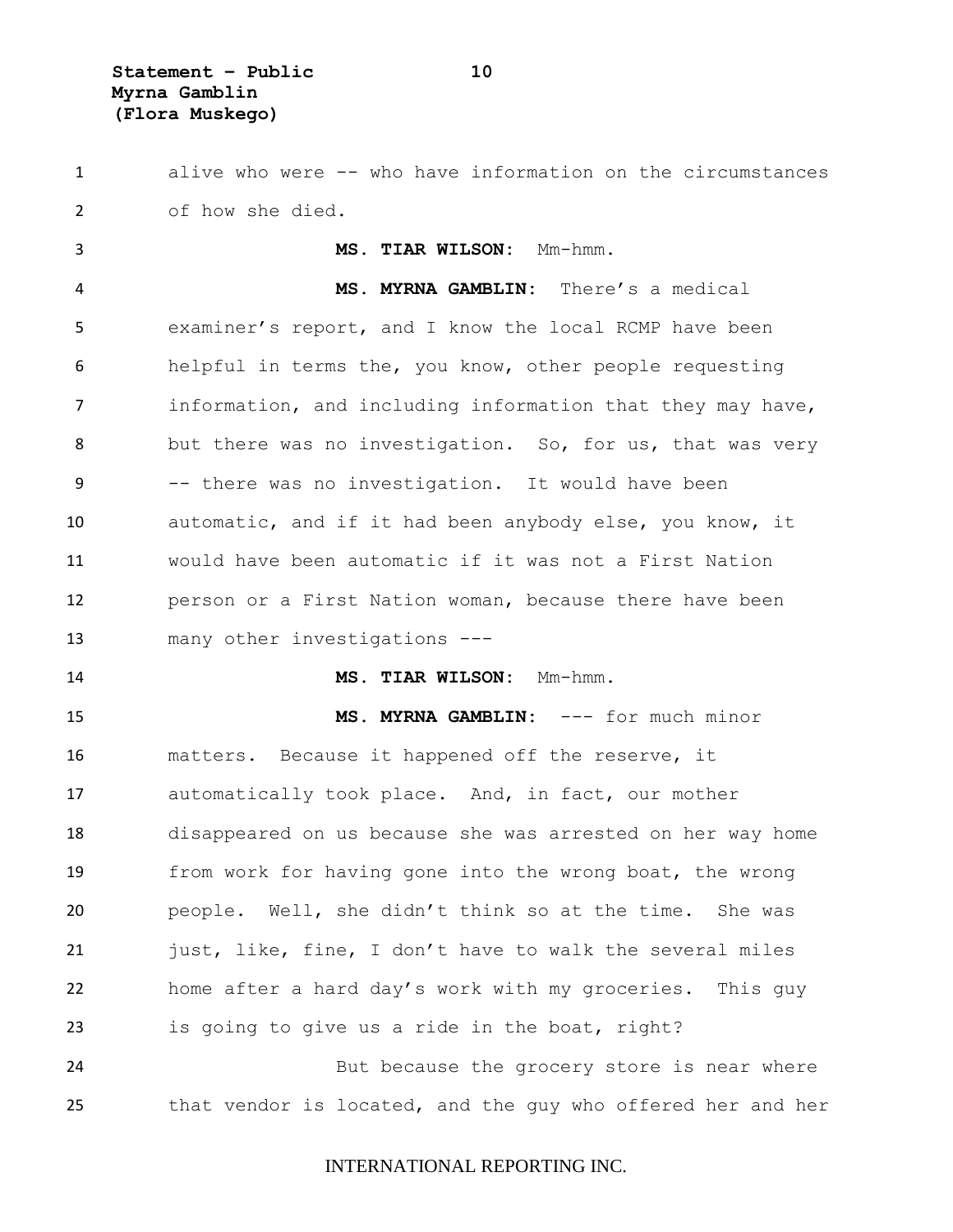**Statement – Public 11 Myrna Gamblin (Flora Muskego)**

 co-workers a ride home ran up and had gotten some beer, and before he drove off, like, to drop them off at home, he had, you know, he had cracked open a beer and decided he had to run back up for something, and he handed it to my mother to hold the beer for him while he ran up. And, at 6 that -- at that particular moment is when the police just happened to show. They saw that she was holding the beer. 8 She was arrested immediately, transported to the RCMP point where they used to have a magistrate on duty, and the magistrate decided that she was guilty, fined her -- I think, it was something like \$1,000 or some outrageous 12 amount of money to -- you know, and she had to pay it now or go to jail.

 And not having \$1,000 on her person, and this would have been say about 1967, around that time. And so, not having the money, she couldn't pay it. She never left that area because they put her on the RCMP transport plane, and she was shipped off to Portage Women's Jail for -- to languish in jail for however length of time her sentence was. I don't recall off the top of my head now. All I know is that as a 10-year-old child at home, our mother never came back home from work and we didn't know where she was.

24 So, we found out, like, because our -- we were being looked after by our step aunties and -- who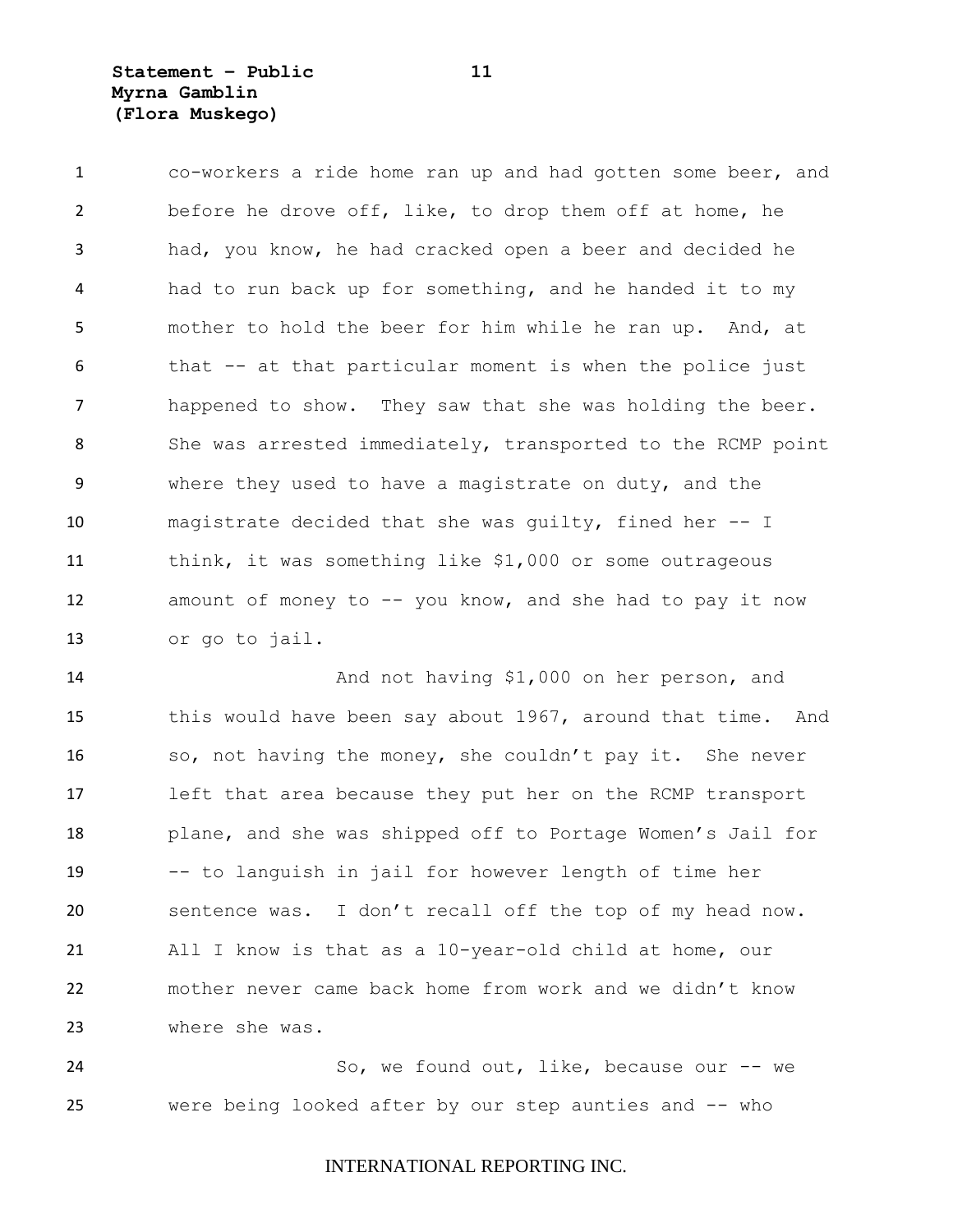**Statement – Public 12 Myrna Gamblin (Flora Muskego)**

 lived like in the next house, while my mom was at work, because our stepfather was working out at a fish camp. We didn't find out what happened to our mother, why she never came home, until through the grapevine the aunties, like, 5 said that she got thrown into prison, you know? **MS. TIAR WILSON:** Yes. **MS. MYRNA GAMBLIN:** So, she stayed in prison and somebody finally got word to my stepfather and between him and one of my uncles, they raised enough money to go and pay the fine and then finally -- and she was gone for about a month. **MS. TIAR WILSON:** Mm-hmm. **MS. MYRNA GAMBLIN:** So, that's what I mean, like, the contrast in terms of the responding was very, very different. **MS. TIAR WILSON:** Mm-hmm. **MS. MYRNA GAMBLIN:** So, that has been an issue. It still is. It's still an issue. Like -- and like I said, my sister in Saskatoon is going to speak more about that, but for myself, I wanted to highlight several aspects of those scenarios, that none of that would have transpired without the already very well entrenched mindset that had been created, and the policy and principles by which the Canadian government was operating in regard to First Nations people.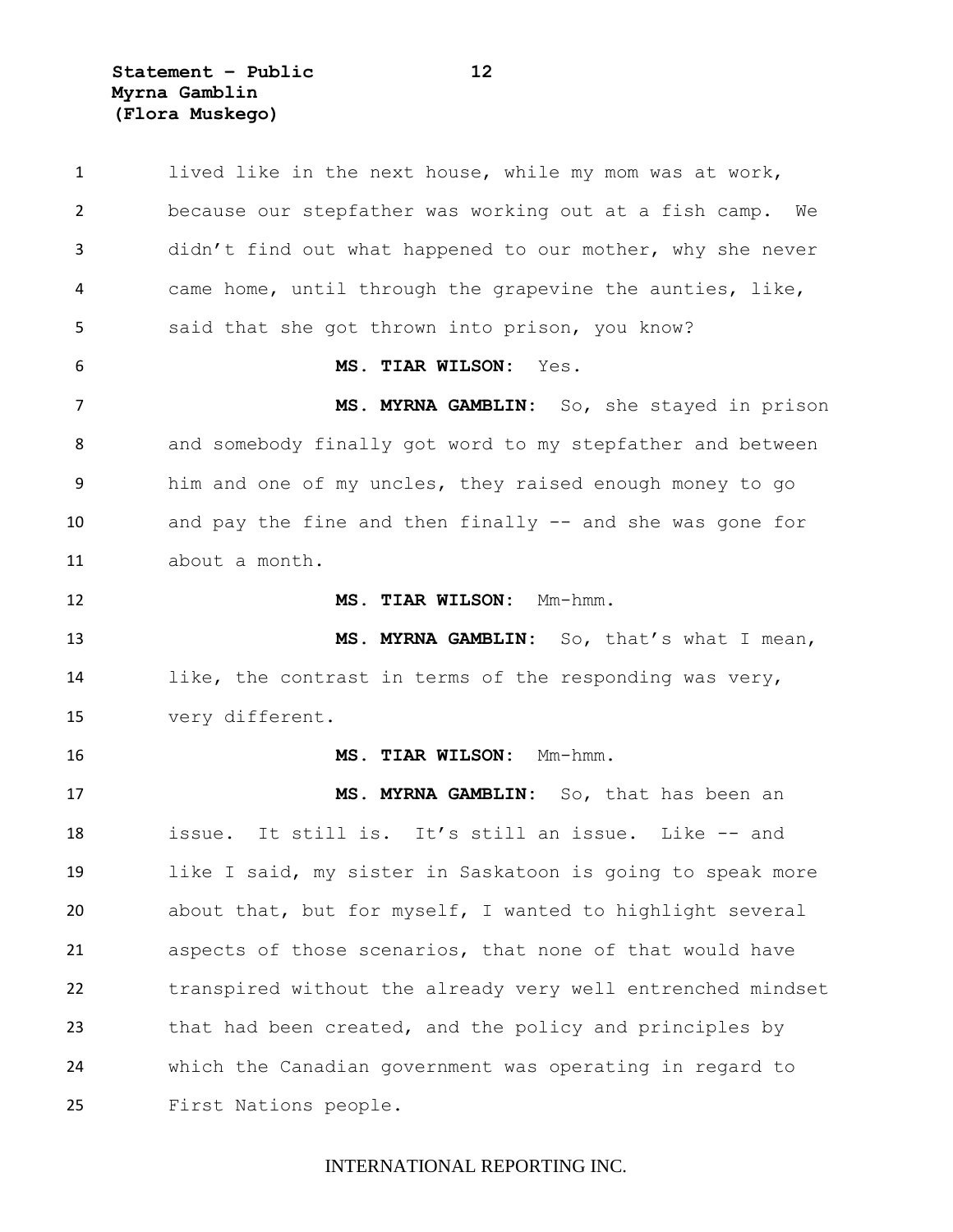**Statement – Public 13 Myrna Gamblin (Flora Muskego)**

 We weren't allowed to discuss these things because of fear. There was always a fear of some kind of punishment, and my mother was a residential school survivor. My deceased father was a residential school survivor. The atmosphere in terms of being able to discuss freely didn't exist. You didn't talk about certain things. You weren't -- we were discouraged from speaking about certain things. It was never explained to us why it wasn't safe to do these things, you know, to talk and to have opinions, and it was never explained; it was just simply that this is the way it is. **MS. TIAR WILSON:** Mm-hmm. **MS. MYRNA GAMBLIN:** And for years -- well, we grew up this way. We grew up this way. My mother was a practicing alcoholic, you know? She, I guess, binge drinkers, you'd call it, because she didn't stay drunk every day. But, every weekend from Friday till Sunday she was with alcohol, and we grew up with what all that entails. And, my stepfather was her cause and companion for all this, and we lived through their entire -- like, the domestic violence that went with that. 22 At an early age, I was informed that there's no point in calling the police. It was the police that informed us, "This is a domestic matter. We don't get

INTERNATIONAL REPORTING INC.

involved." And, some of the horrifying types of physical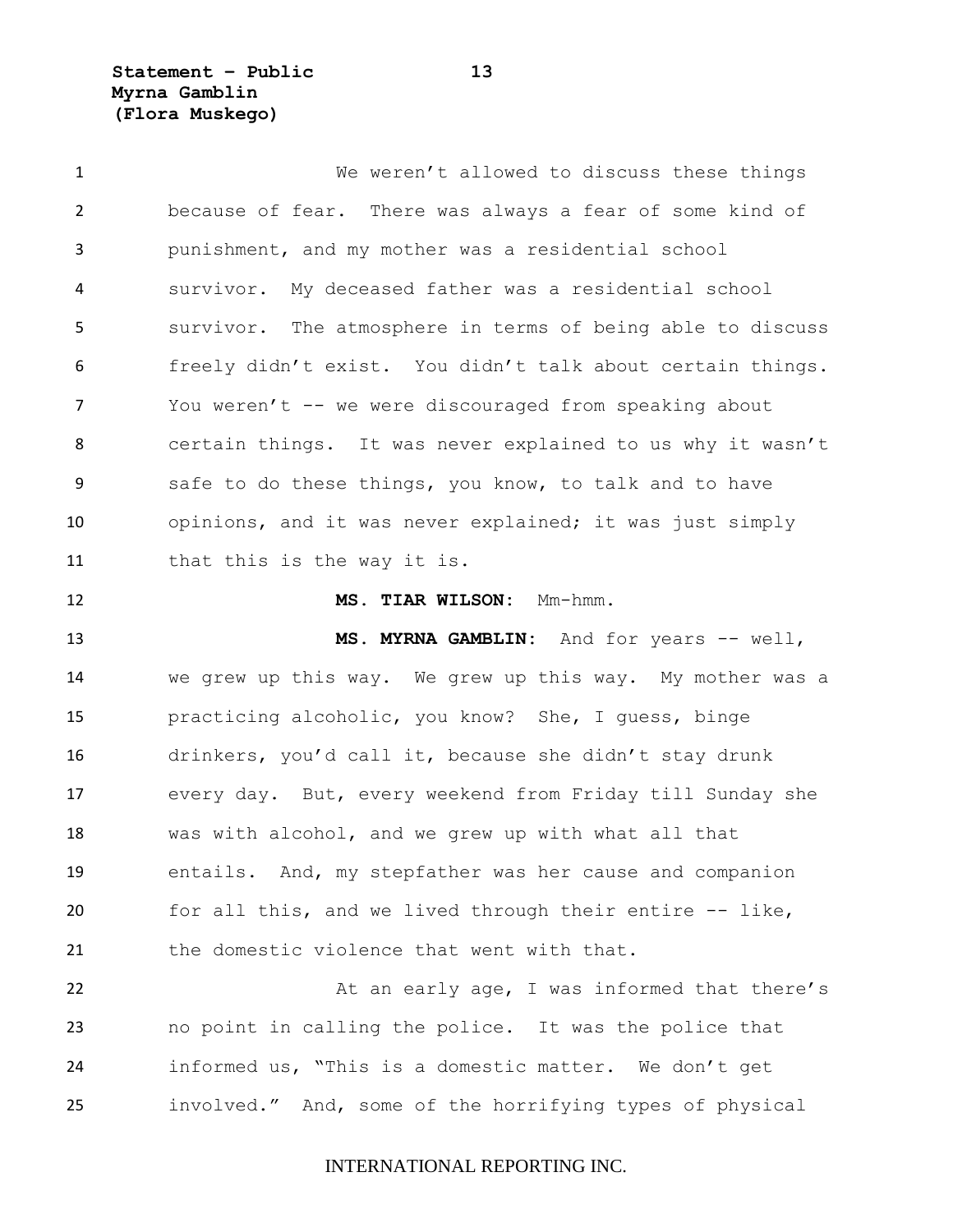**Statement – Public 14 Myrna Gamblin (Flora Muskego)**

| $\mathbf{1}$ | assaults that we witnessed my mother enduring to the point  |
|--------------|-------------------------------------------------------------|
| 2            | we became very, very aggressive ourselves. We had to. To    |
| 3            | this day, I do not regret some of the aggressive actions    |
| 4            | that I personally took as being -- even though, like, I had |
| 5            | older siblings, they were being raised by our grandparents, |
| 6            | and I was the one that went with my mother into her         |
| 7            | (indiscernible) [new marriage], along with younger children |
| 8            | that she had, my sister and myself, the two of us. But,     |
| 9            | she was brutally assaulted many, many times and we learned  |
| 10           | to defend her and ourselves.                                |
| 11           | And I'm not going to go into all the details                |
| 12           | of that but I'm raising it because all of these things are  |
| 13           | connected together.                                         |
| 14           | MS. TIAR WILSON: How the system                             |
| 15           | (indiscernible) [All the systemic issues, eh].              |
| 16           | MS. MYRNA GAMBLIN: Mm-hmm, yeah. And, one                   |
| 17           | of the biggest things that we didn't have were the, like    |
| 18           | the individual -- the family resilience that we experienced |
| 19           | in our grandparents' home, like, my maternal grandparents,  |
| 20           | because they had never been in the residential school       |
| 21           | system.                                                     |
| 22           | MS. TIAR WILSON: Your maternal                              |
| 23           | grandparents?                                               |
| 24           | MS. MYRNA GAMBLIN:<br>Mm-hmm.                               |
| 25           | MS. TIAR WILSON:<br>Mm-hmm.                                 |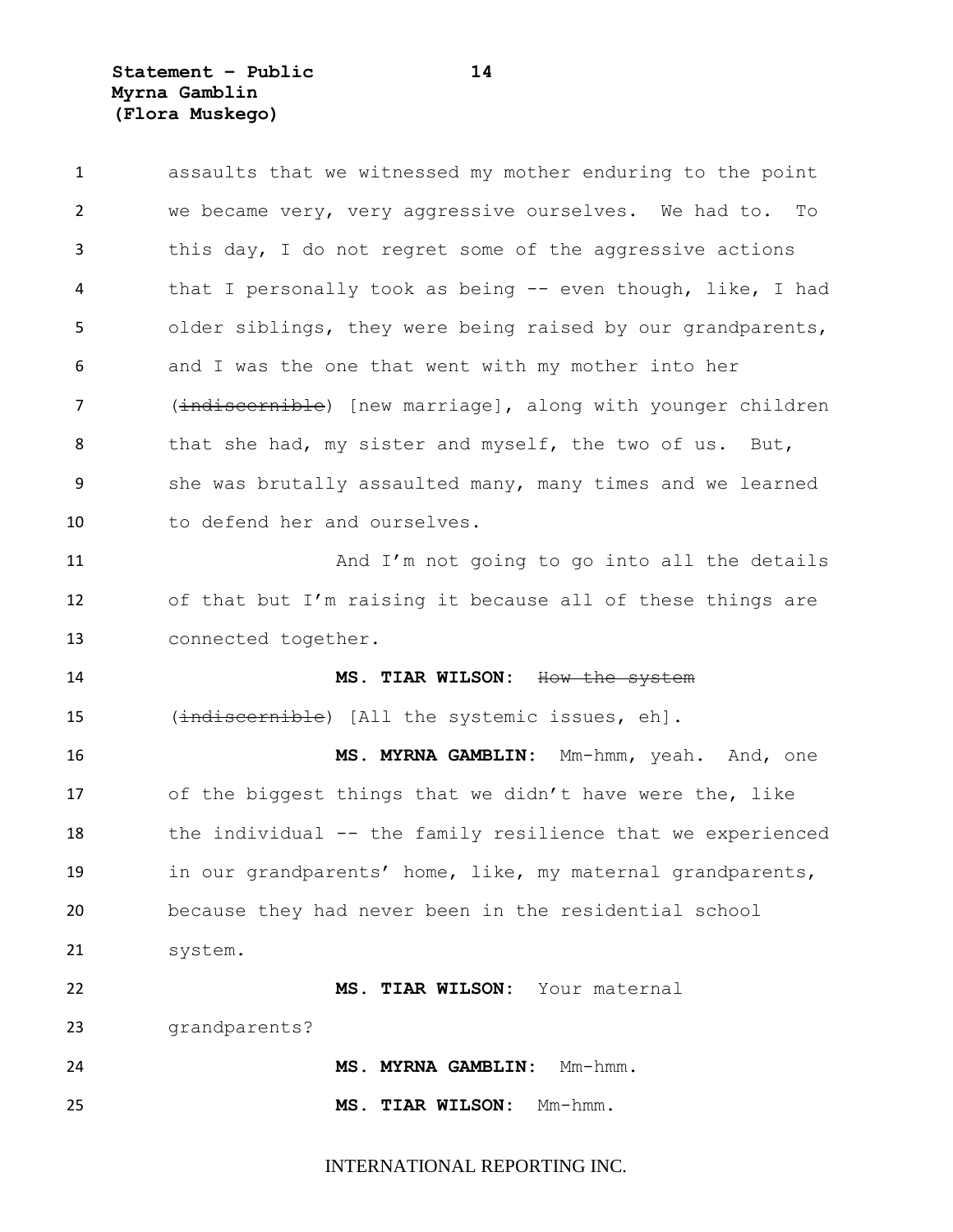**Statement – Public 15 Myrna Gamblin (Flora Muskego)**

 **MS. MYRNA GAMBLIN:** And we lived right next door to them and grew up with them and until after the death of my father, and it was like going to a different 4 country. I grew up with -- I didn't -- I wasn't an English speaker until I started going to day school where we were forced to learn the language, but that, you know, it's 7 another story right there.

8 But, living in this environment where we grew up with the values and family teachings, the -- I guess you can say, like, a healthy family. Although it was never brought to us that our grandmother, who seemed to be like the most well-balanced person, had already endured, you know, not only the loss of her daughter but the loss of two of her sons. Her two oldest sons had both died in the residential school, and in later years when we were older 16 she then talked a little bit about it. But, when we were -- I guess just trying to spare us these kinds of details.

18 And, going from that type of environment to the one that we spent, like, the rest of our childhood years in, it is just, like, when I think back on it, it's such an incredible difference and, unfortunately, the greater community had been raised in residential school, and the grandparents and other parents of friends and neighbours and extended family were also intergenerational survivors of that system.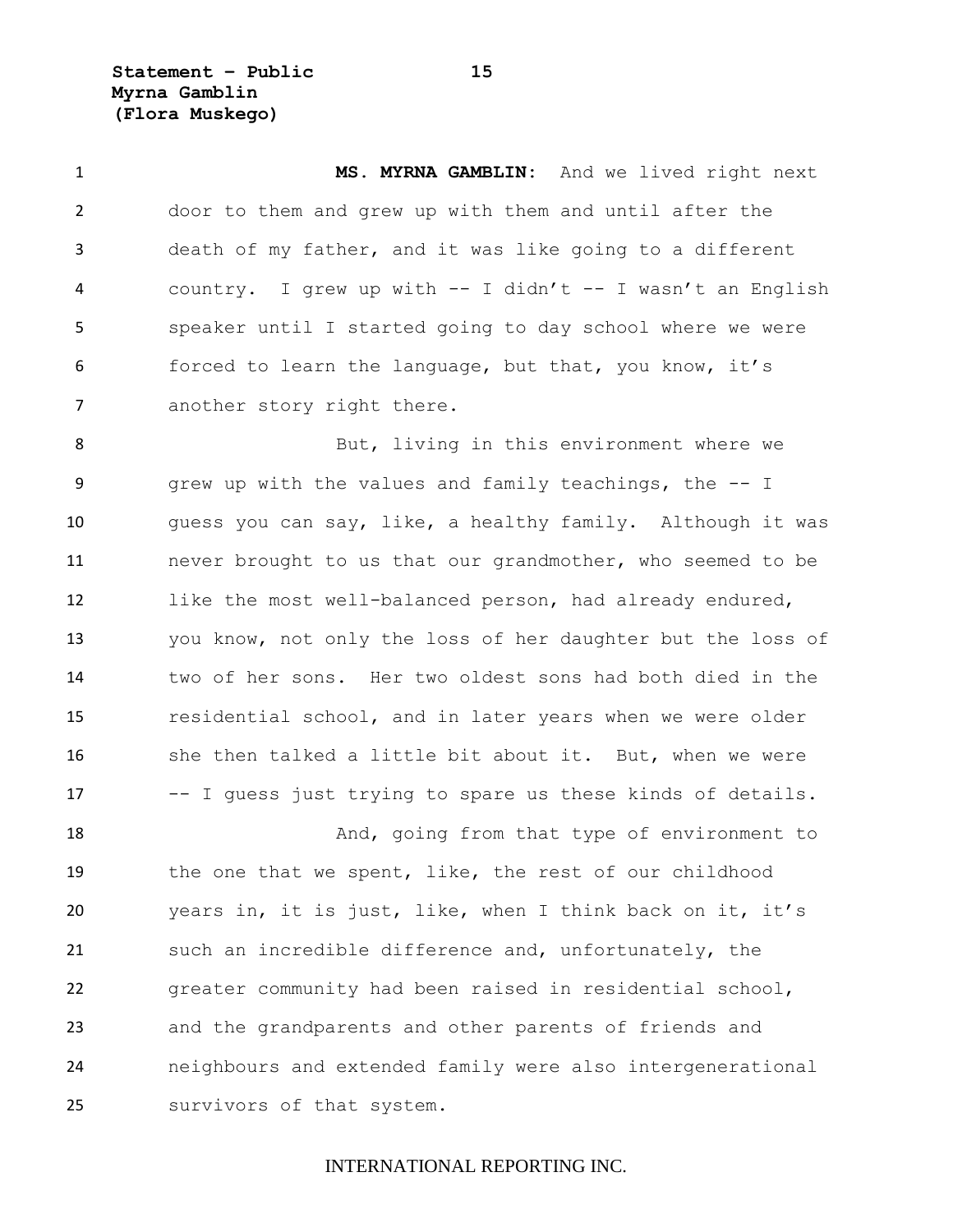**Statement – Public 16 Myrna Gamblin (Flora Muskego)**

| $\mathbf{1}$ | So, whatever we had here within our early                   |
|--------------|-------------------------------------------------------------|
| 2            | years was just totally overshadowed by everything else that |
| 3            | went on and, and the types of values that were imposed by   |
| 4            | the community.                                              |
| 5            | MS. TIAR WILSON: Is it okay if I ask a few                  |
| 6            | questions (indiscernible)?                                  |
| 7            | MS. MYRNA GAMBLIN: Yeah.                                    |
| 8            | MS. TIAR WILSON: Your maternal grandma ---                  |
| 9            | MS. MYRNA GAMBLIN: Mm-hmm.                                  |
| 10           | MS. TIAR WILSON: --- so that's your Aunt                    |
| 11           | Flora's mom?                                                |
| 12           | MS. MYRNA GAMBLIN: Mm-hmm.                                  |
| 13           | MS. TIAR WILSON: Because your mom and her                   |
| 14           | were sisters.                                               |
| 15           | MS. MYRNA GAMBLIN: Mm-hmm.                                  |
| 16           | MS. TIAR WILSON: And then you also                          |
| 17           | mentioned she lost two children in residential school?      |
| 18           | MS. MYRNA GAMBLIN: Her two eldest sons.                     |
| 19           | MS. TIAR WILSON: Do you know what happened                  |
| 20           | there?                                                      |
| 21           | MS. MYRNA GAMBLIN: She had shared that one                  |
| 22           | of them -- there were never -- there was no evidence        |
| 23           | presented to her. She has never -- she was never able to    |
| 24           | bury them. We don't know where their bodies are.            |
| 25           | MS. TIAR WILSON: Okay.                                      |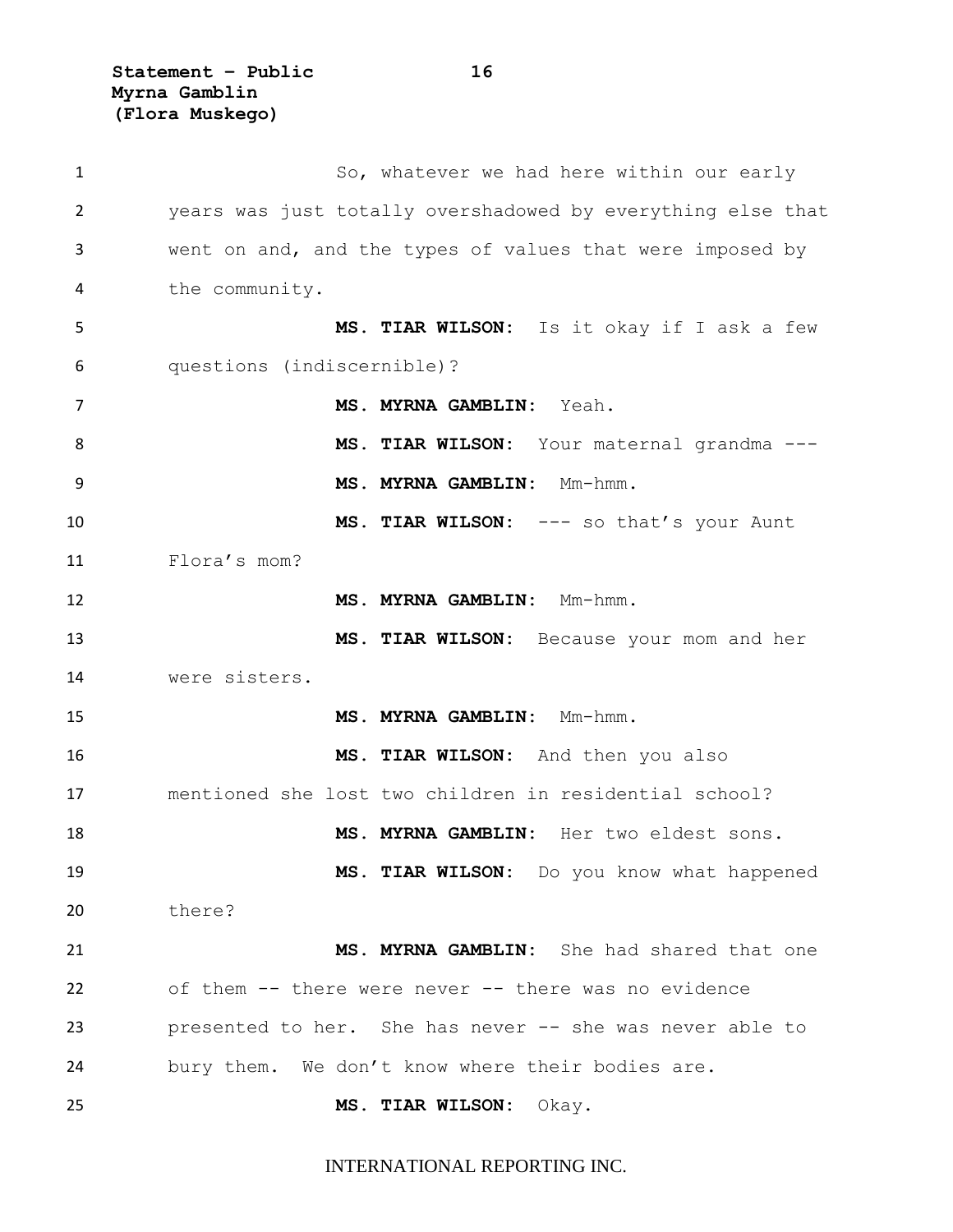**Statement – Public 17 Myrna Gamblin (Flora Muskego)**

 **MS. MYRNA GAMBLIN:** To this day. Her eldest one, she was told that he had contracted TB and that he had been shipped off to a sanatorium in Minot (ph) and that he had died there. **MS. TIAR WILSON:** And his name? **MS. MYRNA GAMBLIN:** I sometimes get them -- it's Alex and Henry. I think Henry was the eldest one, but I can get my -- I can submit that. **MS. TIAR WILSON:** And they're Muskegos, or...? **MS. MYRNA GAMBLIN:** Yes, Muskegos. Muskegos. **MS. TIAR WILSON:** Okay. **MS. MYRNA GAMBLIN:** And the other one was Alex. I recall she said he was 15 and he was in the residential school at the Catholic -- it might have been 17 Catholic. We were not (indiscernible) [any] but because of 18 the laws, that's where he was. **MS. TIAR WILSON:** Mm-hmm. **MS. MYRNA GAMBLIN:** And there was a physician that had come to Norway House, and he'd been operating in Norway -- well, literally operating because he was doing experimental surgeries, from what I can tell, on various people, and had all kinds of treatments that he carried out, and my uncle apparently had a cyst. This is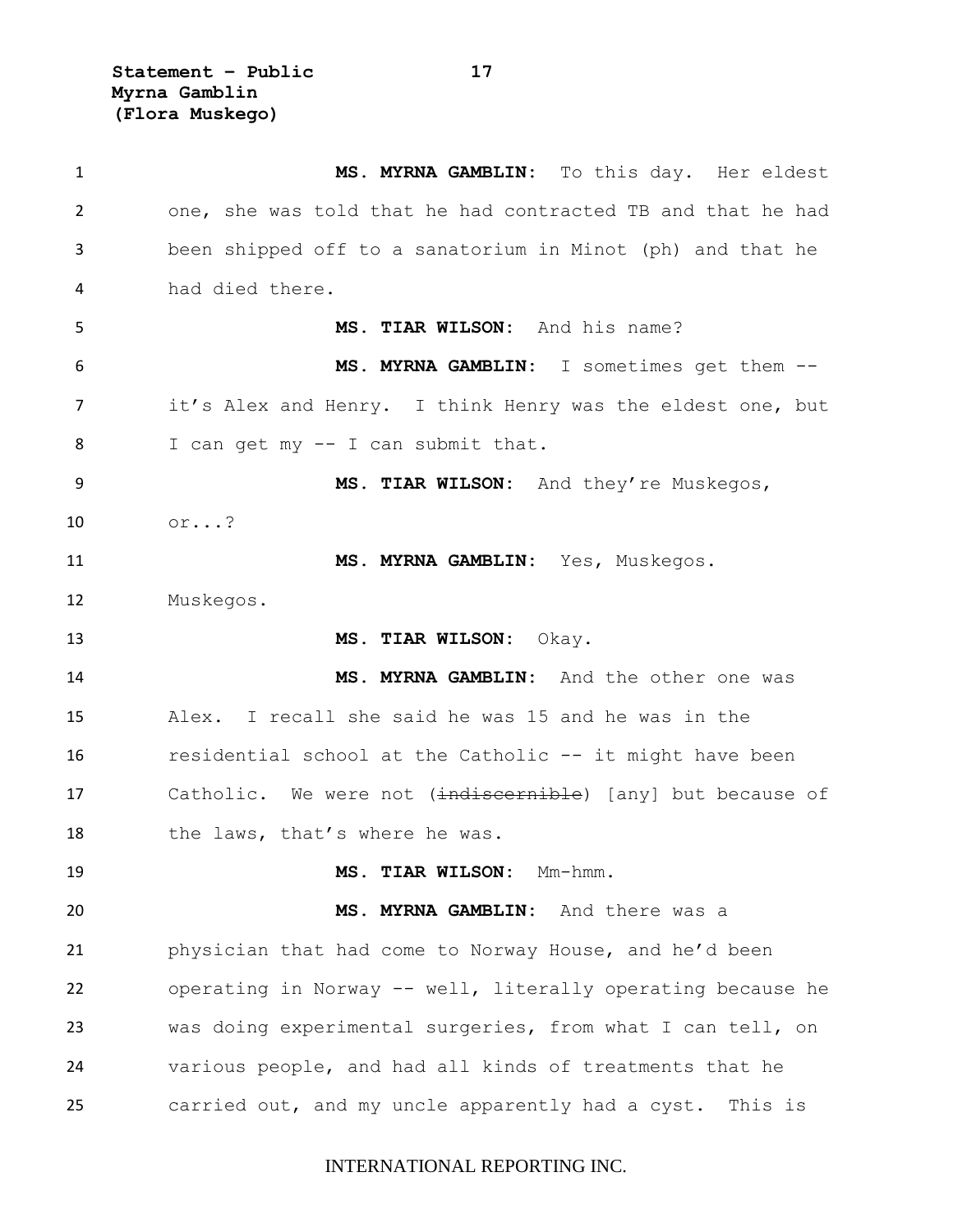**Statement – Public 18 Myrna Gamblin (Flora Muskego)**

| 1  | what my granny found out. He had a $-$ he had developed,    |
|----|-------------------------------------------------------------|
| 2  | you know, a lump behind his ear, and this [Doctor] had      |
| 3  | attended at the residential school and surgically removed   |
| 4  | that. I guess it would have been a cyst, like, the lump,    |
| 5  | and that wound had become infected and he had died. But,    |
| 6  | she wasn't told until after the fact, and his body was      |
| 7  | buried somewhere. So, she $-$ she didn't $-$ she wasn't     |
| 8  | given any closure ---                                       |
| 9  | MS. TIAR WILSON: Yeah.                                      |
| 10 | MS. MYRNA GAMBLIN: --- on that, and neither                 |
| 11 | was the rest of the family, including my mother.            |
| 12 | MS. TIAR WILSON: So, she had how many                       |
| 13 | children?                                                   |
| 14 | MS. MYRNA GAMBLIN: She had, let me see,                     |
| 15 | Henry, Alex, Bessie, my mother, James, Peter. She had six,  |
| 16 | and Flora, seven.                                           |
| 17 | MS. TIAR WILSON: Seven.                                     |
| 18 | MS. MYRNA GAMBLIN: Yeah, seven children.                    |
| 19 | MS. TIAR WILSON: And so, she lost three to                  |
| 20 | $(indiscernible)$ ---                                       |
| 21 | MS. MYRNA GAMBLIN:<br>Yes.                                  |
| 22 | MS. TIAR WILSON: tragic circumstances.                      |
| 23 | MS. MYRNA GAMBLIN: Yeah, mm-hmm.<br>Yeah.                   |
| 24 | And these incidents, my grandparents didn't speak a word of |
| 25 | English, but their knowledge of life and their -- the       |
|    |                                                             |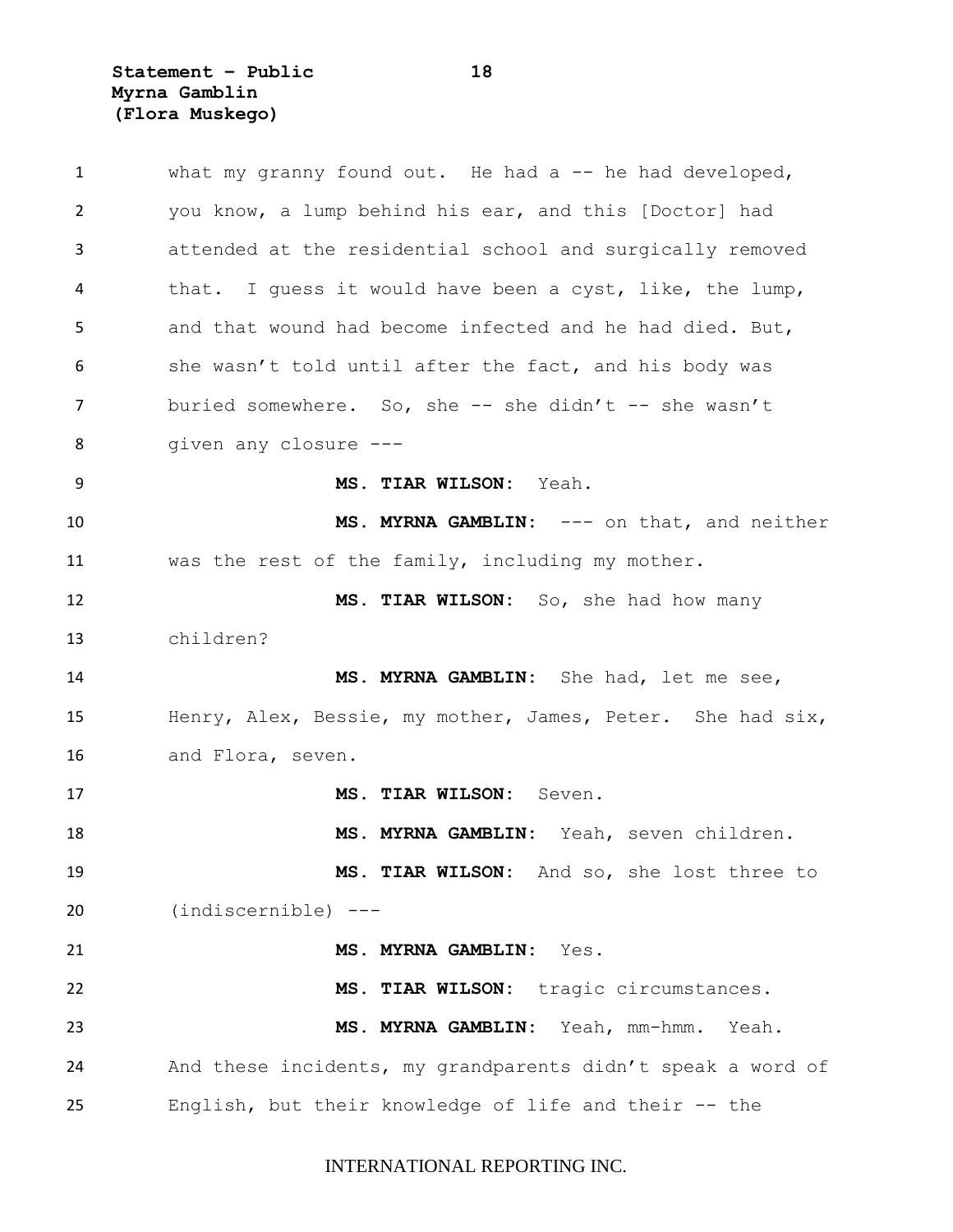**Statement – Public 19 Myrna Gamblin (Flora Muskego)**

1 things that they taught us, like for me, like the contrast is so marked. And, I've grown up in a community where it's been very, very difficult to have a conversation with community members about that particular type of lifestyle. **MS. TIAR WILSON:** Which is? **MS. MYRNA GAMBLIN:** Which is a traditional lifestyle. **MS. TIAR WILSON:** Okay. **MS. MYRNA GAMBLIN:** And in our growing up years, first of all, you can talk about traditional medicines, traditional healing, traditional ceremony. It 12 just wasn't  $-$  the kids we grew up with didn't dare talk about anything like that. **MS. TIAR WILSON:** Mm-hmm. **MS. MYRNA GAMBLIN:** A lot of the -- most of 16 the families that we grew up with were very -- they were 17 either very Catholic or they were very Protestant or very, very much involved in whatever religion they were taught in residential school. And, part of the -- part of the lessons were that you're going straight to hell, you know? Hard to say this, this, that or even talk about it or even think it, because God knows what you're thinking, right? I'm going to get you. That kind of mentality was just absolutely horrible. So, the -- you know, I couldn't have, like,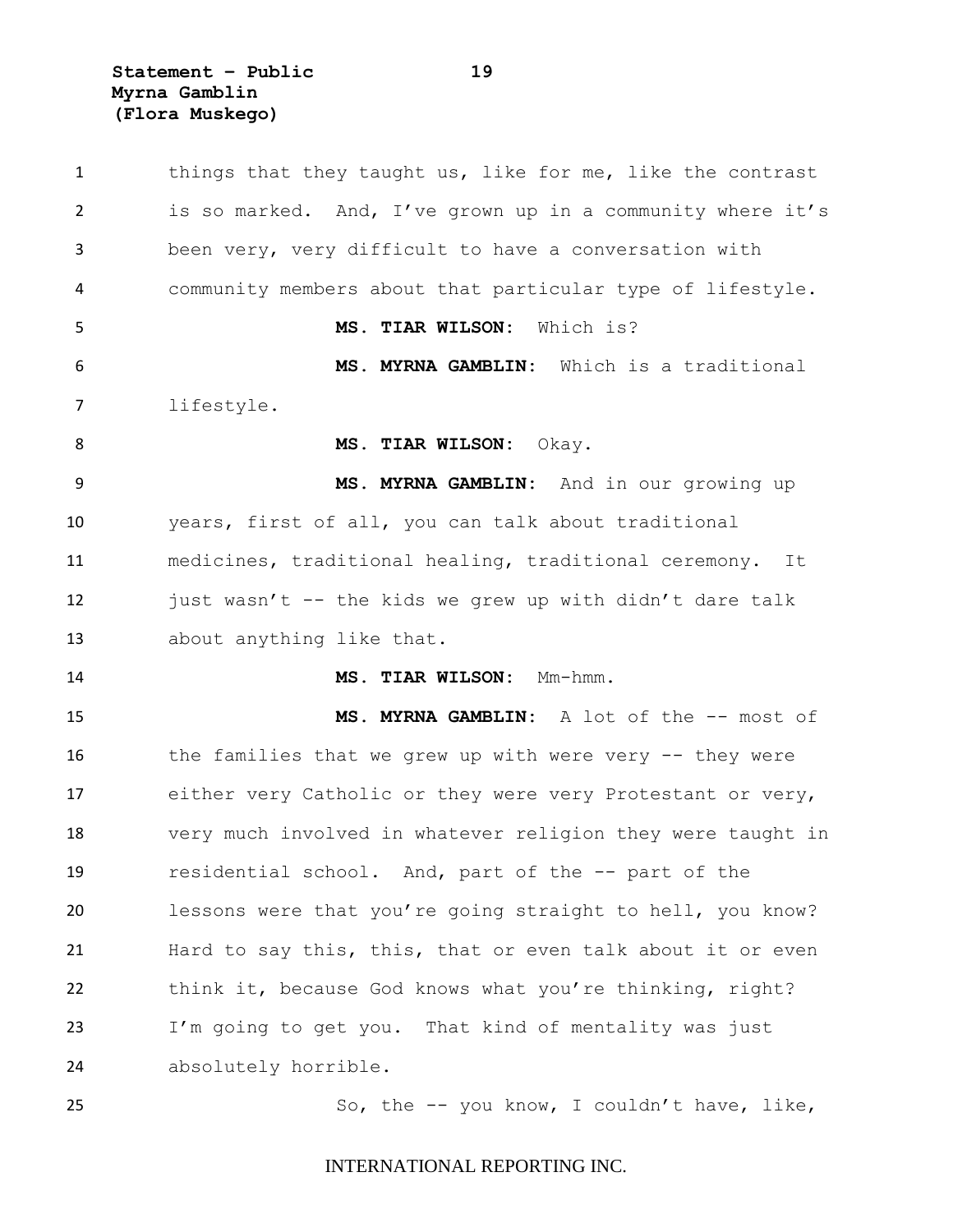# **Statement – Public 20 Myrna Gamblin (Flora Muskego)**

| $\mathbf{1}$ | a dialogue. There wouldn't have been such a thing as a     |
|--------------|------------------------------------------------------------|
| 2            | debating society in our Cree nation. It would have been    |
| 3            | sinful to have certain kinds of thoughts. So, even if you  |
| 4            | weren't conditioned in that way yourself, there wasn't a   |
| 5            | community. The majority of the community with whom you     |
| 6            | were going to interact wasn't going to allow you to do it. |
| 7            | And, I was just sharing with somebody, too. The first      |
| 8            | sweat lodge that I'm aware of that that was openly used in |
| 9            | the community, that Elder was forced by the community to   |
| 10           | move his sweat lodge about ten miles off the reserve.      |
| 11           | Like, he had to go set it up somewhere way out of sight,   |
| 12           | and that was very recent.                                  |
| 13           | MS. TIAR WILSON: I was going to say, do you                |
| 14           | remember what year?                                        |
| 15           | That would have probably<br>MS. MYRNA GAMBLIN:             |
| 16           | been around 1990.                                          |
| 17           | MS. TIAR WILSON: And who ---                               |
| 18           | MS. MYRNA GAMBLIN: That's (indiscernible)                  |
| 19           | [how recent, I said].                                      |
| 20           | MS. TIAR WILSON: Who is the Elder that got,                |
| 21           | I quess $---$                                              |
| 22           | MS. MYRNA GAMBLIN: It was Albert Rosner                    |
| 23           | (ph). He was in his -- they were presenting on the murder  |
| 24           | of their granddaughter at the circle.                      |
| 25           | MS. TIAR WILSON:<br>Mm-hmm.                                |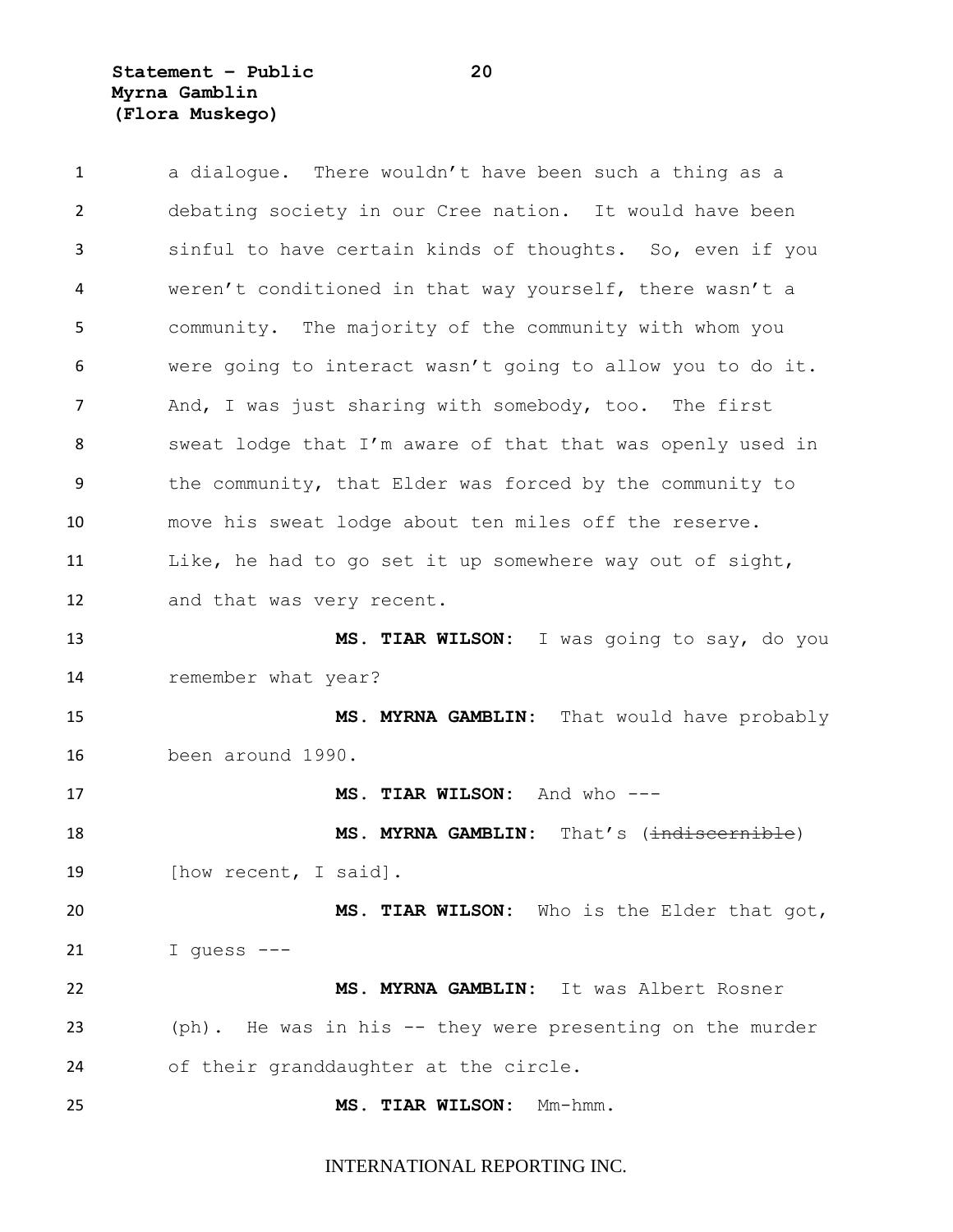**Statement – Public 21 Myrna Gamblin (Flora Muskego)**

 **MS. MYRNA GAMBLIN:** So, I was just giving essentially, you know --- **MS. TIAR WILSON:** Well, the history of Norway House. **MS. MYRNA GAMBLIN:** Mm-hmm, and the atmosphere which we grew up in. And, when I talk about the resilience, like there -- within a healthy family, you do develop resilience. You develop healthy boundaries. You develop a healthy self esteem, you know? You develop various strengths that will limit what they call risky behaviour, right? 12 12 In other words, you'll be careful who you decide to take a walk in the park with, you know? You begin to be discerning of people's motivations or hidden motives. You begin -- you establish healthy boundaries in terms of looking after yourself, and when we were growing up, it was discouraged to even say "I". To say "I". To 18 say "I am", and in the schools, again, you don't even have 19 a -- you're not an "I", and the -- like, even in the day school, which when we started school there had been successful lobbying to have a day school rather than, you know, residential school. So, a whole bunch of kids that were still in the residential school but for some of us we went to the day school. But, even in the day schools, we were subject to whatever rules were put into place at day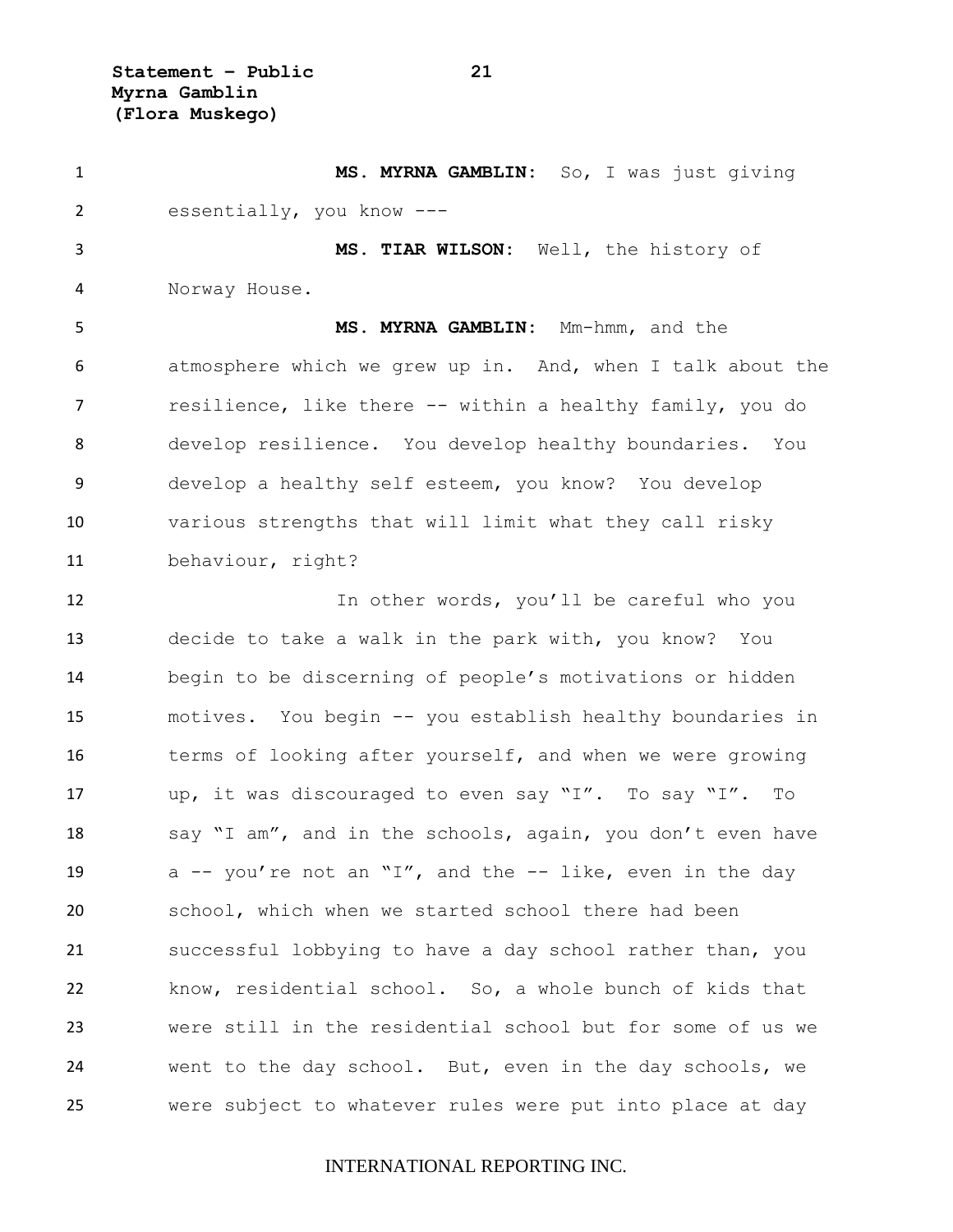school.

 I remember my brothers when they started going to the day school, because my oldest brother didn't start day school until he was 8 years old, because my grandparents wouldn't allow him to be taken there. And, eventually, my dad was -- the last year he was alive is essentially what it was. He was the one who prevailed and 8 said, "No, he has to go. He's going to need to go," and took him to day school. But -- and that was when he was 8 years old, when he began going to day school.

 But, for them, like, one of their experiences, because the day school we had, like, there was two classrooms where they had beginner's grade to grade 4 in one, and then the other -- no, beginner's grade to grade 3, and the other classroom had grade 4 to grade 6. And, there was no grade 7 and 8. You know, if you wanted to go grade 7 and 8, you had to go to one of the residential 18 schools for that, those grades, (indiscernible) [you had] day pupils for those grades.

 So, their experience included things such as one of their classmates who had been caught speaking his language, like our language, on the school grounds, and I'll just summarize the story, his punishment for repeated infractions of the rules, the teacher of their classroom who also happened to be the principal, like, there's the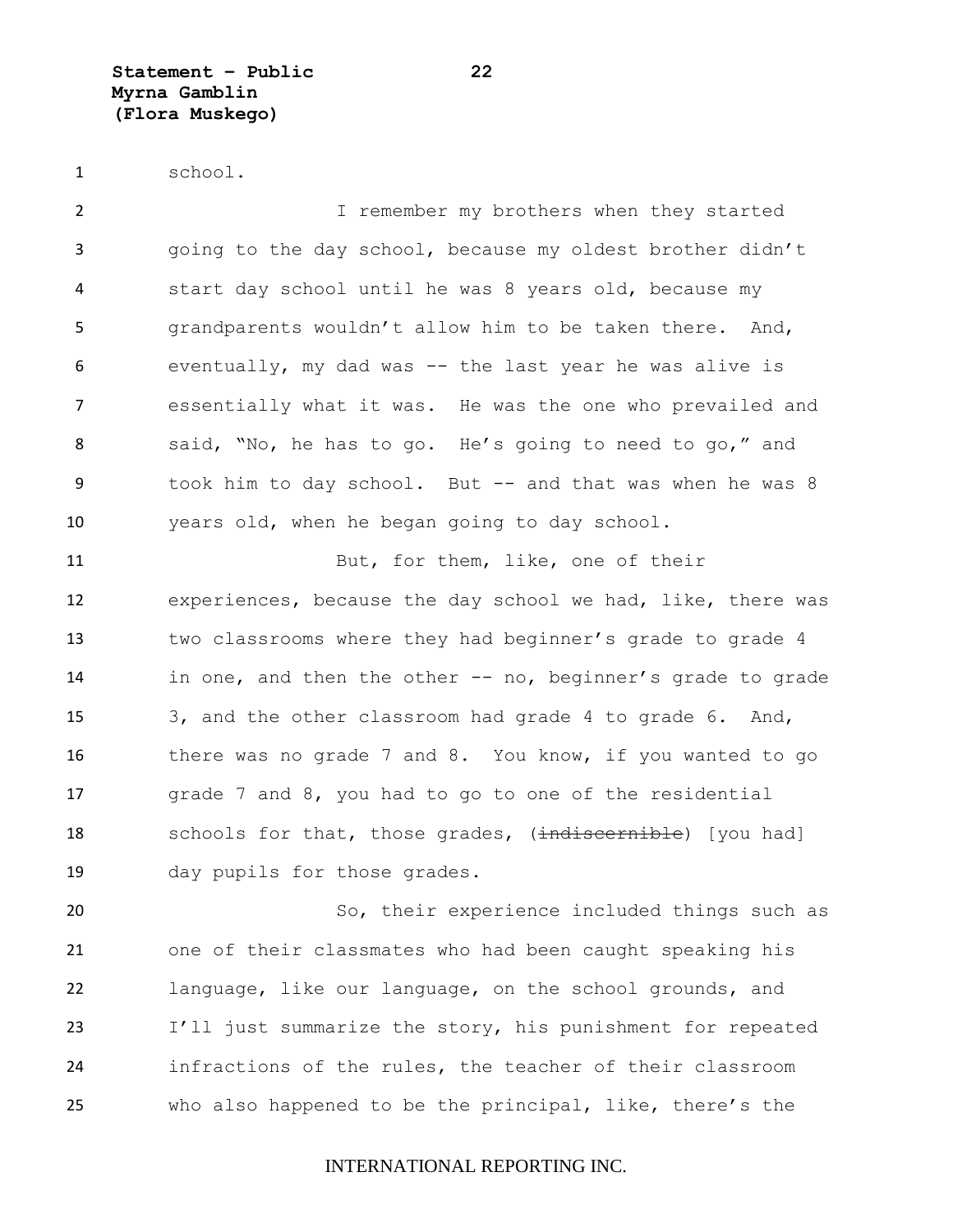**Statement – Public 23 Myrna Gamblin (Flora Muskego)**

| $\mathbf{1}$ | two teachers, he's the headmaster, took this boy into his   |
|--------------|-------------------------------------------------------------|
| 2            | apartment, which was behind the classrooms, and took the    |
| 3            | boy into his apartment. He and the other teacher, they      |
| 4            | took the boy in there and they strapped him to a chair, you |
| 5            | know, slave style, like, taking his shirt off and tying his |
| 6            | arms so that his back is exposed, and he's sitting on the   |
| 7            | chair with his back exposed. They made all the boys in the  |
| 8            | school go and line up around, and then they had to watch    |
| 9            | that -- their friend, their relative get whipped.           |
| 10           | MS. TIAR WILSON: So, the -- so you didn't                   |
| 11           | see it, your brothers ---                                   |
| 12           | MS. MYRNA GAMBLIN: No, my brothers.                         |
| 13           | MS. TIAR WILSON: Okay.                                      |
| 14           | MS. MYRNA GAMBLIN: My brothers. They took                   |
| 15           | the boys.                                                   |
| 16           | <b>MS. TIAR WILSON:</b><br>Yeah.                            |
| 17           | MS. MYRNA GAMBLIN: They wanted the boys to                  |
| 18           | -- that's what's going to happen to you if you disobey, so. |
| 19           | They whipped him bloody and it's just an example of $---$   |
| 20           | MS. TIAR WILSON: Yeah.                                      |
| 21           | MS. MYRNA GAMBLIN: --- the enforcement                      |
| 22           | process. It wasn't -- it wasn't just ---                    |
| 23           | MS. TIAR WILSON: The way school is today.                   |
| 24           | MS. MYRNA GAMBLIN: Yeah, yeah, yeah. So,                    |
| 25           | what I wanted to focus on, and I did -- and I wrote it up   |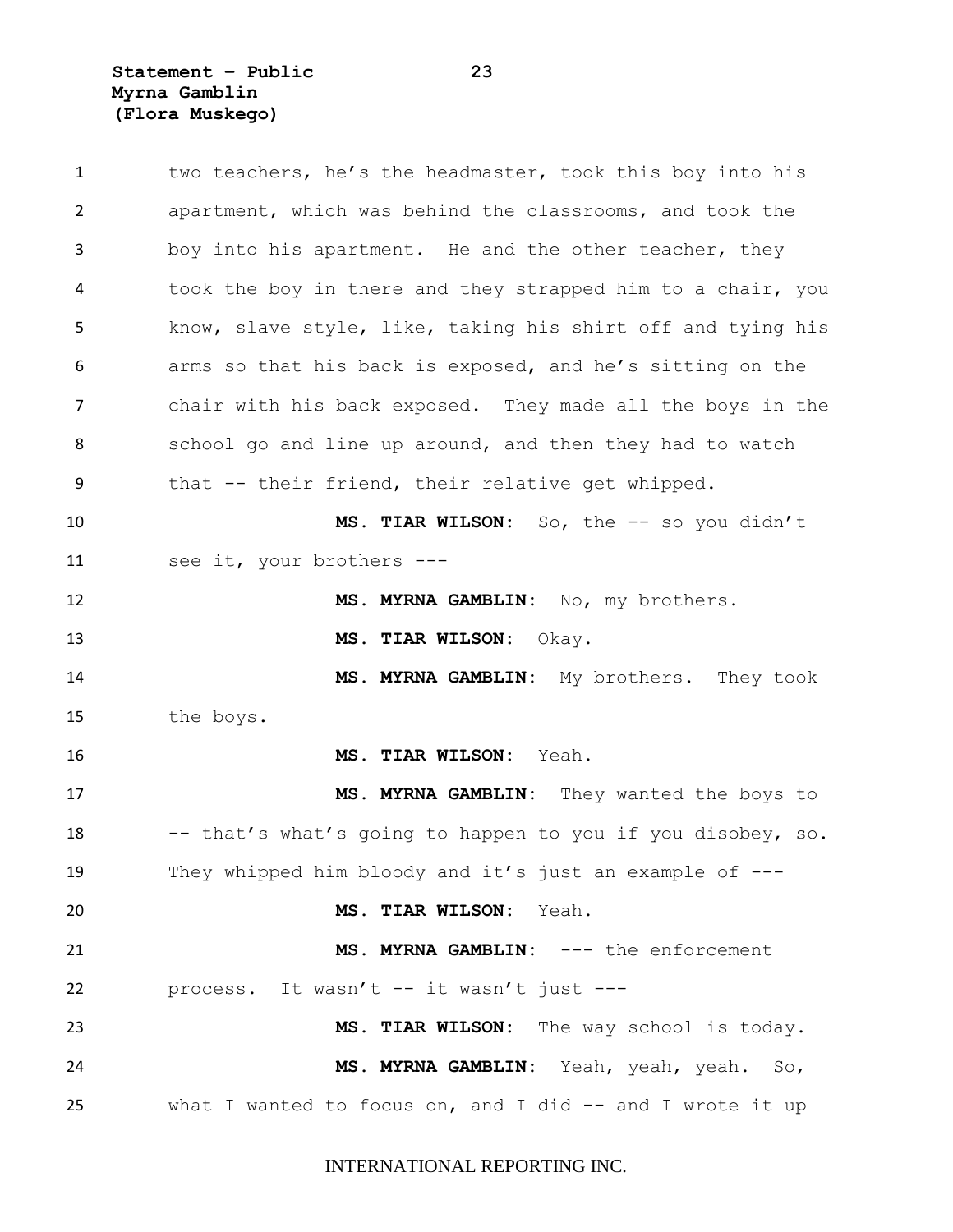**Statement – Public 24 Myrna Gamblin (Flora Muskego)**

| $\mathbf{1}$ | because I think it's important that certain things need to  |
|--------------|-------------------------------------------------------------|
| 2            | be included, and I'm sure other people are doing it, but I  |
| 3            | just want to add my voice to this. There's -- and I was     |
| 4            | very much motivated when I happened to flip on the news     |
| 5            | last week, and there on the CBC National news, there was a  |
| 6            | panel of two women being interviewed by the CBC host, I     |
| 7            | believe her name is Carole MacNeil, and I'm sure you can    |
| 8            | look at that -- well, it's still streaming somewhere.       |
| 9            | MS. TIAR WILSON: On Power and Politics?<br>Do               |
| 10           | you remember ---                                            |
| 11           | MS. MYRNA GAMBLIN: No, it was the National.                 |
| 12           | MS. TIAR WILSON: Okay.                                      |
| 13           | MS. MYRNA GAMBLIN: And they had this panel,                 |
|              |                                                             |
| 14           | these two women, and one of the women is a columnist with   |
| 15           | the National Post, and I forgot to bring her name. I wrote  |
| 16           | her name down. I think her first name is Barbara, but       |
| 17           | she's a columnist with the National Post, and the other     |
| 18           | panellist is a policy analyst from the Broadbent -- is that |
| 19           | how you say it? Like, Ed Broadbent, the former national     |
| 20           | $NDP$ ---                                                   |
| 21           | MS. TIAR WILSON: Yes.                                       |
|              | MS. TIAR WILSON: Okay. That institute, she                  |
| 22<br>23     | (indiscernible) ['s a policy analyst.]                      |
| 24           | MS. TIAR WILSON: Do you remember her name?                  |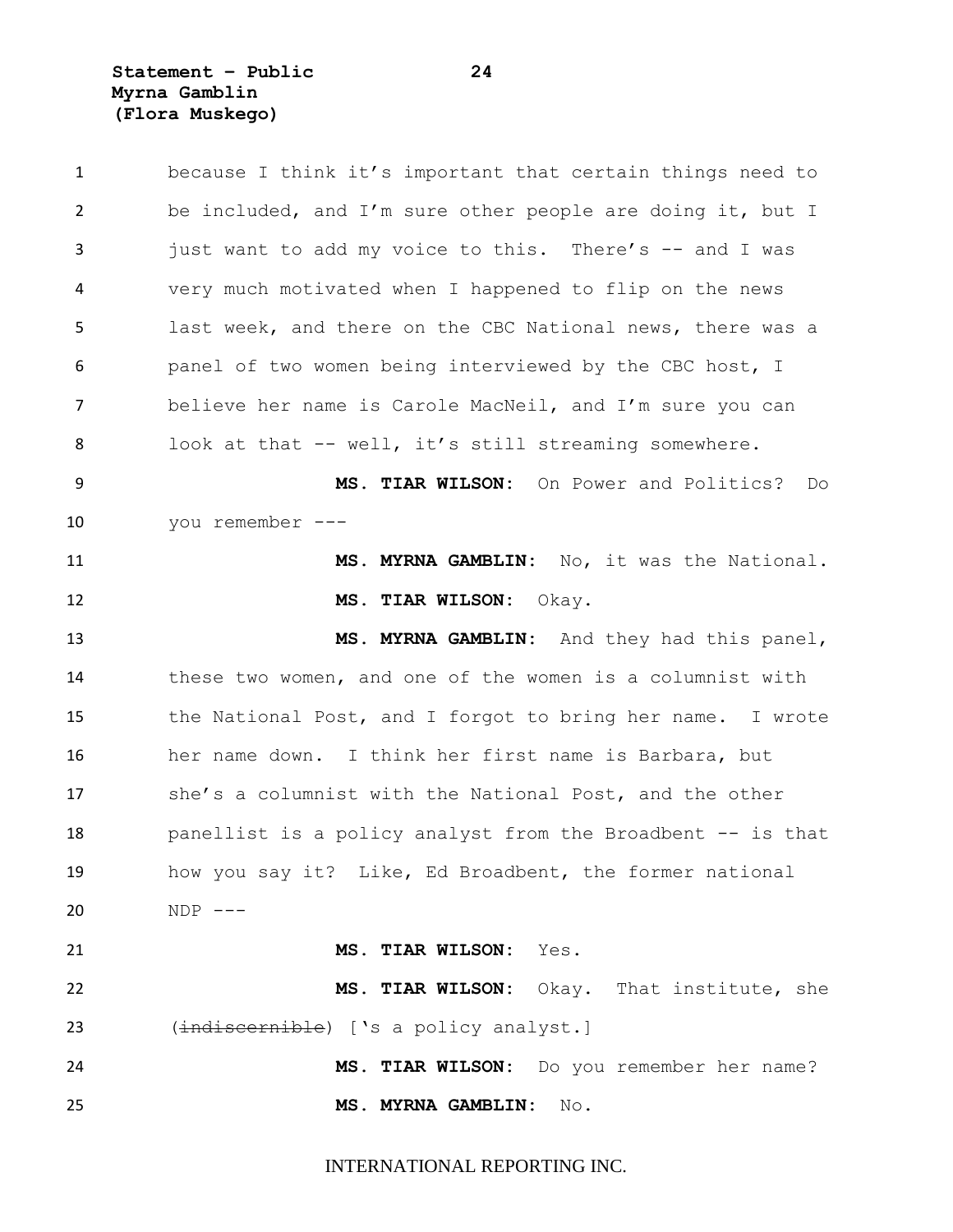**Statement – Public 25 Myrna Gamblin (Flora Muskego)**

 **MS. TIAR WILSON:** Not that it matters, I'm  $2 \quad \text{just} \quad --$ 

 **MS. MYRNA GAMBLIN:** But, the National Post columnist was saying, because they were discussing the Inquiry, the Missing and Murdered Indigenous Women Inquiry, and in response to, you know, questions, the columnist from the National Post, she says, "Well, what I think is that we, you know, this Inquiry has to look at other issues."

 And so, they're asking her -- like, she's asking to elaborate, like, what does she mean by this? And 11 she said, well, she didn't disagree that there are external causes for -- that can, I'm just paraphrasing, you know. That there's external causes that affect Indigenous people, and Indigenous women in particular, that cause them to lead these risky lifestyles and basically open themselves to be murdered. That's exactly what she was saying, that there's external causes.

 Yes, yes, there's external causes such as like the residential schools. Yes, we know about those and, you know, historical government policies. You know, 21 I'm not arguing with that, she says; I know those are contributing factors, but I think we also need to look, she says, and she's totally sincere, which is what is so absolutely frightening about this. She says, we also need to look at the internal causes and, you know, to elaborate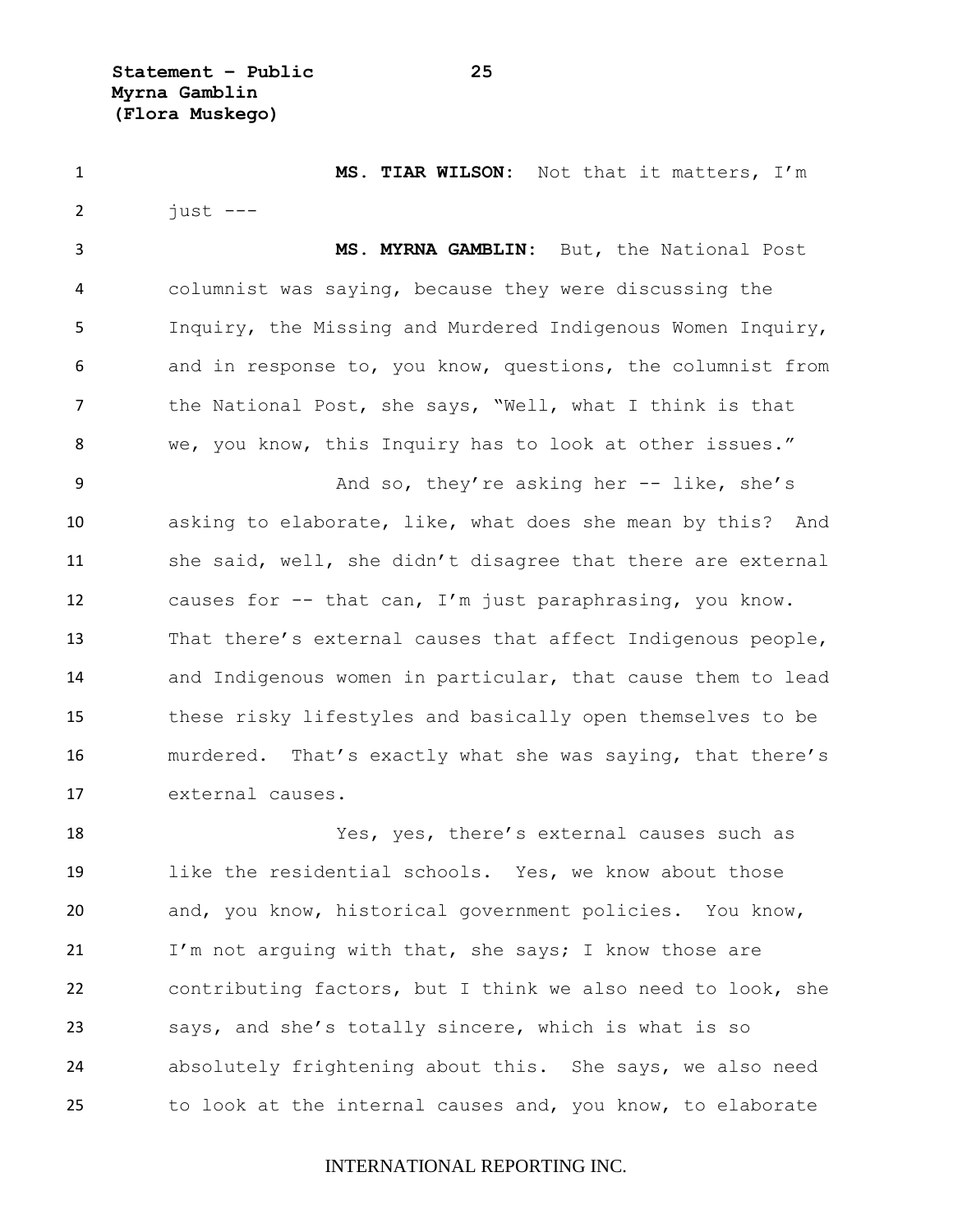**Statement – Public 26 Myrna Gamblin (Flora Muskego)**

on internal causes.

 She says internal, you know, internal causes, what she meant was we need to look at their families. What kind of role modelling did they have? What kind of upbringing did they have? How did their parents -- were their parents, you know, like she, you know, exposing them to, you know, dysfunctional and she's going on. This 8 is what we need to look at, like, I believe that's where the causes are that are the most contributing factors to what cause, you know, what leads women to their --- **MS. TIAR WILSON:** To go missing or be murdered. **MS. MYRNA GAMBLIN:** Exactly. **MS. TIAR WILSON:** Yeah. **MS. MYRNA GAMBLIN:** The other panellist essentially called her a white supremacist at some point during that, and I would have pinned a medal on her chest if I had been in the room. But, I felt that that needs to be looked at. Where is the line between hate crimes and freedom of speech? I don't know where it lies when it comes to Aboriginal people. But I imagine -- I guess if you're allowed to -- if she was a politician, it'd be a different story. But, she is a columnist, so she does have the power of communication and propagating ideas. So, that's the kind of thing which really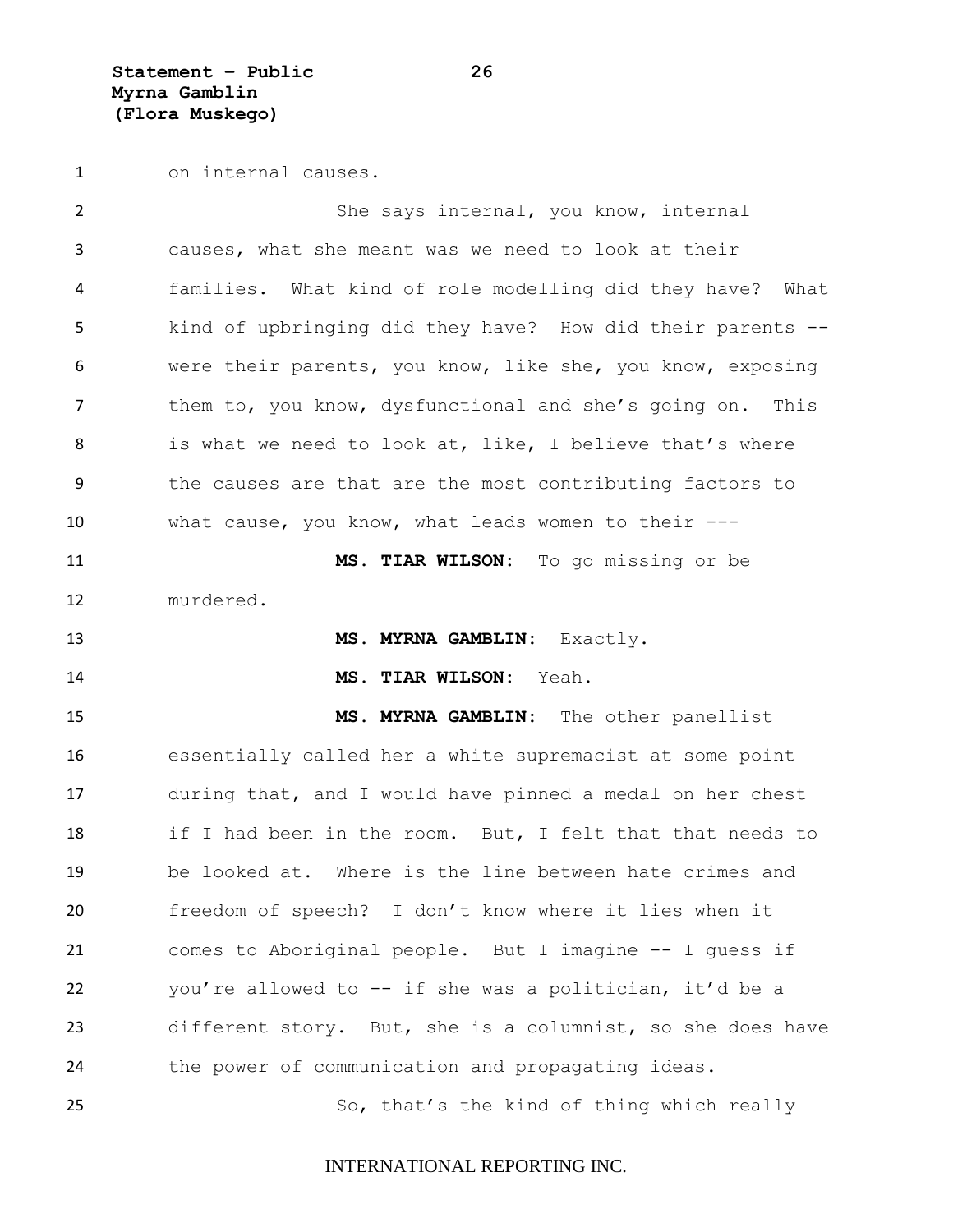**Statement – Public 27 Myrna Gamblin (Flora Muskego)**

| $\mathbf{1}$   | motivated me to make sure that I'll wait, however long it   |
|----------------|-------------------------------------------------------------|
| $\overline{2}$ | takes to wait, to be able to make a statement, because it's |
| 3              | people in a society who apparently still do not understand  |
| 4              | what the results have been of the government policy that    |
| 5              | led to residential school. The policy to wipe out the       |
| 6              | First Nations people as a people.                           |
| $\overline{7}$ | MS. TIAR WILSON: Over a hundred years of                    |
| 8              | colonizing.                                                 |
| 9              | MS. MYRNA GAMBLIN: Mm-hmm.                                  |
| 10             | MS. TIAR WILSON: Hundreds of years of                       |
| 11             | colonization, rather.                                       |
| 12             | MS. MYRNA GAMBLIN: Yeah. So, this woman,                    |
| 13             | who was very, obviously, a very accomplished woman to be a  |
| 14             | National columnist, like, for the National Post, right, to  |
| 15             | be, you know, upheld within that environment as being a     |
| 16             | person of sufficient intelligence and capacity to be        |
| 17             | trusted with, you know, the public voice and pen to be able |
| 18             | to influence masses of Canadians, still doesn't get it.     |
| 19             | Or, it could be a case of, one friend of mine used to refer |
| 20             | to it as, wilful blindness because one of the things that   |
| 21             | happens, and I quess it's across any type of social group,  |
| 22             | is that once you acknowledge a harm has been done, with     |
| 23             | most human beings, there's an element of personal           |
| 24             | obligation to do what we can to correct the harm.           |
| 25             | So, I think sometimes people do not want to                 |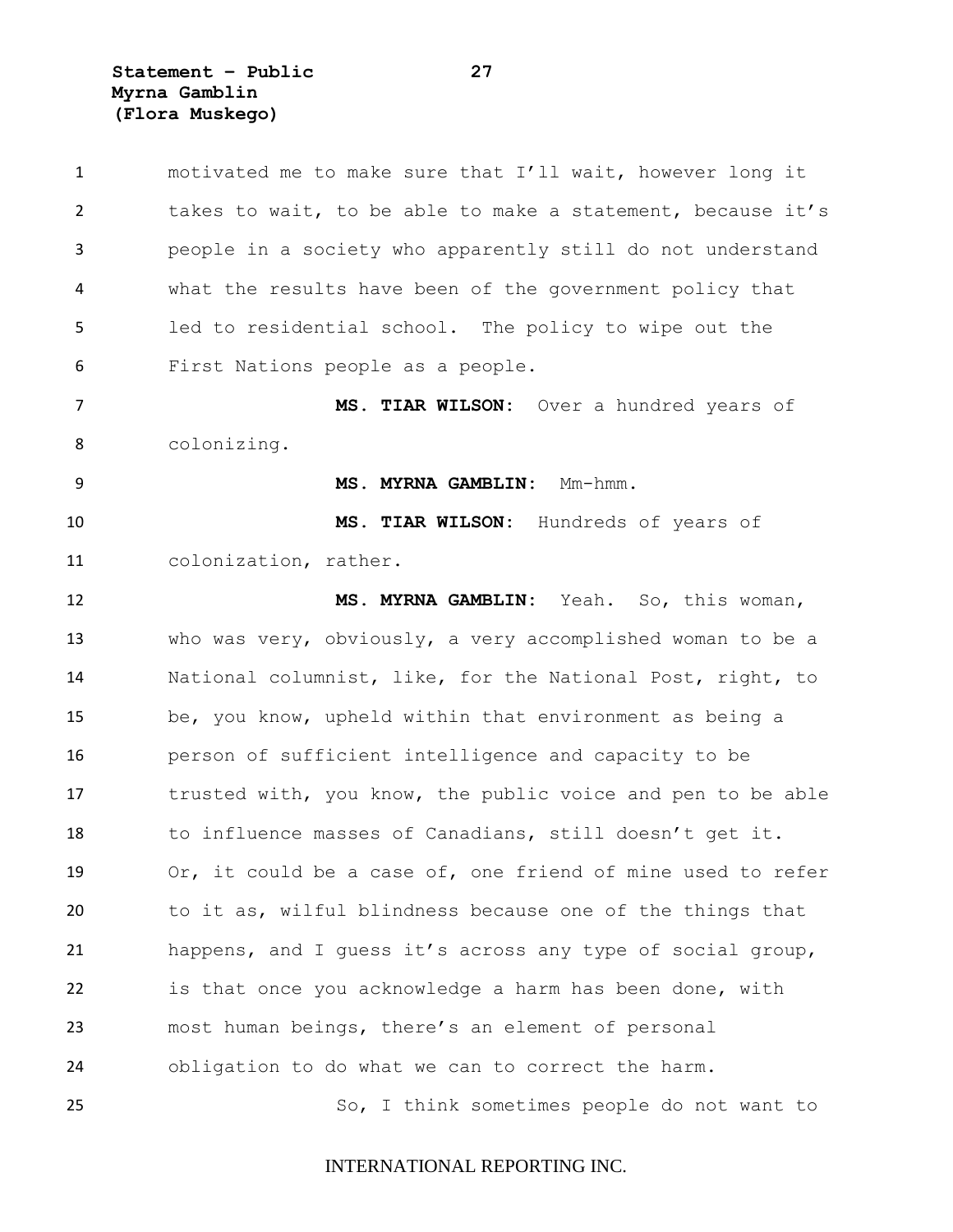**Statement – Public 28 Myrna Gamblin (Flora Muskego)**

 acknowledge or if it is wilful blindness they're solely on 2 the side of actually this was the best way to go, you know, and that message is broadcast. So, I'm quite aware that there are those kinds of differences. But, for the purposes of people who may genuinely not have gotten it, they didn't draw the connections and I'm beginning to 7 wonder because the TRC -- okay, for the record, and I, you know, the Commissioners, when they hear it's for the record, the kitchen table dialogues, the reconciliation processes that are going on, okay, that's nice but all it is, is nice, from where I sit. 12 I work with people who are constantly at some kind of level of potentially having their children 14 taken away from them and put into care. **MS. TIAR WILSON:** Let me ask you what your role is for the --- **MS. MYRNA GAMBLIN:** I'm the family enhancement coordinator for our local child family service agency. **MS. TIAR WILSON:** Okay. **MS. MYRNA GAMBLIN:** Okay. I work with people who are intergenerational survivors of this system. Professionals. **MS. TIAR WILSON:** Mm-hmm. **MS. MYRNA GAMBLIN:** I'm not going to go into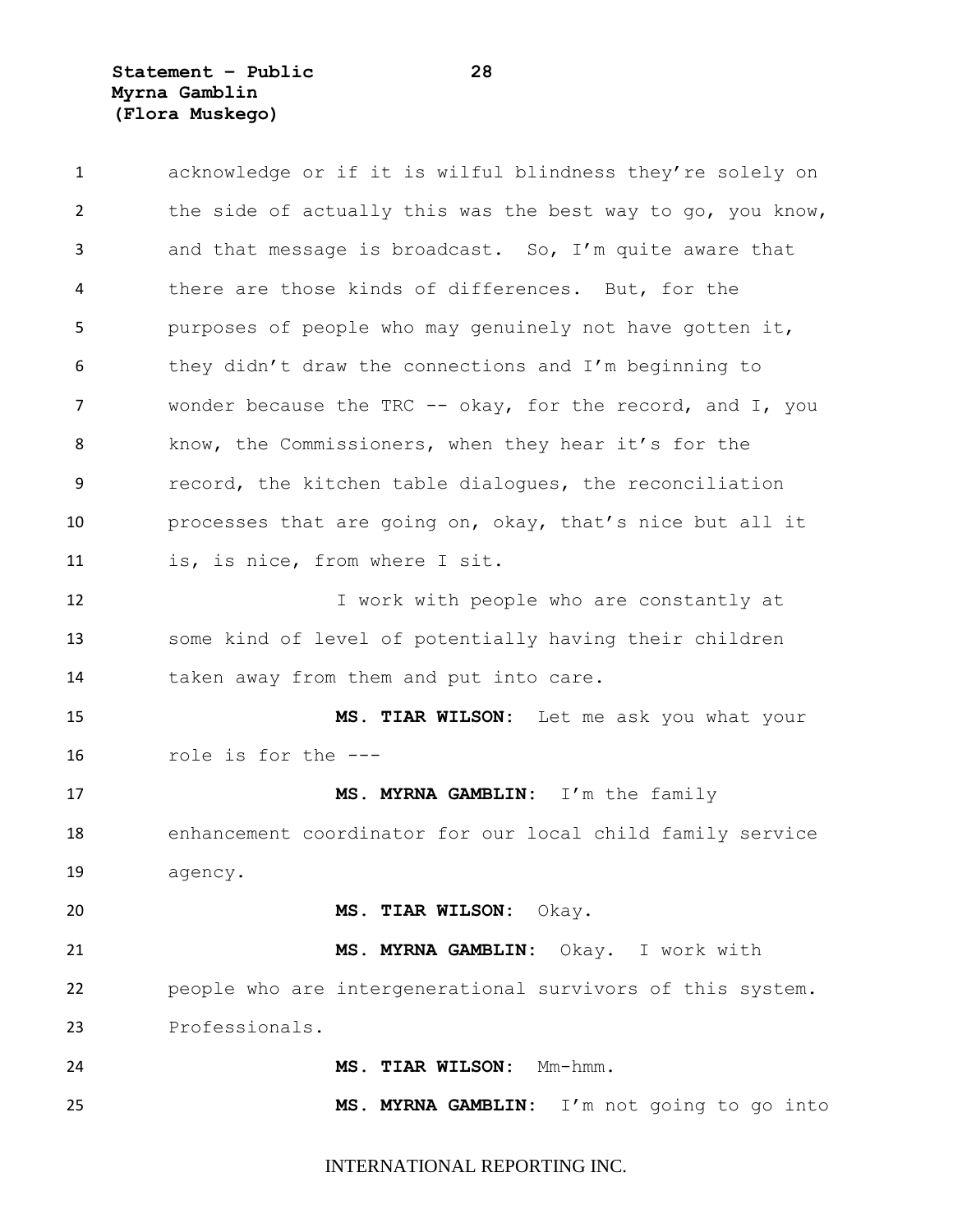**Statement – Public 29 Myrna Gamblin (Flora Muskego)**

1 that because that's another whole dynamic of trying to work within that environment. **MS. TIAR WILSON:** That's also a part of this big issue too though. **MS. MYRNA GAMBLIN:** Oh, it is and I'm about 6 to get to that because  $-$  and I'm going to just read from my notes here, which I'm going to give you. 8 MS. TIAR WILSON: Okay. **MS. MYRNA GAMBLIN:** I want to highlight these, just actual examples, what I call, like, multigenerational residential school impacts. And so far, I haven't heard a dialogue or a discussion in terms of how I'm going to go from the Truth and Reconciliation Commission to actually beginning to address those effects. When I mentioned family enhancement, okay, there is like this big human rights tribunal case going on, as you know, and -- because we've been asking, demanding and hoping and praying, like, for some kind of prevention, supportive prevention for us all to be able to start addressing some of these. What are the intergenerational effects that are affecting, and why there's an emergency meeting being called by the Minister of Indian Affairs for January? Because, you know, the number of children, Aboriginal children in care has exceeded the residential school, you know, according to her. I think that's ---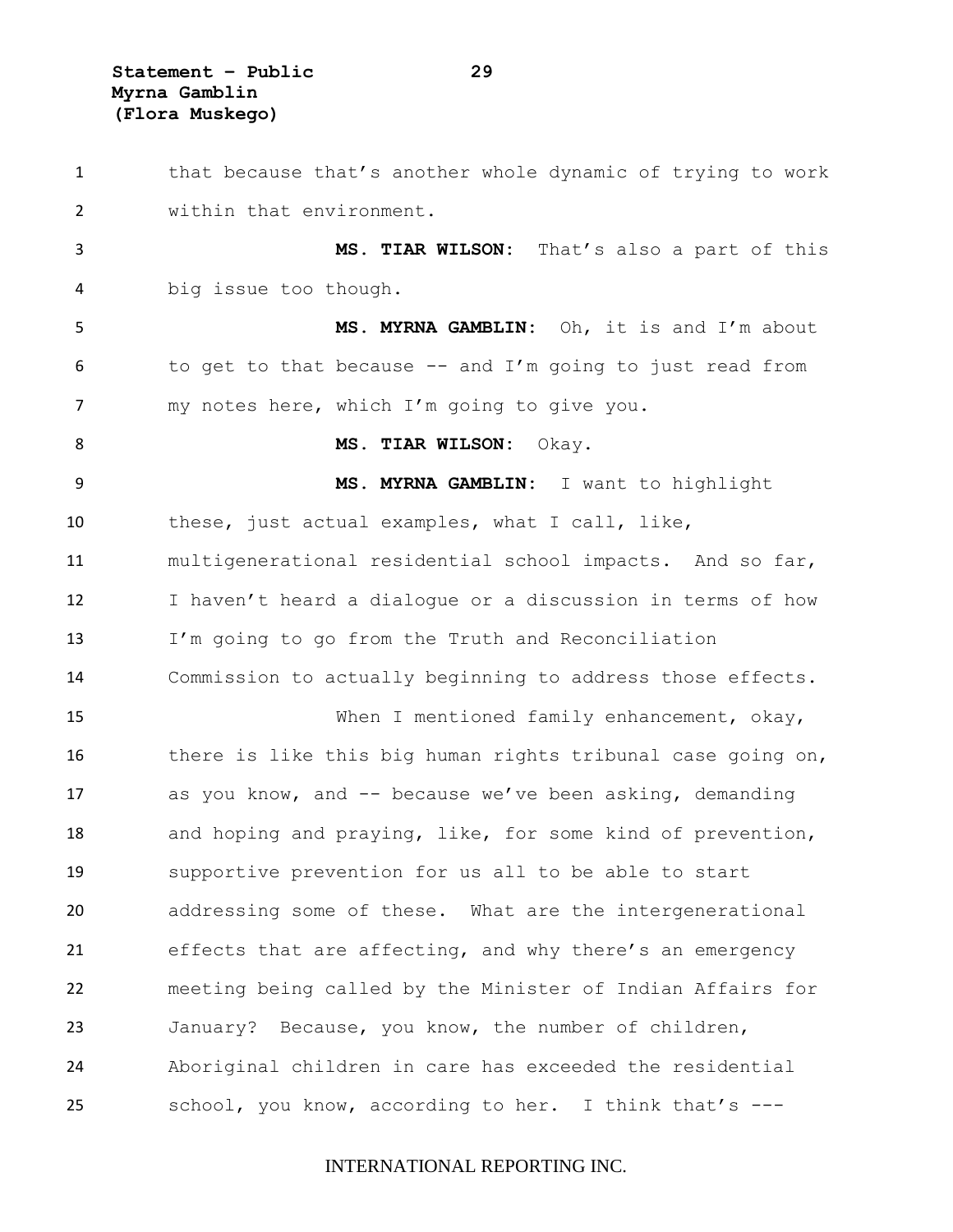**Statement – Public 30 Myrna Gamblin (Flora Muskego)**

 **MS. TIAR WILSON:** According to who? **MS. MYRNA GAMBLIN:** According to the Minister of Indian Affairs. So, with that in mind and from my personal experience growing up within this society that was created through the residential schools, I wanted to give these examples, and these are examples I wanted to highlight as examples that have resulted in erosion. I was 8 going to say eradicated, but it's not entirely eradicated, because we do have human resilience, right, just general 10 get up and go, and -- but there has been a huge erosion of resilience in individuals, families and communities, and as an example -- well, there's three examples here.

13 13 In the residential school, I'm using an example of a child of age 6 entering the residential school. So, this child at age 6 is not allowed to speak his or her language when the child enters the school, and 17 they're entering the school by law enforcement, okay? So, 18 this child not knowing English or French because here, I'm going to stick to Norway House, the child is either in the Roscoe residential school, which is English speaking, or 21 the one at Jack River School, which was a French Catholic residential school.

 The child must first learn to be mute. This child's going to come into the school. They're not allowed to use their language. I say "they" because I was not in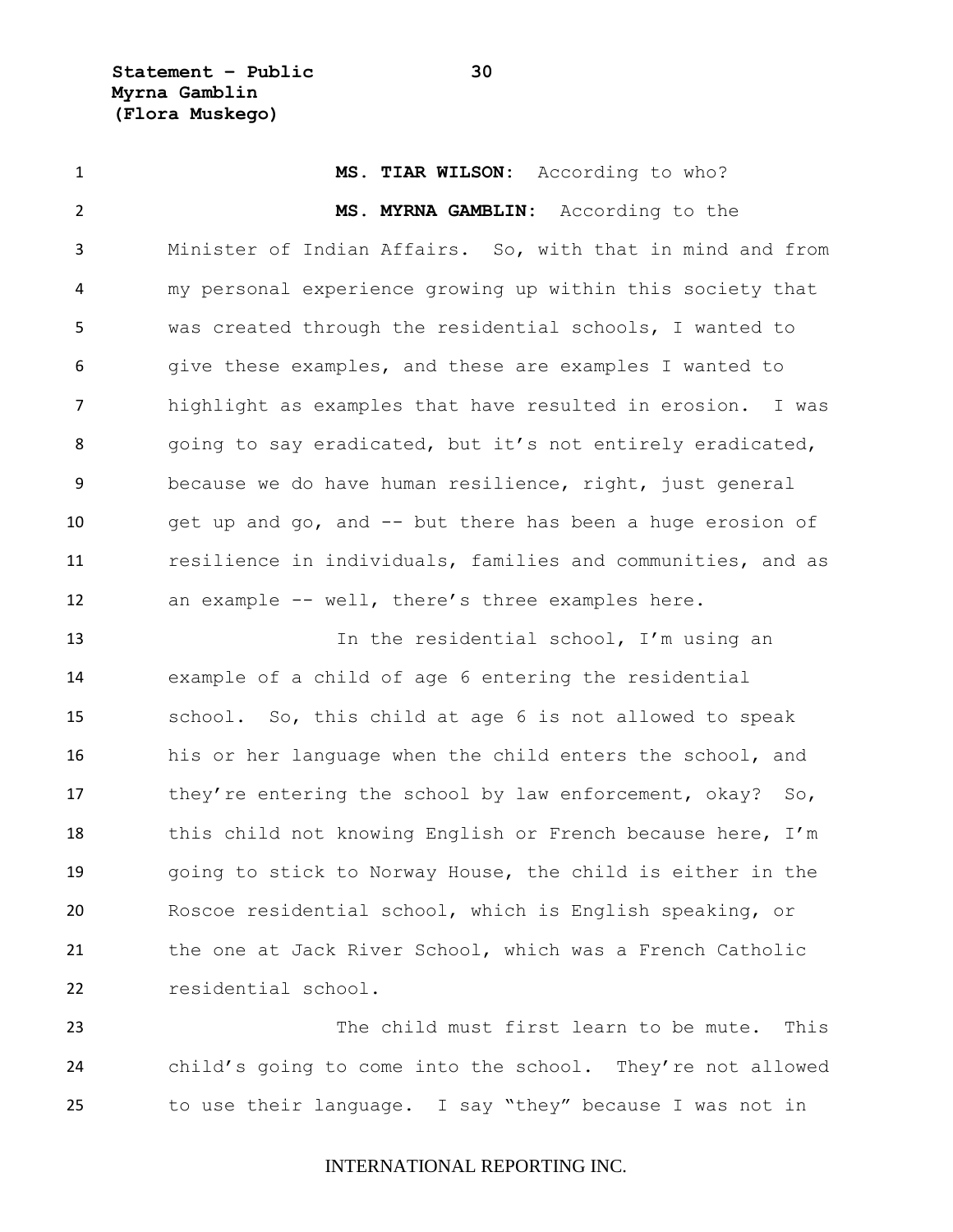**Statement – Public 31 Myrna Gamblin (Flora Muskego)**

 that residential school. Cannot speak English or French, 2 whichever school they're at, therefore, cannot speak. So, that's the first lesson, don't speak, and they have to learn the language in silence.

 So, let's say Roscoe school, they have to learn to speak English from example and the chatter that's going on around them. Presumably, there might have been some kind of focus orientation to the language from the -- I haven't a clue, you know, but the child must remain mute, because if they don't stay mute, if they speak in their language, which is the only language they know, they will be punished. So, that's their first lesson.

13 Then they begin to learn the language, let's say it's English. They're beginning to learn the language in Roscoe residential school to be able to say, "I'm hungry," "I'm tired," you know, to be able to express themselves.

**MS. TIAR WILSON:** Mm-hmm.

 **MS. MYRNA GAMBLIN:** But, the language that they're learning is within the confines of an institution. So, the language concepts that they're learning are going to focus on the rules and the procedures within the institution, and their original language is very quickly lost, and the new language is learned, not just as a language but as a tool of survival within their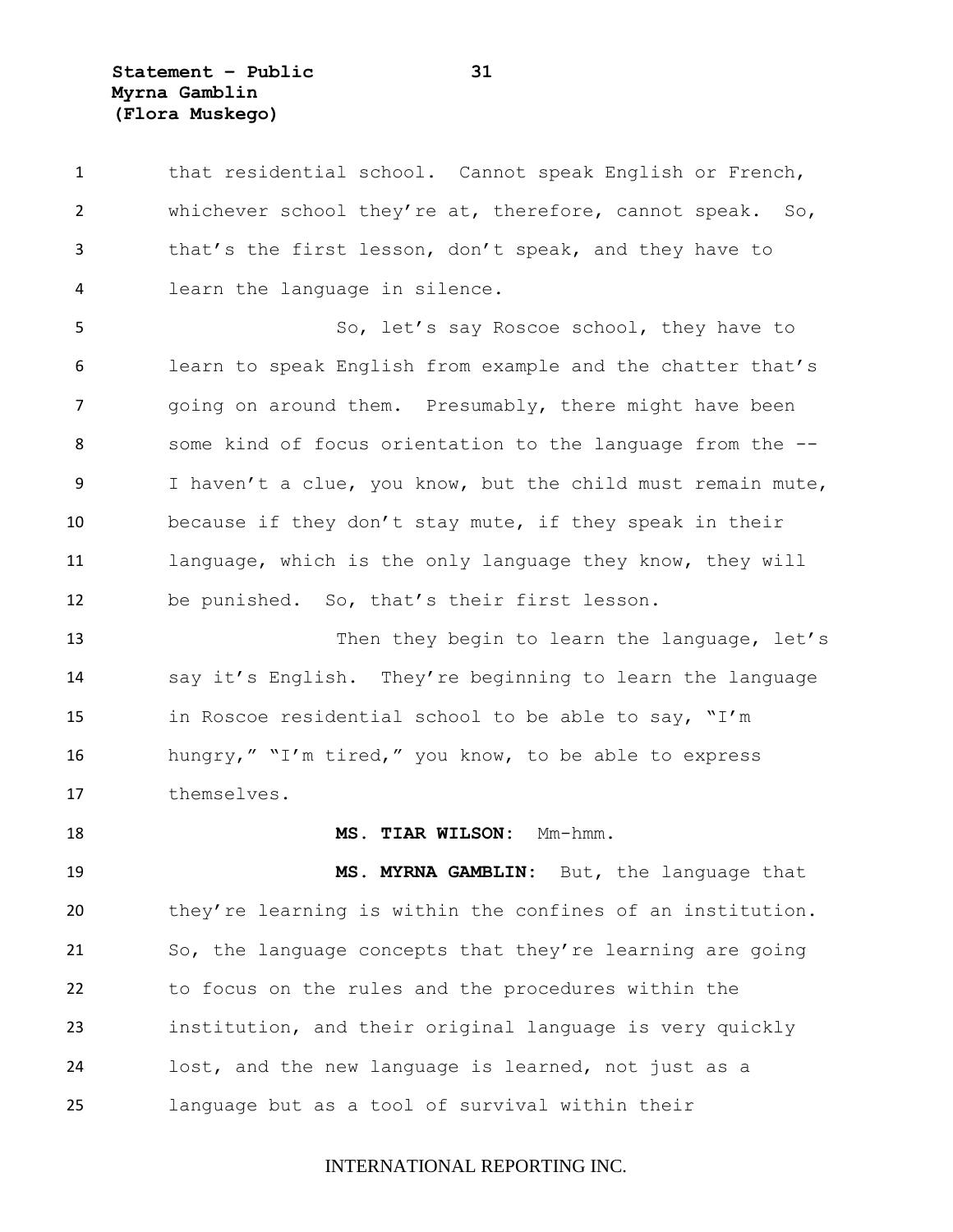**Statement – Public 32 Myrna Gamblin (Flora Muskego)**

 environment, because remember they don't have any parents to back them up. They're not allowed to have the family connection displayed within this environment. So, the ability to communicate outside of an institution is immediately diminished. So, that's where I'm leaving that. The same child at age 6 is not allowed to learn healthy physical and social expressions such as 8 consoling others who are hurt, because they were discouraged from physical touching or, you know, displays of affection, you know, interacting with siblings, those kinds of things, and we can read the testimonies of the residential school survivors for a lot of this. 13 They also don't learn to accept healthy comforting gestures from others. Skills in physical nurturance are greatly diminished. The same child at age 6 is not allowed to express thoughts and desires that are his or her own thoughts and desires. You must be in line, you know? It has to be the group mentality. **MS. TIAR WILSON:** Mm-hmm. **MS. MYRNA GAMBLIN:** As sanctioned by the institution. The lines of inquiry and learning opportunity are limited to the priorities of the institution. Healthy curiosity is stifled and is even punished. Survival awareness within an institution dominates, and as an example, like I said, the daily focus is on -- when you're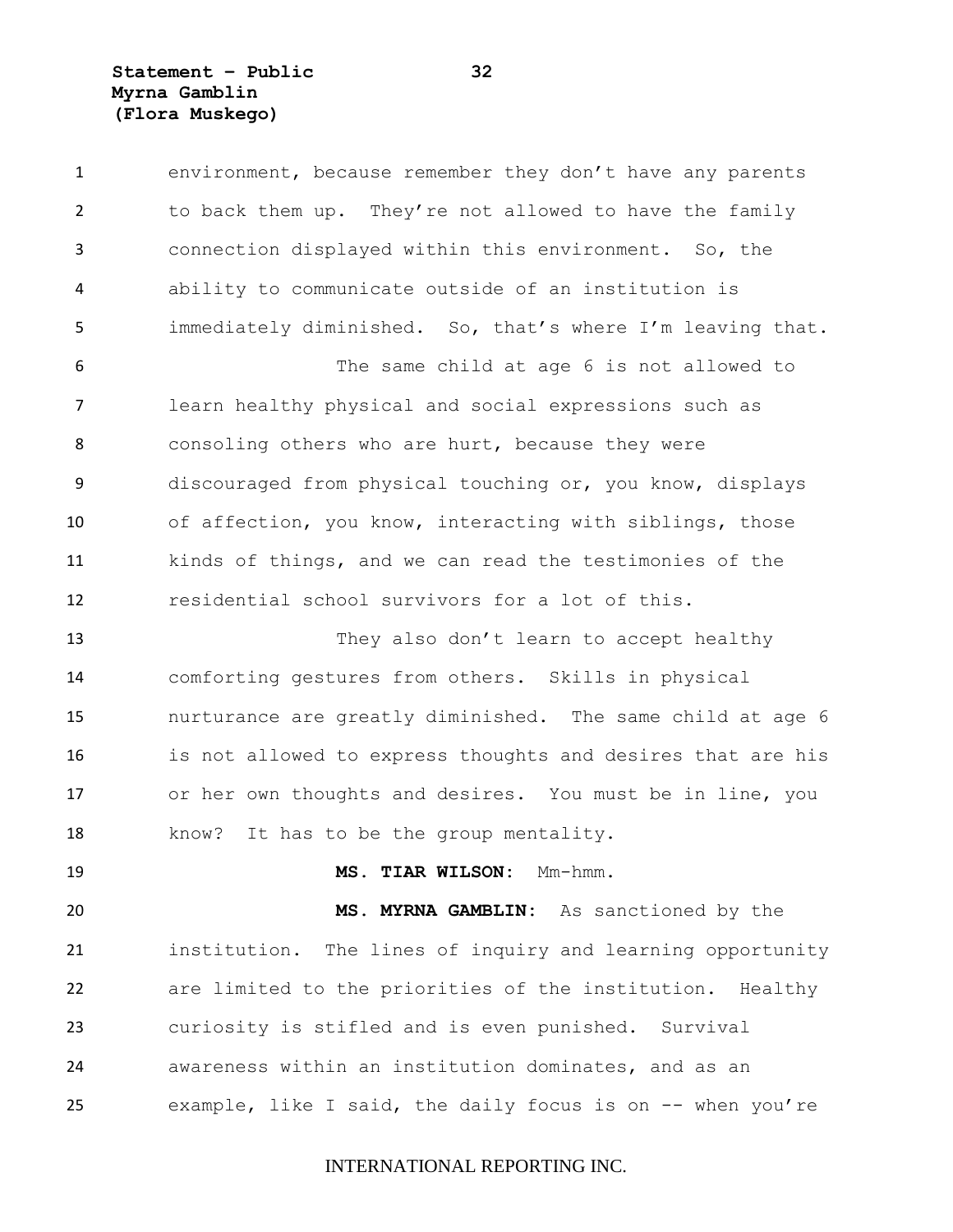**Statement – Public 33 Myrna Gamblin (Flora Muskego)**

1 in survival mode, your focus is going to be on negative events and negative behaviours. This is what the children are learning, and your opportunities to develop positive self concepts and healthy boundaries is also immediately diminished. So, at the same time, I'm thinking just three examples that I could go on like around the medicine wheel and isolate any of these things. I didn't even touch on 8 spirituality, you know, or anything like that.

 The child becomes an adult and it becomes a parent, and the child also becomes a grandparent potentially along the way. The offspring, the children of this adult, and even the grandchildren, are affected in their areas of verbal communication, their ability, like for nurturance, self development and the overall resilience of the child is negatively impacted.

 Then the child, skip to 2007, is going, "Why 17 are all these kids (indiscernible) [in care]?" We were attempting to teach parents to communicate because in the preceding generations, they're not fluent in either English or Cree. They're not fluent in emotional expression. 21 They're not fluent in expression of ideology beliefs. They're not fluent communicators because that was what was attacked. You know, we kept talking about, you know, we need to -- our language. We need a language, we need our language.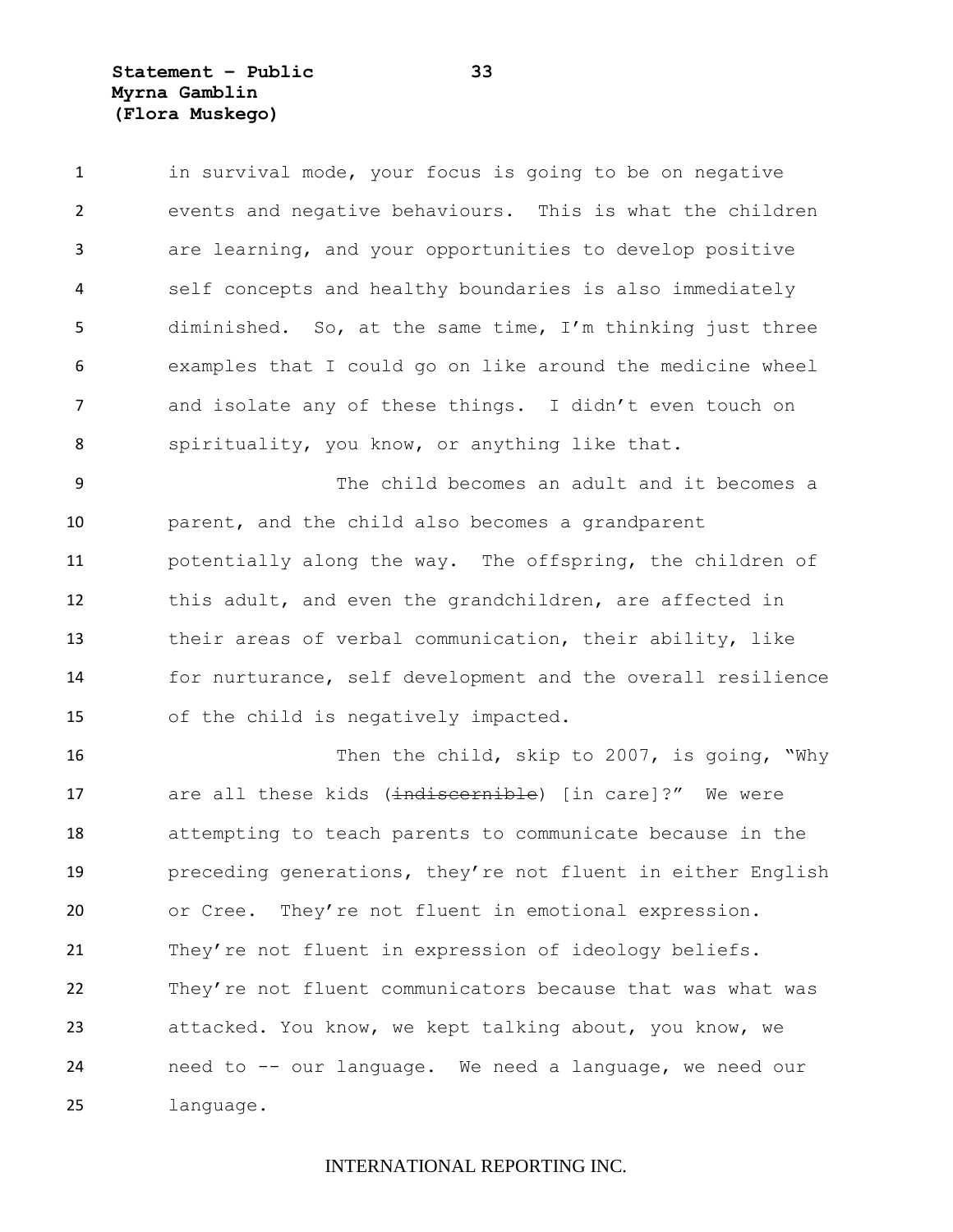**Statement – Public 34 Myrna Gamblin (Flora Muskego)**

 So, it contains all those elements; like our language has all those elements of expression. From my study of English, there is some elements of that too. We're being forced to teach our parents English terms for expression, for communication with their children, because there's no time within the current system. You know, a maximum of three years of your child being in care and 8 they're a permanent ward and that's it. They're a permanent ward of the state, the child care agency. So, there's no time to teach them Cree so they can express themselves, you know? Like, I have to use the word Cree myself in order to -- that's not our word, but I have to use these in order to do the translation --- **MS. TIAR WILSON:** Mm-hmm. **MS. MYRNA GAMBLIN:** --- for, you know, the people that we work with because in the best interest of the child, right, the best interest of the child is to be with their family. Our job is to do what we can to help

 empower that parent to be able to maintain their family, to prevent a family from breaking up and their children ending up in care, and we don't have a whole whack of time to teach all this stuff. So, in order to cut to the chase, the best interest for the children, we teach them English because that's what they understand because they didn't even get a chance to begin learning appropriate ways of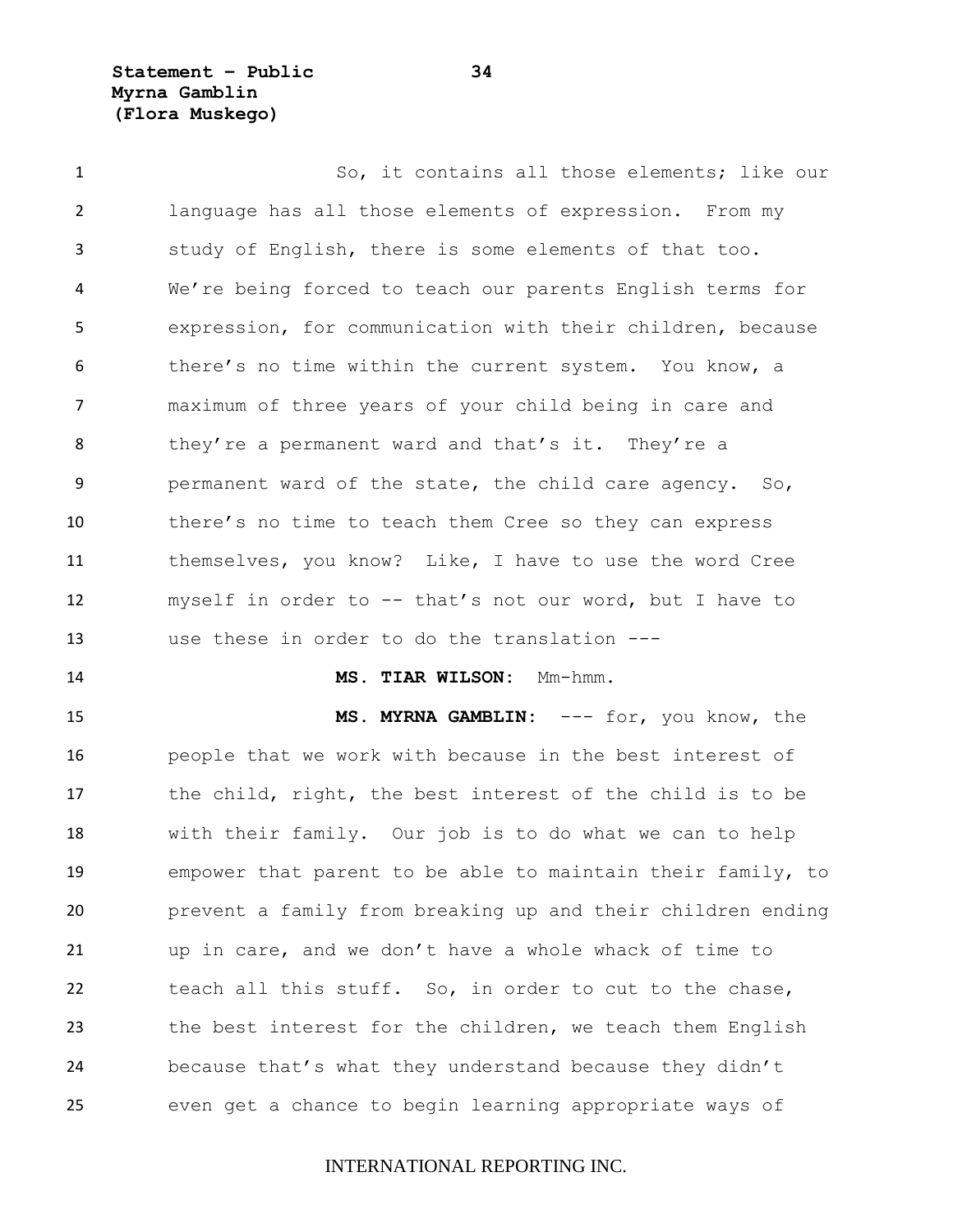**Statement – Public 35 Myrna Gamblin (Flora Muskego)**

vocalizing our language.

 So, this is our proof that the individual in the community resilience is decimated in residential schools and is carried forward into the next generations, and processes such as the TRC are new and, currently, there's minimal supports to help First Nations individuals, families and communities, like, build up resilience. And, it leads right back to what we're talking about with the women, with murdered women and girls.

 So, again, I use three examples, like the same three, like communication. The size of ongoing impasse include children entering schools with limited verbal and social communication skills, and there's high drop out rates in schools. They're not learning the skills because their parents don't have that, you know? Parenting skills are also primarily based on communication. This is our first tool. This is our first method of parenting, is a voice, and because that's a primary parenting skill, the children continue being negatively impacted; families are impacted, resulting in high numbers of family breakdown. Social skills, the development of healthy

 personal boundaries and the concepts of positive self care are impacted, and they manifest this risky behaviour, certain kinds of behaviour, and misinterpretations of social cues, and increased vulnerability to, you know,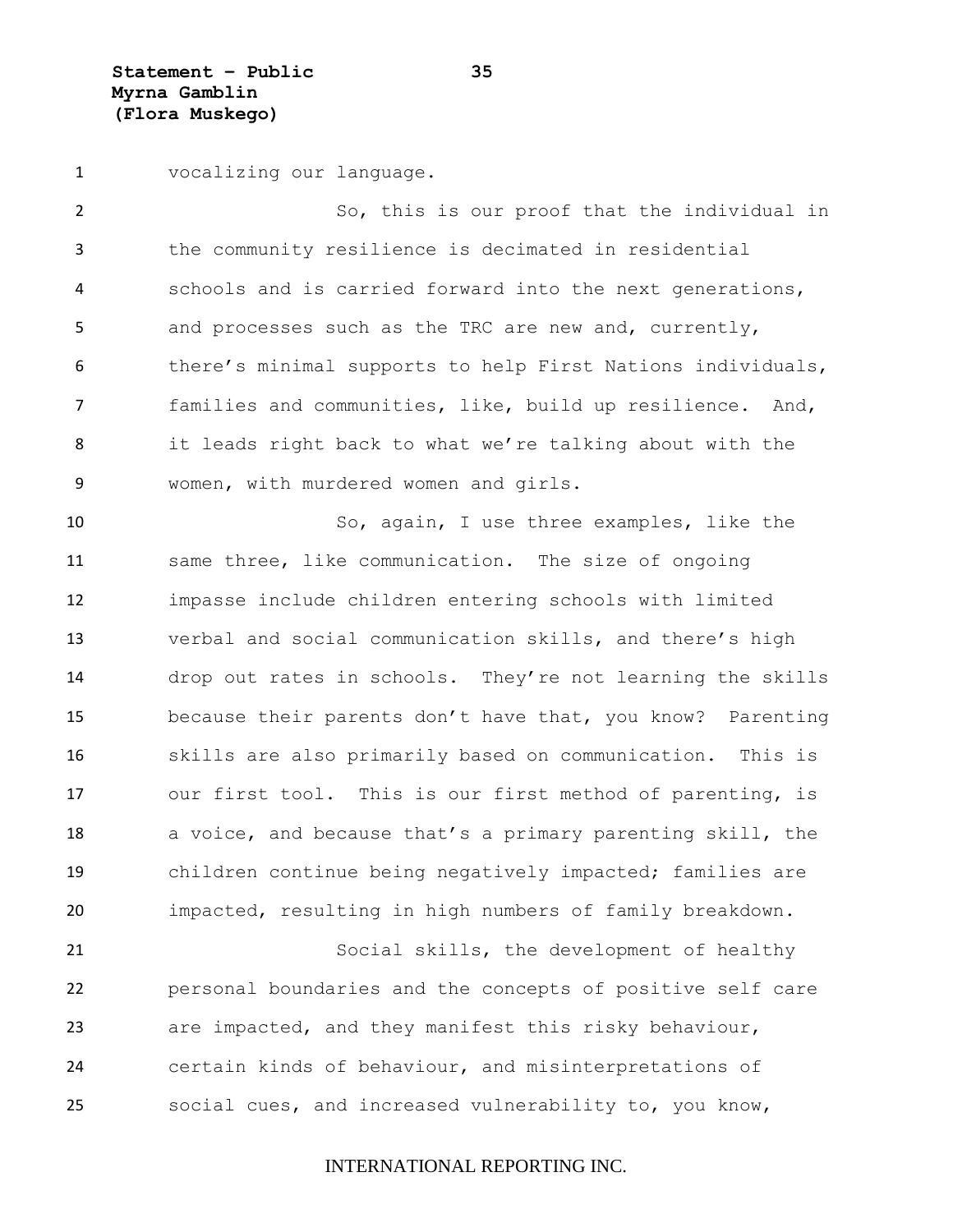harmful elements.

 Self esteem, the opportunities for development of healthy self esteem are also impacted by the ongoing focus, and I'm talking about right now, of day-to- day survival and handling ongoing multiple traumas, because 6 that hasn't ended. We have people dying of disease left, 7 right and centre, you know. During the course of the hearing, I attended my auntie's funeral, you know. Yeah, she was an Elder but she was dying of a disease, heart disease. **MS. TIAR WILSON:** That was the funeral yesterday? **MS. MYRNA GAMBLIN:** Mm-hmm. And I sat there 14 and I watched, and I know that I have never had this conversation with maybe only one person in that group, and our extended family was there, because it hasn't been possible. It hasn't, you know. We're so busy doing it as a work that even to go to our own families who are not involved in Child and Family Services, like, we don't have, like, enough of us to go and begin that dialogue. So, the majority of people that were at that funeral, there were like a couple hundred people that walked in there. **MS. TIAR WILSON:** Mm-hmm. **MS. MYRNA GAMBLIN:** This is -- this is news 25 to us, and that's  $-$  that needs to end. ( $\overline{\text{indiscernible}}$ )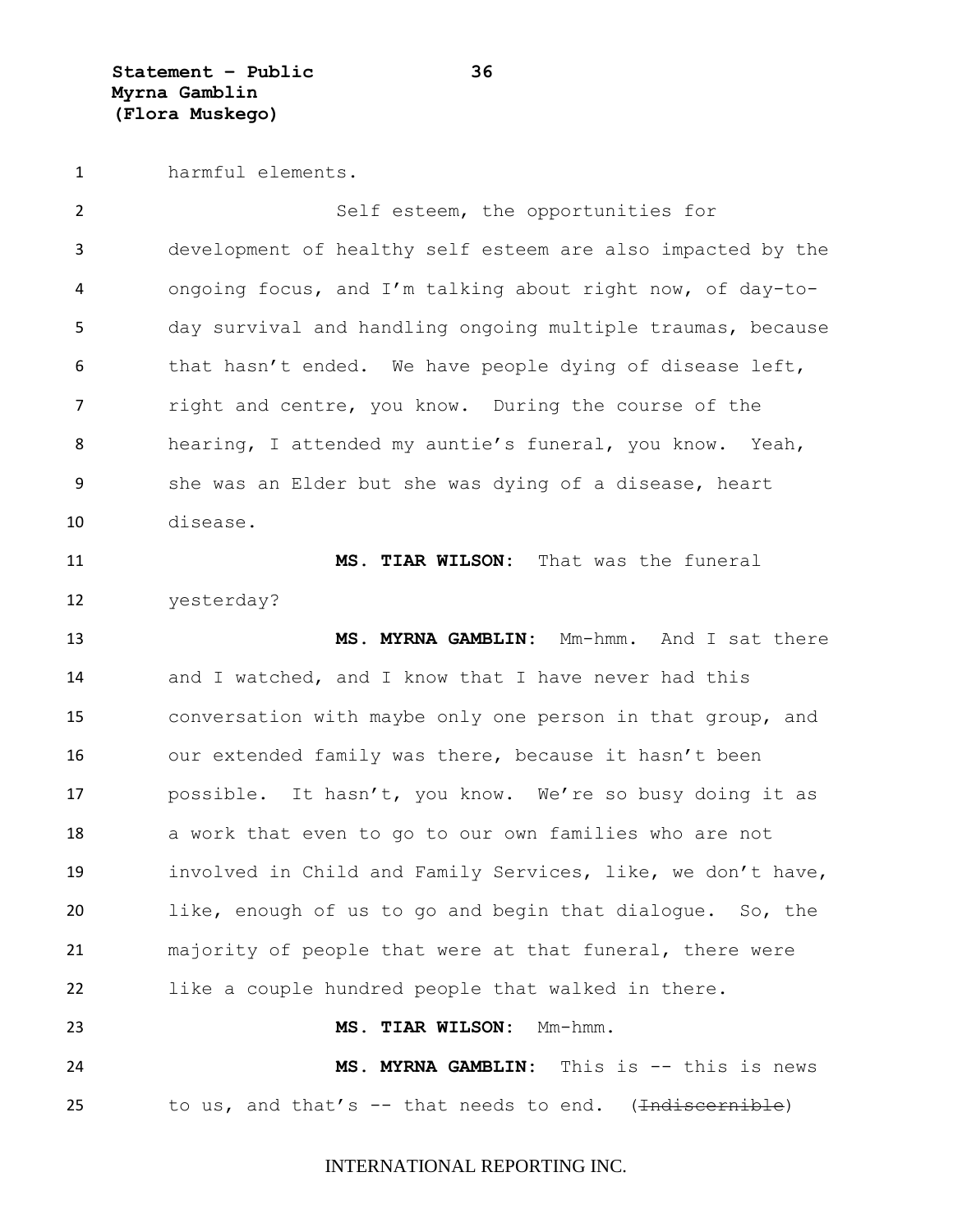**Statement – Public 37 Myrna Gamblin (Flora Muskego)**

 [We work with parents and] when we begin to speak and begin 2 to talk about all of it, many of our -- no, not many. Even where I work and I have the best people working with me in family enhancement, one of my sisters works in that same program, but even with her and my colleagues, none of them had ever known or seen, I guess, a visual representation of what kind of clothing their ancestors would have worn before European trade. And, when I show people a sketch, they're blown away saying, oh my God, and we need to talk about how these institutional effects are operating within our own lives. People sit there going -- shaking their head. Like, you hear about it in the news all the time, that there's stuff going on, but the dialogue to begin to say here, here, here in my own life and -- you know? That hasn't been happening around us anyway that I'm aware of to any great extent.

 **MS. MYRNA GAMBLIN:** Yeah. And I think it needs to be focused. And so, I sort of think that we constantly are pushing for it because that's where the healing comes from, and I deliberately mentioned earlier 22 that the atmosphere in the, you know, the general community mindset where you weren't -- you were discouraged from saying "I", if you were under assault, you were told to turn the other cheek.

**MS. TIAR WILSON:** In Norway House?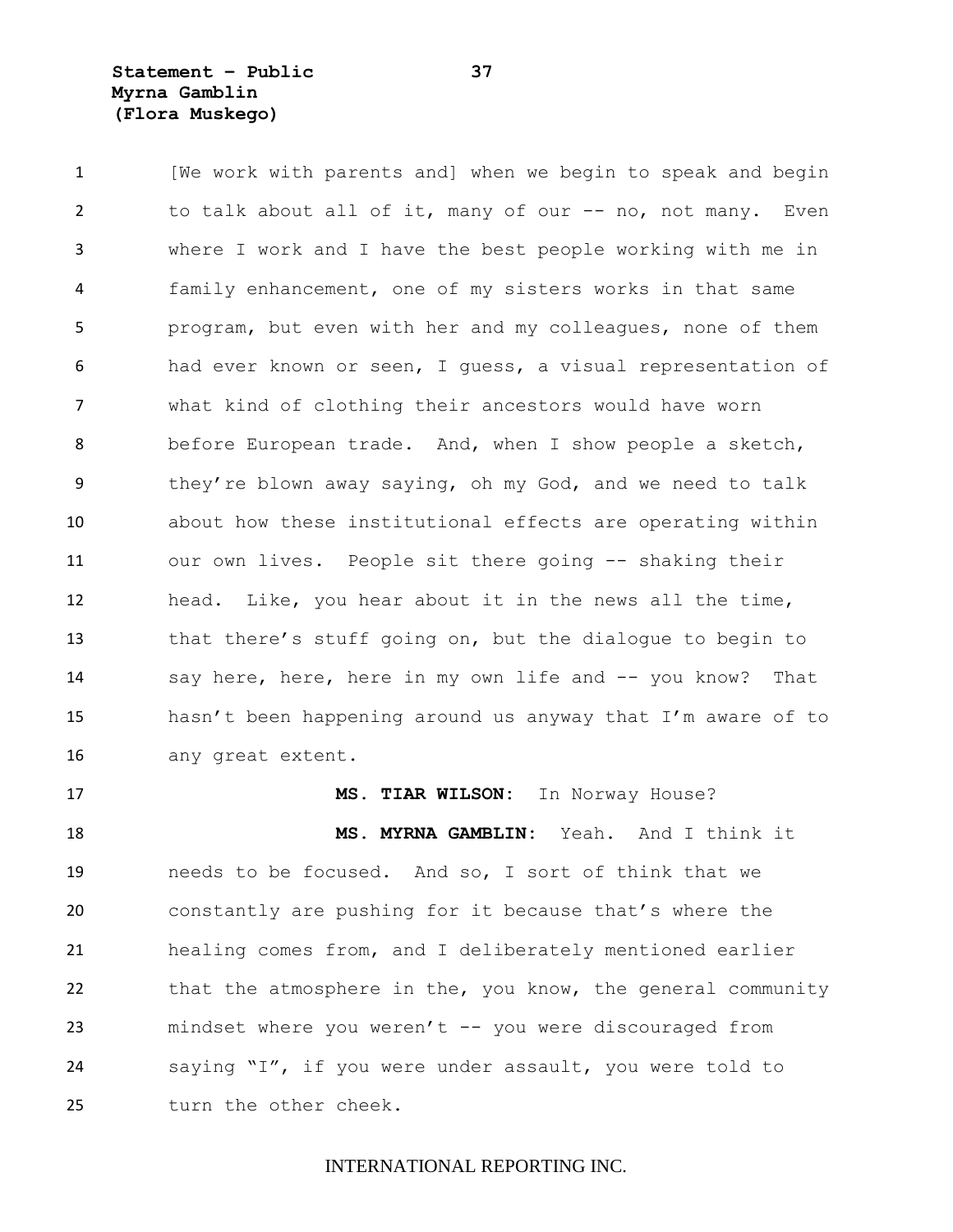**Statement – Public 38 Myrna Gamblin (Flora Muskego)**

 So, that's -- I've had people kind of look at me and go, like, what planet are you from, if I say, well, did you happen to try and look at the -- all 15 volumes of the King James Bible in terms of what's actually being taught, and the look is like, what planet are you from, right? 7 So, this is -- I think it's crucial that 8 these things be linked with the missing and murdered Indigenous women's inquiry, like that whole -- like I know that people have been talking about it and saying essentially the same thing, but I wanted to do my part to 12 qive some concrete examples. **MS. TIAR WILSON:** Mm-hmm. **MS. MYRNA GAMBLIN:** And that's -- that's my thing to do, and I think I'm good right now. **MS. TIAR WILSON:** I have a couple of questions, if you don't mind? **MS. MYRNA GAMBLIN:** Okay, sure. **MS. TIAR WILSON:** I want to go back to your Auntie Flora. **MS. MYRNA GAMBLIN:** Mm-hmm. **MS. TIAR WILSON:** You mentioned that it was never talked about that she was murdered. **MS. MYRNA GAMBLIN:** Yes. **MS. TIAR WILSON:** But then -- I'm not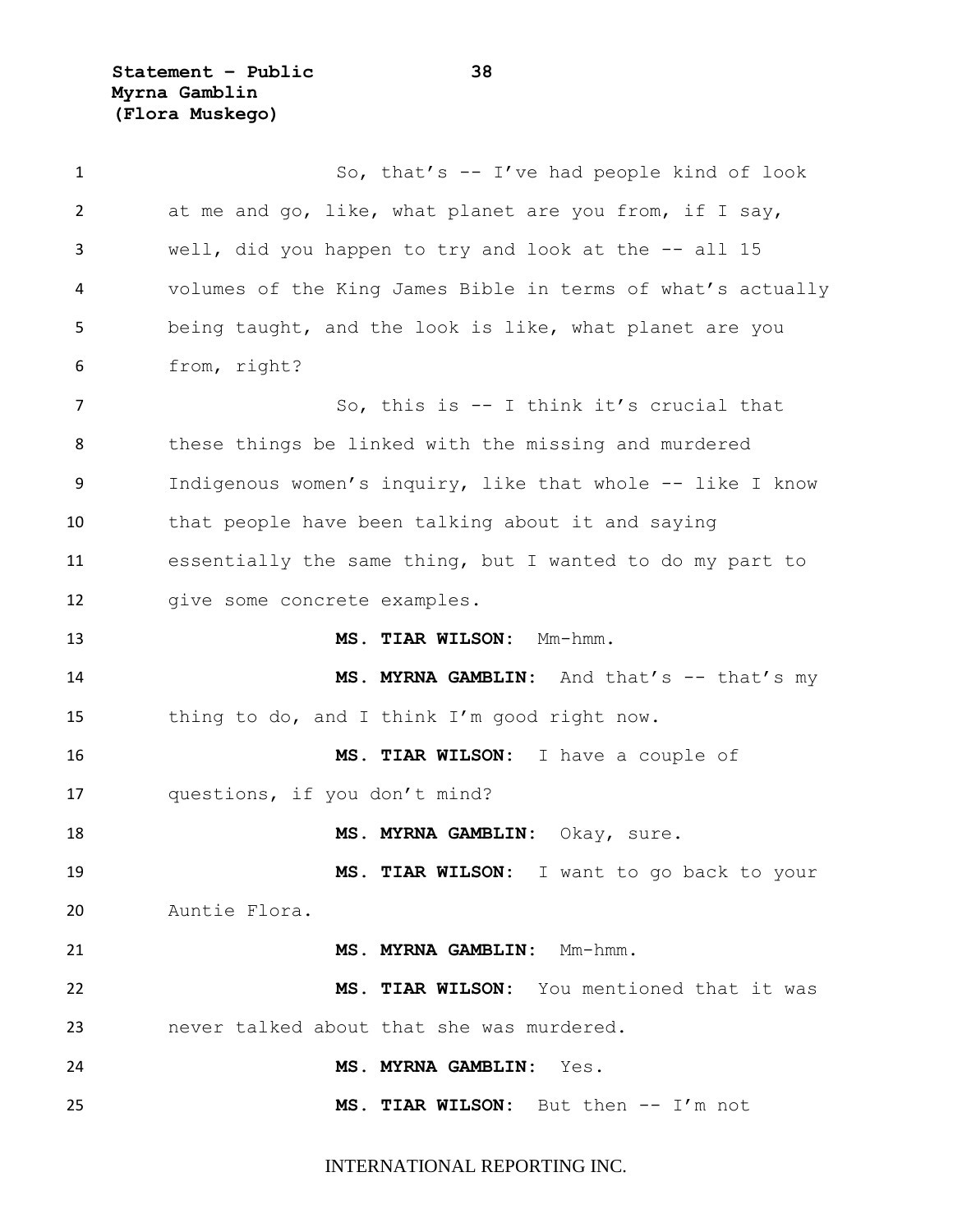**Statement – Public 39 Myrna Gamblin (Flora Muskego)**

 understanding how the conversation changed. **MS. MYRNA GAMBLIN:** From where we began to talk about it? **MS. TIAR WILSON:** Yeah. **MS. MYRNA GAMBLIN:** It became safe to do so. When other people began to talk about it, their missing and 7 murdered, that's when. **MS. TIAR WILSON:** So, how long ago would you say then? **MS. MYRNA GAMBLIN:** Five years. Yeah. From the top of my head, about 5 years. **MS. TIAR WILSON:** And so, who -- you mentioned the Elder was talking about her, like he -- before he died. 15 MS. MYRNA GAMBLIN: Mm-hmm. **MS. TIAR WILSON:** Was talking about her death. **MS. MYRNA GAMBLIN:** Mm-hmm. **MS. TIAR WILSON:** Is that when you kind of began to look into her death and see --- **MS. MYRNA GAMBLIN:** No. Oh, no. Because he died, I don't know, more than 20 years ago. No, I didn't even -- I think I shared with one sibling that conversation. **MS. TIAR WILSON:** So, that was the first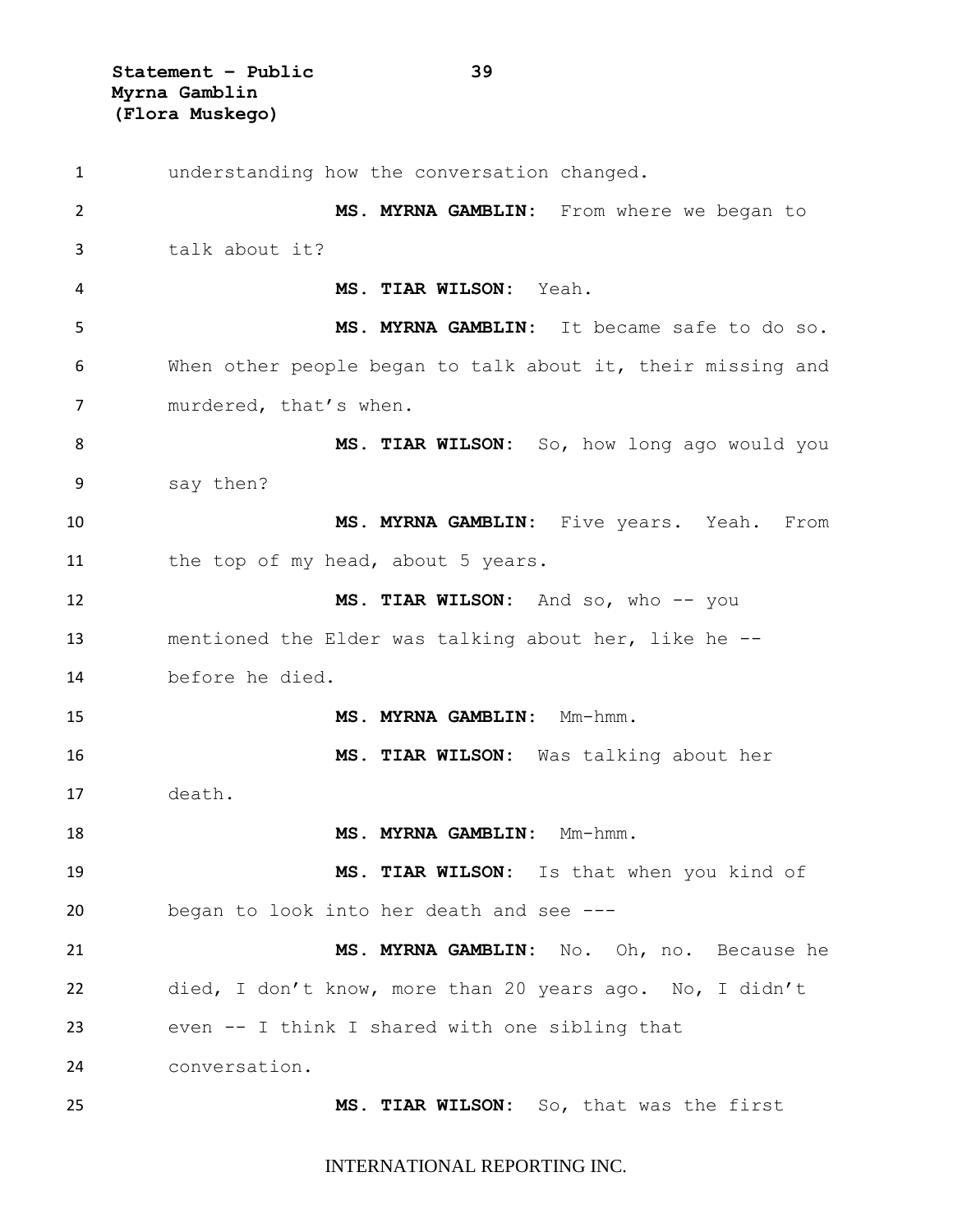**Statement – Public 40 Myrna Gamblin (Flora Muskego)**

1 time you're bringing it up? **MS. MYRNA GAMBLIN:** Essentially yes, yeah. **MS. TIAR WILSON:** And then the other -- so, you know, we talked -- this is a great conversation to have because we're able to talk about the historical context of Norway House --- **MS. MYRNA GAMBLIN:** Mm-hmm. 8 MS. TIAR WILSON: --- through this story and through your research and through the people you've talked to, right? **MS. MYRNA GAMBLIN:** Mm-hmm. **MS. TIAR WILSON:** But it just -- you mentioned she -- there was no investigation. **MS. MYRNA GAMBLIN:** No. **MS. TIAR WILSON:** But is there one today? **MS. MYRNA GAMBLIN:** No. **MS. TIAR WILSON:** So, she -- how do I explain it? Is, like, I think -- okay, I'm just assuming here, but I think I've seen a story on CBC --- **MS. MYRNA GAMBLIN:** Yeah, the CBC that was investigating it and -- okay, the CBC was doing -- was they were wanting to go back into the historical record to see when there was, you know, an actual record of someone who had, you know, a woman who had been murdered and how far back that would be, and that's where you would have seen it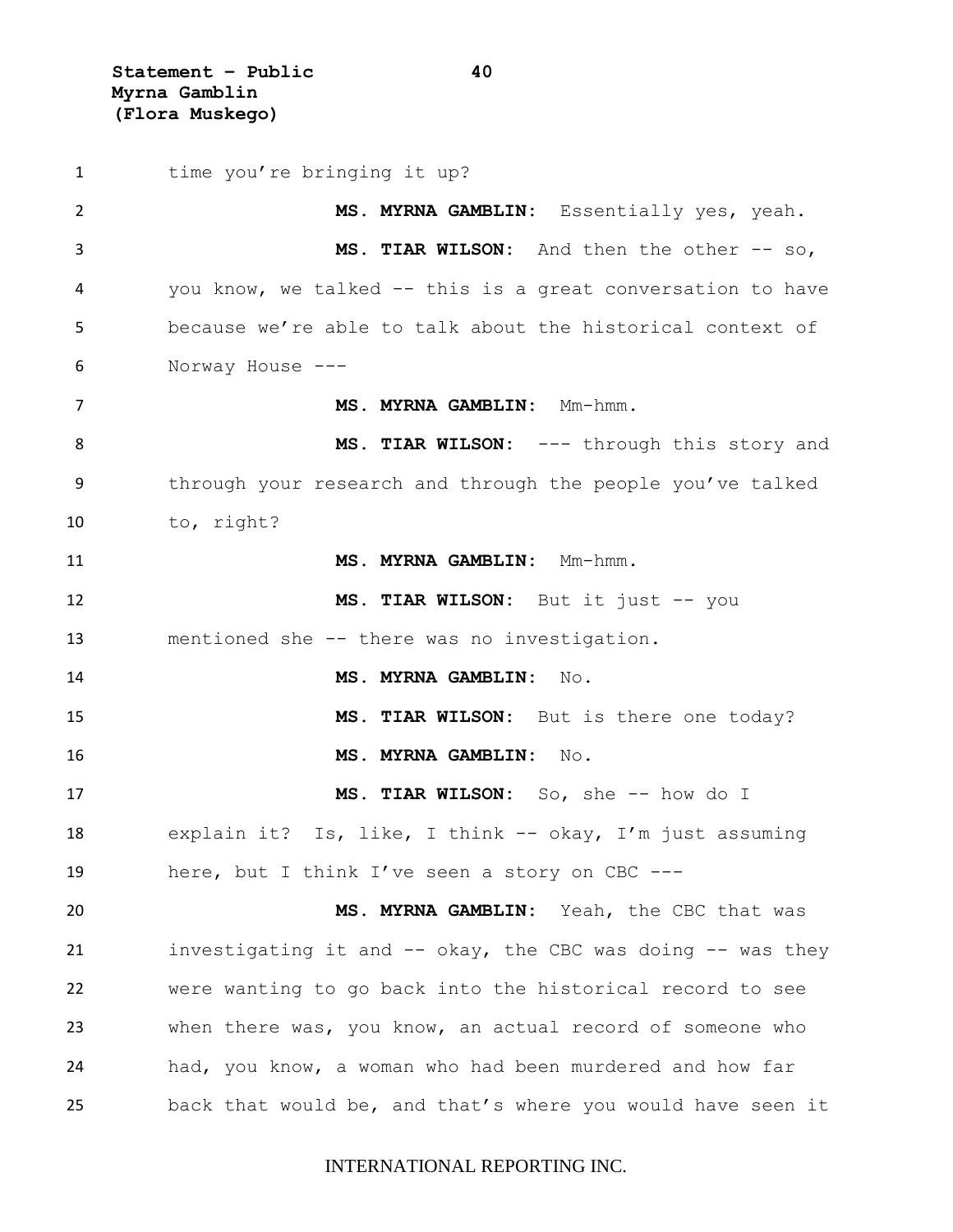because they found two women's names and one of them was hers.

 **MS. TIAR WILSON:** And so, how did they -- did they ever explain to you how they found her name? **MS. MYRNA GAMBLIN:** Oh, yeah. They did. They were -- they were asking the RCMP to see if they could go through the records, and then they had been to the medical examiner to see if they could get the autopsy report released to them. I have never seen that. They have it. And, my other sisters asked is if -- is right now asking them if they could share that with us. We can go through the whole process, but it took them a long time to get that report. If they're willing to share with us that'll be -- we'll see it that much sooner. If not, we'll have to go through the process ourselves. **MS. TIAR WILSON:** And I don't know if they've explained it to you but one of the unique things about the Commission --- **MS. MYRNA GAMBLIN:** Mm-hmm. **MS. TIAR WILSON:** --- is that it's -- it has got 14 jurisdictions that it looks through it, like, all the provinces and territories -- sorry, I said 14, right? **MS. MYRNA GAMBLIN:** Mm-hmm. **MS. TIAR WILSON:** So, all the provinces and

territories plus federal.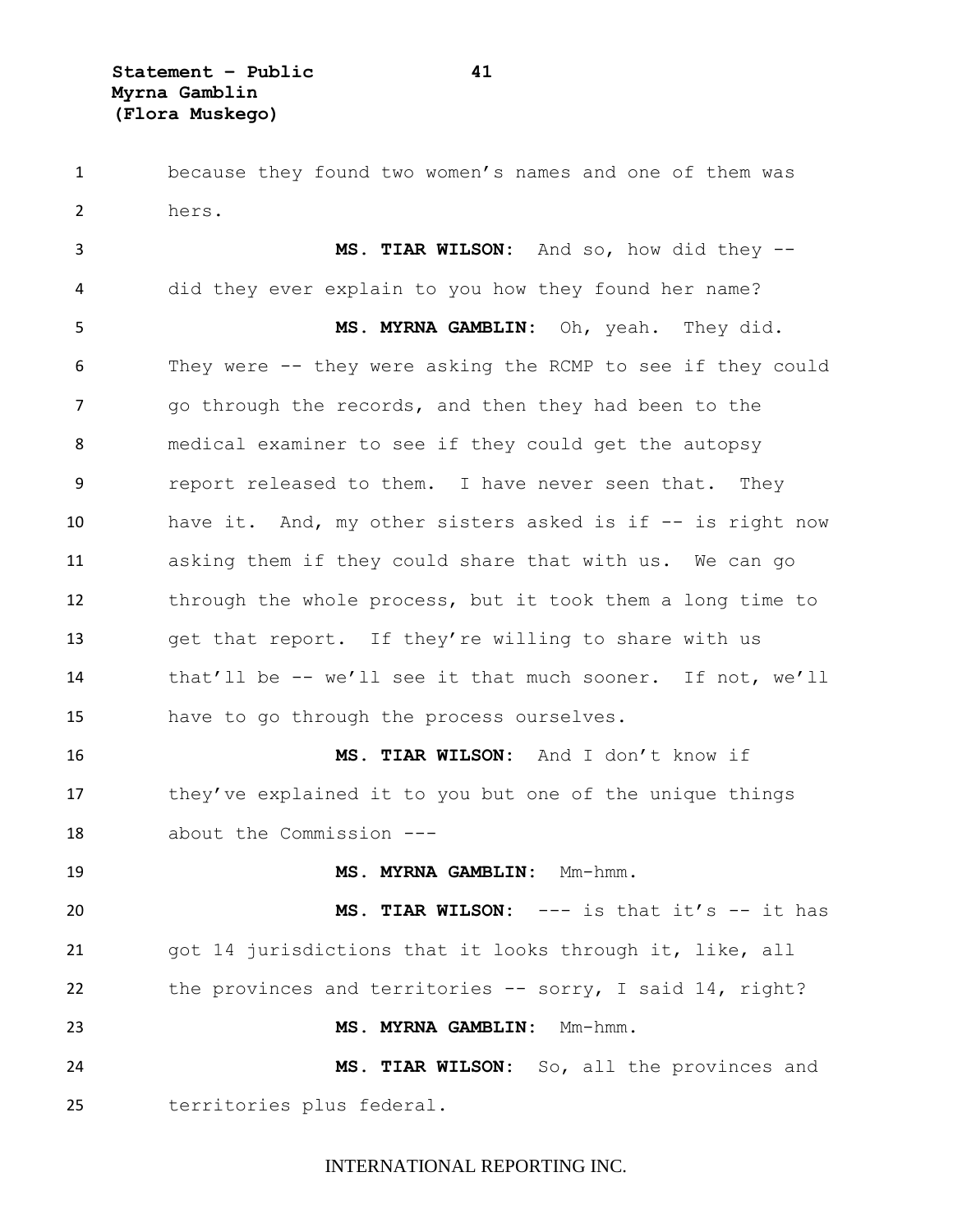**Statement – Public 42 Myrna Gamblin (Flora Muskego)**

 **MS. MYRNA GAMBLIN:** Okay. **MS. TIAR WILSON:** And one of the unique things is that they compel information. **MS. MYRNA GAMBLIN:** Hmm. **MS. TIAR WILSON:** So, at the request of the family, like, if you wanted those kind of records--- **MS. MYRNA GAMBLIN:** Oh, I didn't know that. 8 No. I would like to see what that report says. **MS. TIAR WILSON:** So, they could subpoena RCMP and stuff at the request of families, if you request that. **MS. MYRNA GAMBLIN:** Mm-hmm, okay. Well, I'm not going to go that far, because I would like my sister to pick up the thread. **MS. TIAR WILSON:** Because you said she was 16 the older one and (indiscernible) [remembers it right?] **MS. MYRNA GAMBLIN:** Mm-hmm, yeah. Yeah. Yeah, she was probably about 9 or 10 already when this was going on. **MS. TIAR WILSON:** So, I guess there is kind of an investigation, then, if CBC --- **MS. MYRNA GAMBLIN:** By the family. The CBC wanted to do a story. **MS. TIAR WILSON:** Okay. **MS. MYRNA GAMBLIN:** And they weren't --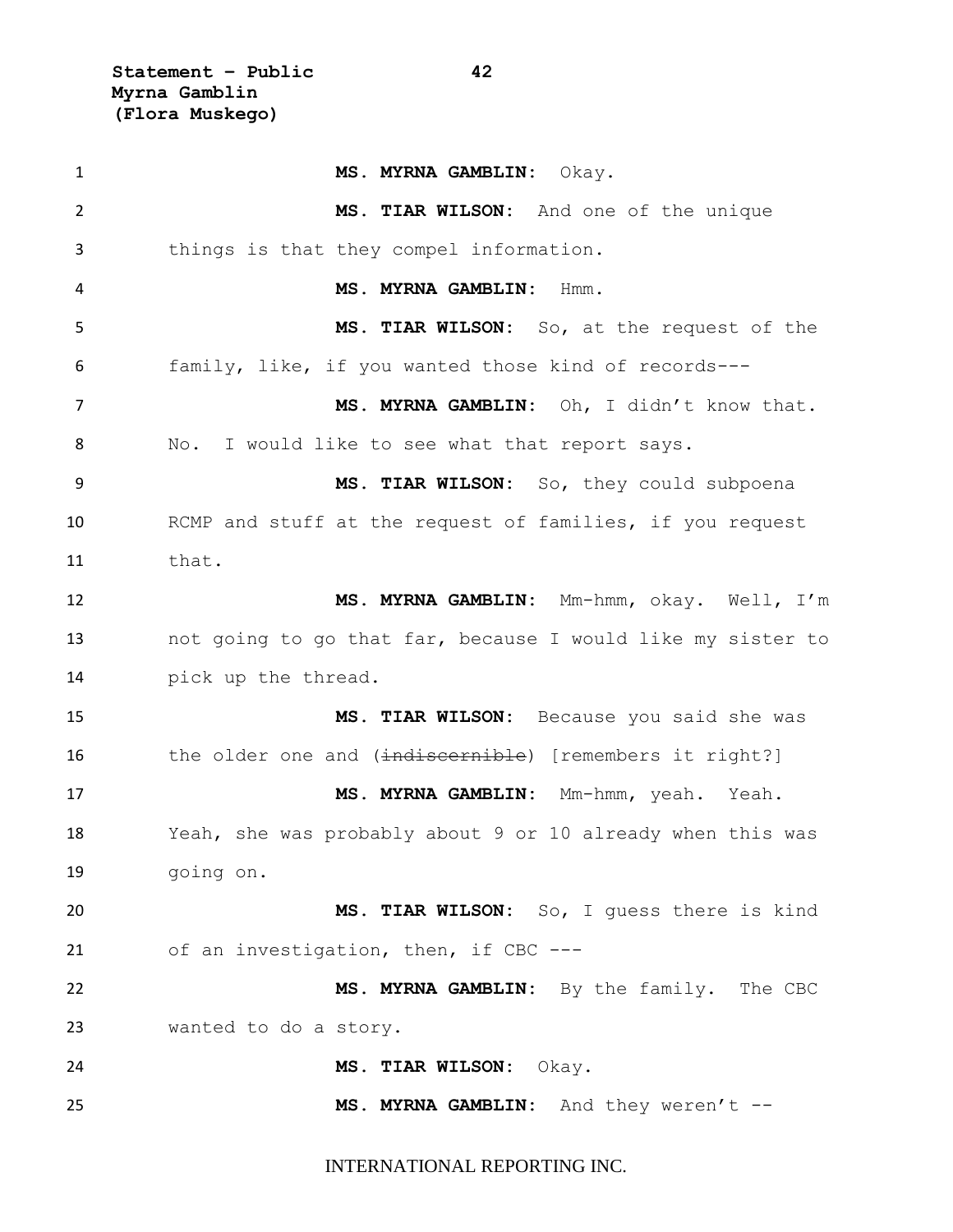**Statement – Public 43 Myrna Gamblin (Flora Muskego)**

 they're not pursuing any angle other than for their purposes of their story. They wanted to be able to access recorded information. **MS. TIAR WILSON:** Mm-hmm. **MS. MYRNA GAMBLIN:** And that was -- she was one of the names they found, but that was as far back as 7 they could go, was 1960, this one. 8 MS. TIAR WILSON: Mm-hmm. **MS. MYRNA GAMBLIN:** And then there's another -- there was two of them and they couldn't get -- I have the article, you know, and I was to -- I told somebody I was going to bring it but --- **MS. TIAR WILSON:** Did you speak to the reporters yet? **MS. MYRNA GAMBLIN:** Yes. Yeah. **MS. TIAR WILSON:** And after that story came out and they mentioned it --- **MS. MYRNA GAMBLIN:** Mm-hmm. **MS. TIAR WILSON:** --- did it bring more questions about that? Did you guys reach out to the RCMP? **MS. MYRNA GAMBLIN:** No. No, we have not, mainly because for myself, I would like to see the actual medical examiner's report, but because this is so for -- I guess in our timeframe, it's quite recent, it was this summer, there hasn't been -- like, we haven't had that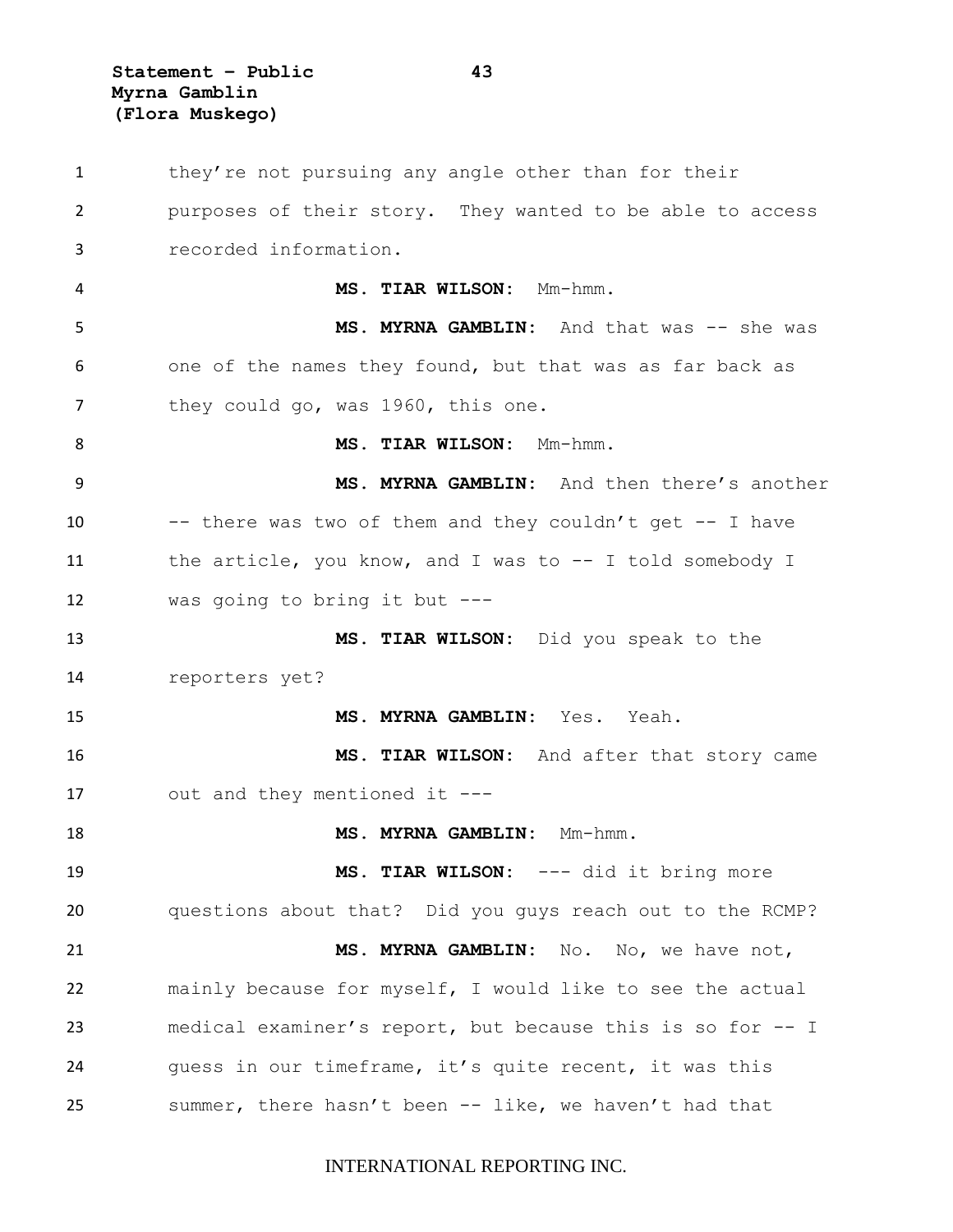family dialogue. [*Twenty-nine lines redacted – personal information*].

 **MS. MYRNA GAMBLIN:** It would be -- like, there is one thing that we can all point to, and that was the general social fabric of our growing up, because the people who were not involved, like, my grandparents and the use of alcohol, and in our generation, it was primarily alcohol, like drugs were fairly, like a future thing that came. It was a normal living style.

 **MS. TIAR WILSON:** Here in Norway House? **MS. MYRNA GAMBLIN:** Mm-hmm. Yeah. There were certain families that were extremely involved in their 13 religion that were teetotallers because of that, but they didn't allow, you know, their children to consort with the rest of us. And then there were families like my grandparents and their traditional lifestyle where, to 17 them, alcohol was a menace and to be used appropriately and not for the purpose of social drinking or abusing it.

19 And -- but for the rest of us, and our, you know, our -- a lot of us grew up as -- like I remember, because I was the oldest one at home, and in all the households around us, the adults would be all somewhere, probably at the bar, or something associated with that, starting on Friday and maybe ending Sunday night, in our case anyway. Some people went longer, you know, and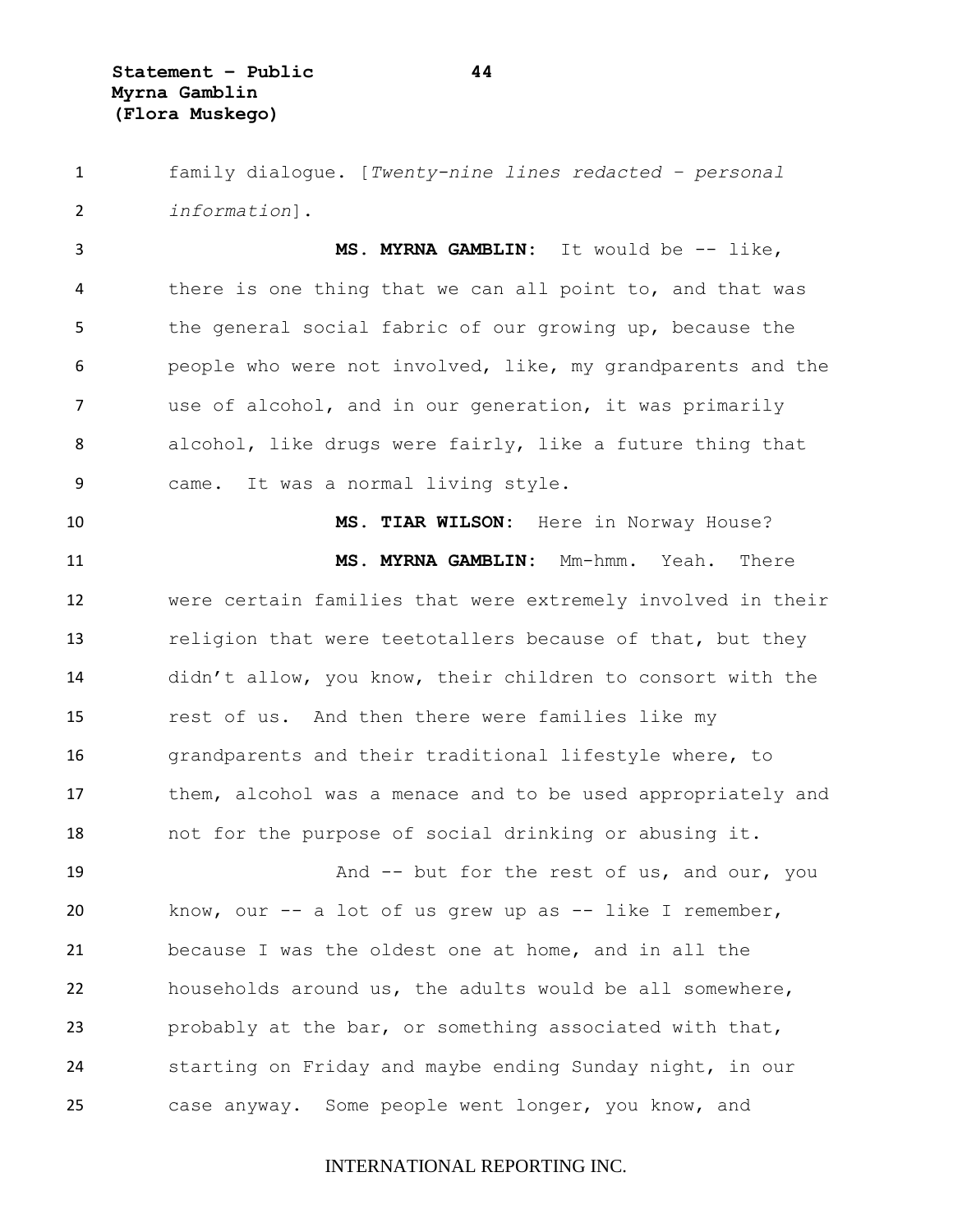**Statement – Public 45 Myrna Gamblin (Flora Muskego)**

 shorter, but we all kind of looked after each other and we were all very adept at hiding from the provincial social workers that, you know, periodically would be rumoured to be in town. **MS. TIAR WILSON:** Mm-hmm. **MS. MYRNA GAMBLIN:** So, like I said, it was a little -- it was how people lived and there isn't a 8 single one of us, like as children in our family, that didn't begin to use alcohol. Like, we all did at a certain point, [*one line redacted – personal information*], and some of us decided we didn't want to live that lifestyle; others, I don't recall of there had ever even been in discussion, if anybody even spoke about having sufficient control of their life to make a different decision is essential. **MS. TIAR WILSON:** Yeah. And then one more question. **MS. MYRNA GAMBLIN:** Mm-hmm. **MS. TIAR WILSON:** You mentioned the loss of your father --- **MS. MYRNA GAMBLIN:** Mm-hmm. **MS. TIAR WILSON:** --- and your mom going into a new relationship --- **MS. MYRNA GAMBLIN:** Mm-hmm. **MS. TIAR WILSON:** --- and then, you know,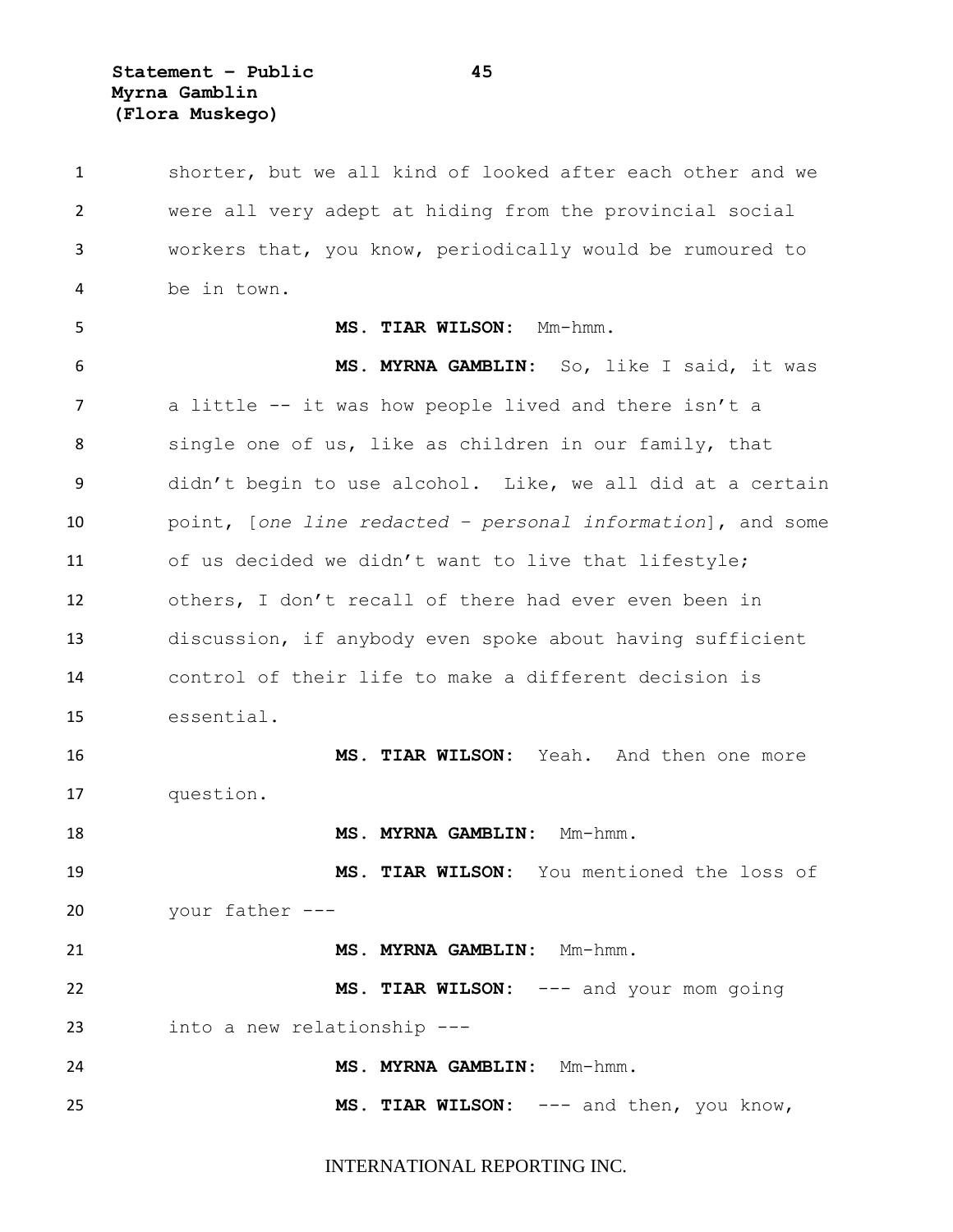**Statement – Public 46 Myrna Gamblin (Flora Muskego)**

 she's a residential school survivor, he was also, and your step-dad, I guess you called him. And so, you mentioned a lot of the domestic abuse. **MS. MYRNA GAMBLIN:** Mm-hmm. **MS. TIAR WILSON:** You mentioned the beatings between them. **MS. MYRNA GAMBLIN:** Mm-hmm. **MS. TIAR WILSON:** Were you and your siblings impacted by those things? **MS. MYRNA GAMBLIN:** Did we get beatings as well? **MS. TIAR WILSON:** Yeah. **MS. MYRNA GAMBLIN:** Quite regularly. Again, 14 that was very normal I think because I mean it -- you're like a, you know, barefoot woman running into our house being chased by, you know, a bat-wielding husband, it happens. And, within our own household, we grew up in a very typical alcoholic family environment where -- with domestic violence that was involved and (indiscernible). 20 My mother wasn't getting beaten every night, 21 but a typical scenario would be that, you know, she has gone to work from Monday to Friday. He hasn't come home yet for that Friday evening because, generally, they'd go out together, right? He hasn't arrived, so she stays home with us and then when he does arrive, it's later on at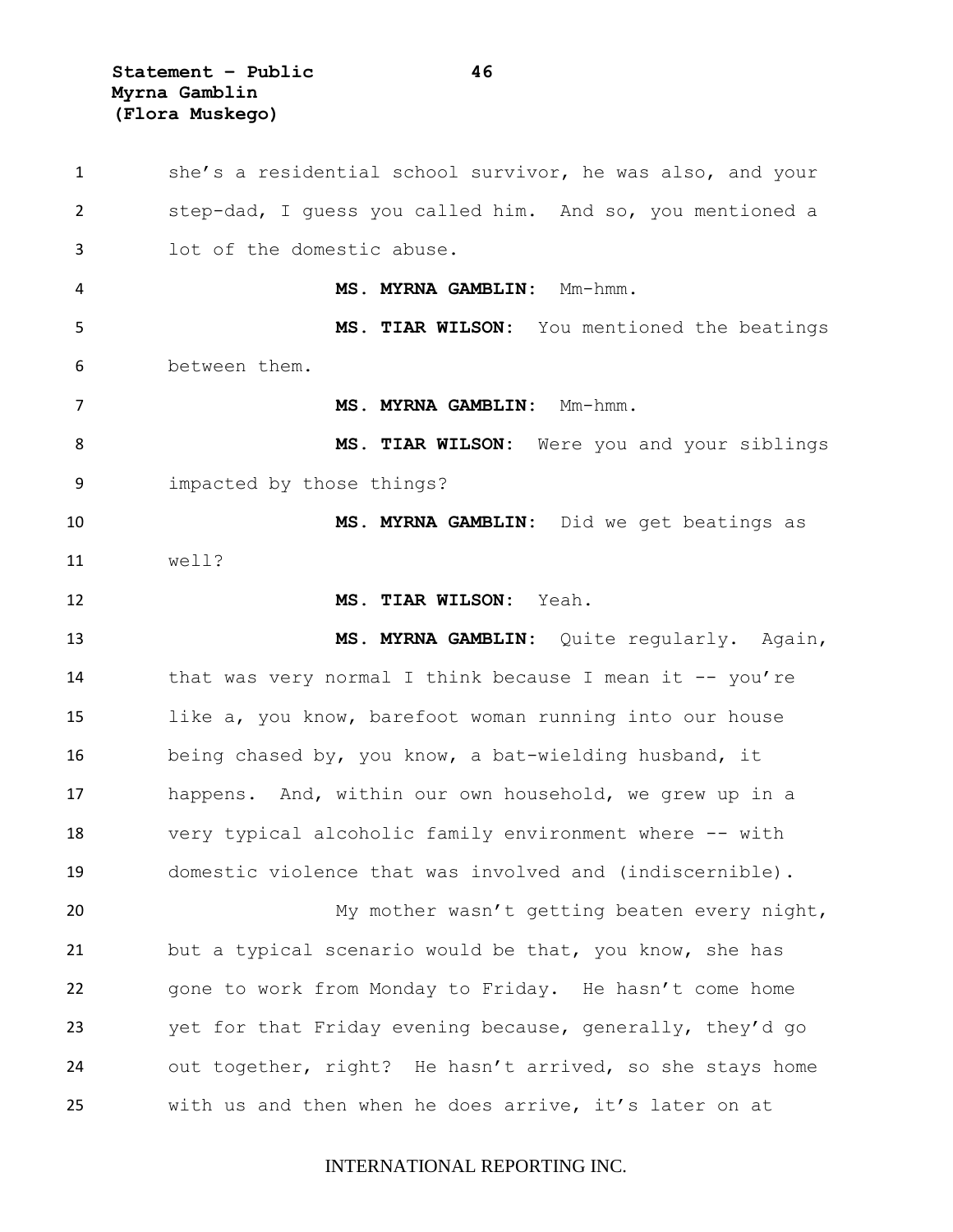**Statement – Public 47 Myrna Gamblin (Flora Muskego)**

1 night and he's drunk and then what have you, but also steady enough on his feet and now he can begin to initiate a fight that -- because it was his excuse to begin beating on her. And when I'm talking about beatings, it isn't just, you know, you slap around somebody or -- I'm talking about turn on a stove element and hold her against it. That's the level of violence that would happen. **MS. TIAR WILSON:** Mm-hmm. **MS. MYRNA GAMBLIN:** And I spent many, many days and nights -- like I -- this is what I'm talking about, when I say, like, when you're dealing with multiple trauma and you're always responding to -- in a survival frame of mind, okay? So, my typical behaviour was that, you know, when it looked -- so, okay, they're going to go out drinking, or one of them is going to go out drinking; somebody's going to go out drinking. 17 So, that particular evening when the kids 18 are going to bed, I was very parentified, like very -- probably starting from the first year of my mother's second marriage. I would take all my siblings into one room,

 because we were fortunate enough to have, like, two bedrooms for the children, right, which we shared, and I 23 had -- well, <del>I mean, some of us</del> (indiscornible) [how many siblings have I got left?]. Like, of that group I had [Sister 1], [Sister 2], [Sister 3], (indiscernible), four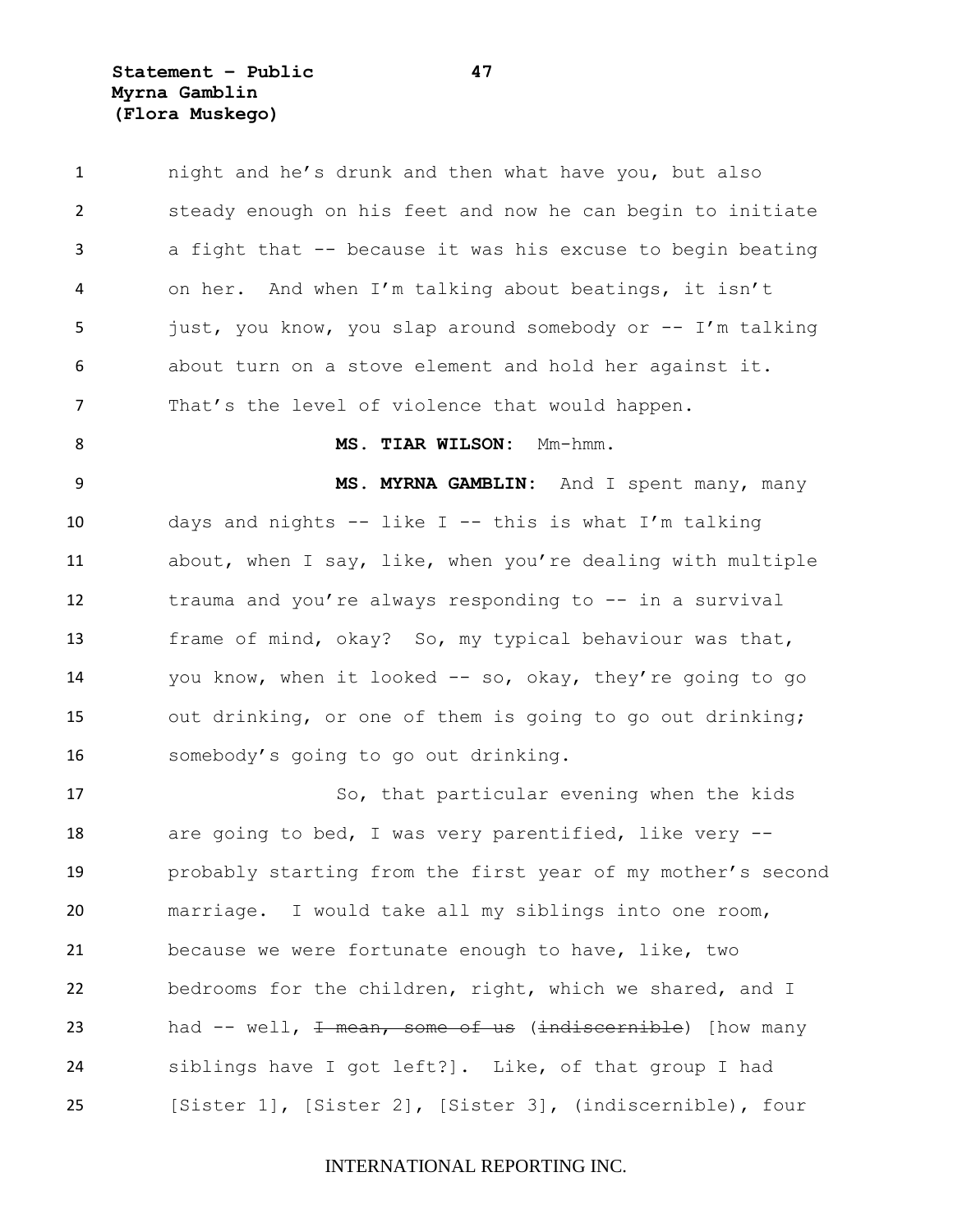**Statement – Public 48 Myrna Gamblin (Flora Muskego)**

 sisters and two little brothers younger than I. I would gather up all my brothers and sisters to all sleep in the same room, and I would equip myself with barricades for the door, and then a weapon for self-defence just in case. That's how -- and we were all doing this to get the children (indiscernible). **MS. TIAR WILSON:** Mm-hmm. **MS. MYRNA GAMBLIN:** And if it looked like our mother's going to get killed, I'm going to intervene. 10 I don't know how sure I might have been, but I learned that there's only one thing to do. But, for me, as an individual, my ability to behave that way was a direct result of the initial years that my grandparents -- where I had quite a solid spiritual strength that I had gained from that. **MS. TIAR WILSON:** Mm-hmm. **MS. MYRNA GAMBLIN:** So, intervening in a fight where my mother is being beaten, and it looks like he's going to overdo it and kill her, by intervening, I 20 would step in and intervene, and that related [lead] to some -- him attempting to punish me for that. 22 Then I actually had to move out of home when I was about -- I was probably around 12 years old because 24 he had done one of these things again where he -- my mom was eight months pregnant and he attacked her. Like, she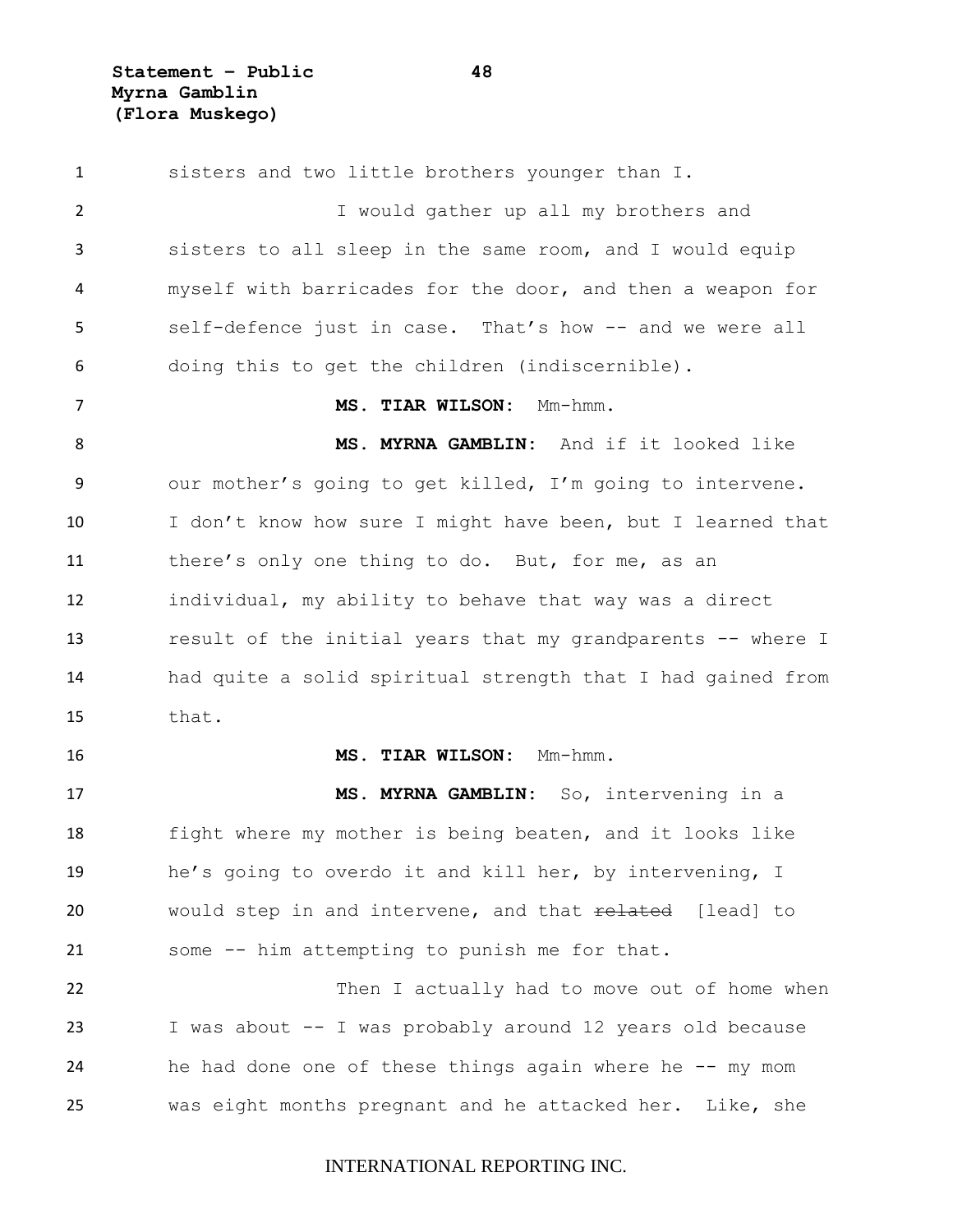**Statement – Public 49 Myrna Gamblin (Flora Muskego)**

1 -- one of the things that she did was when she was pregnant, she would stay home a lot more, and that particular evening, and it has not -- you know, like it's clear in my mind because it's a trauma, right? Of course you remember. But, for her, like, she was at home and she allowed me to parent the children even when she was home. 7 So -- and that night, I had taken all the children in the room with me, and she had stayed up, presumably waiting for him to get home, and I heard when he came in the house. So, I cracked open the door a little bit and I saw him throw a knife at her because she had been keeping his supper, and when he sat down, he was, like, "it's cold food." And, she was, like, "You know, if you would have been here to eat, it wouldn't be cold," and she turned her back on him and walked away and that's when he threw a knife at her.

17 And then she did something which was also very typical, I guess a provocation because she picked up the knife, she walked over and she put it in front of him, she said, "Here, go ahead. Finish me off." And then he 21 just flew into a rage and slammed  $\pm\epsilon$  [her] on the floor and proceeded to choke her and twist her breasts and do all this stuff. But, she is eight months pregnant while he's doing this, right?

25 And, that was, for me, like, there -- I had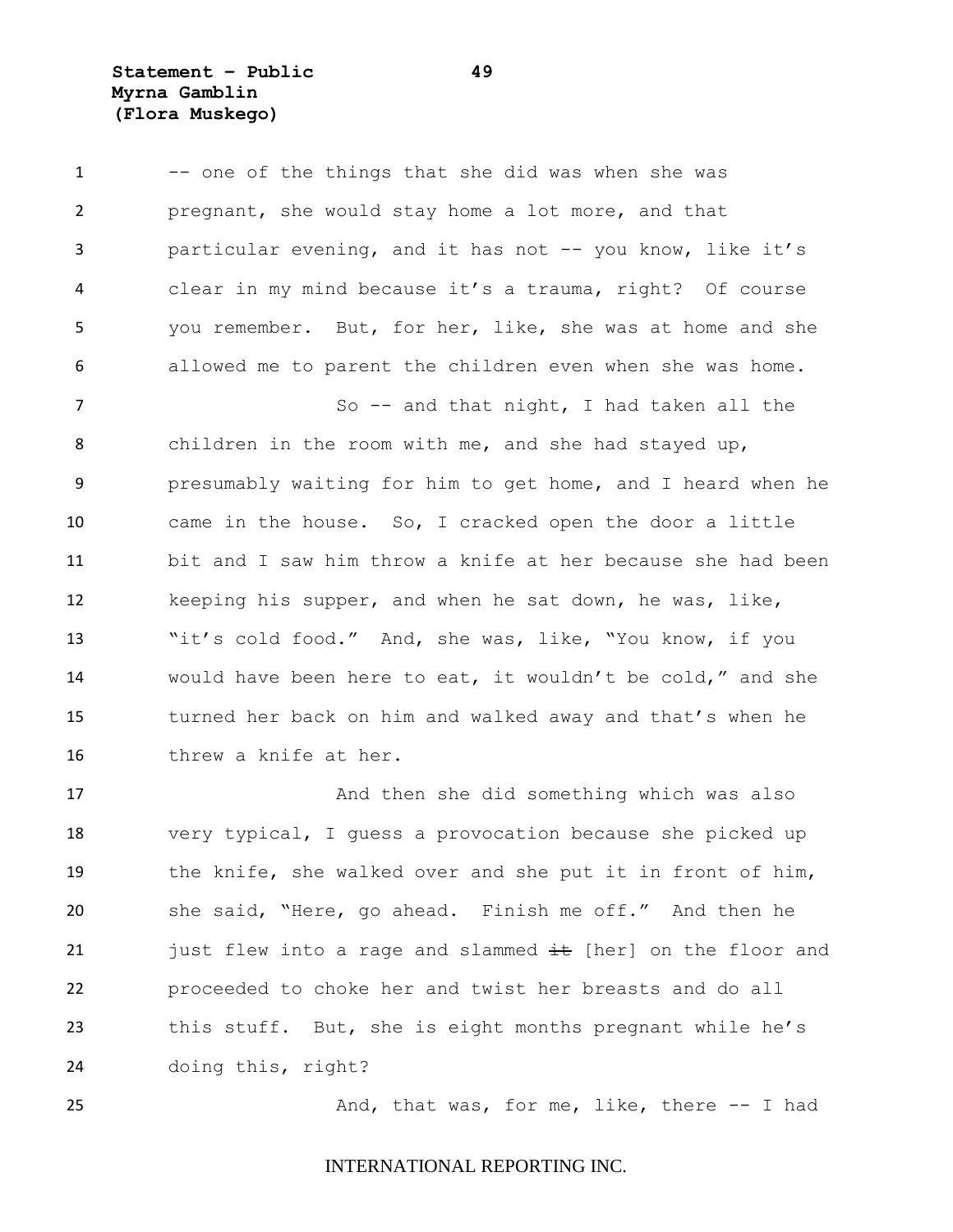**Statement – Public 50 Myrna Gamblin (Flora Muskego)**

 my own personal vision of just how far another human being should be allowed to go. And beating up my sister, that was my younger sister that she was pregnant with, and she -- she would have -- what would she have been? Maybe around -- she would have been in her late 40s now. She didn't live past the age of 8. But, what I did was I took a 2x4 that I had squirreled away in the room, as usual. I 8 took the 2x4 and I snuck out. Like, the kids, of course, already learned to be quiet, not to attract attention to themselves.

 So, I just shushed all the children and because he's, you know, so engaged in what he's doing, I 13 just truned (ph) [trotted] up behind him and hit him with the 2x4, because somewhere I had heard that if you hit 15 somebody here hard enough, you can -- well, what I had heard is that you can easily kill somebody by hitting them hard. And, this is what I aimed for and I didn't think twice about it. And, he went over like a ton of bricks and he was -- his head was cracked. Like, he was bleeding. 20 And, my mother was just in a total flutter,

 and I remember just my reaction to it, and I've analyzed this over and over again, which I am able to sit here and talk about it, right? Was to look -- and, you know, seeing her like, oh my God, you might have killed him, you know, and [*IN CREE: ahh you may have killed him*], and her fear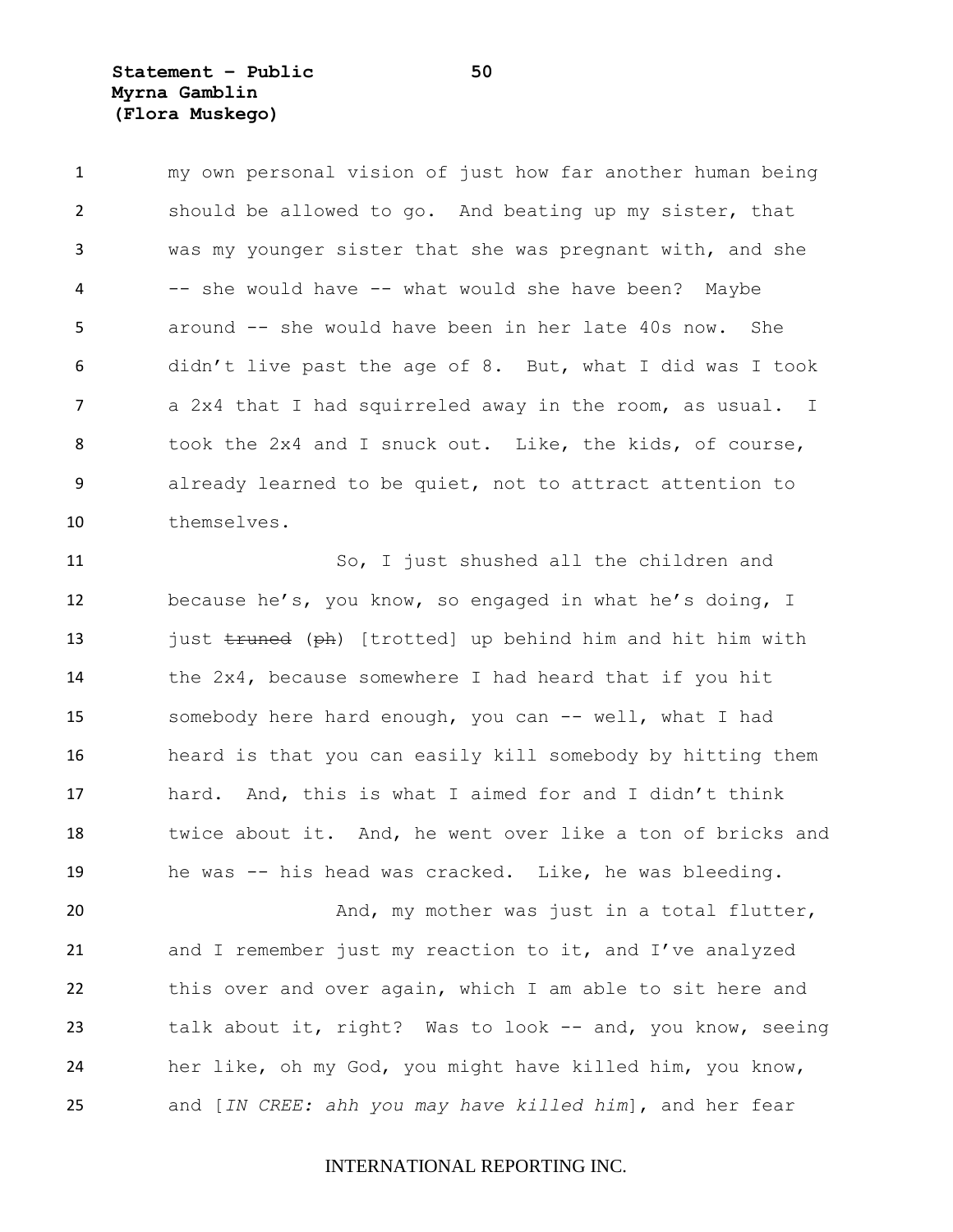**Statement – Public 51 Myrna Gamblin (Flora Muskego)**

 was something that was about -- was for me. It wasn't about him being killed; it was about me doing it. **MS. TIAR WILSON:** Mm-hmm. **MS. MYRNA GAMBLIN:** And I heard that, you know, from her, and I checked him for a pulse and he had a pulse and I told her, I said, "you know, he's still alive," 7 and I remember at that age I asked my mother, I said -- because the police had not wanted to help. You know, we tried that. They had come to our door and shook their heads, sorry, you know? The man was the king of the castle and that's all there is to it, kind of thing. 12 And, I asked her, I said, "Do you want me to hit him again?" And she just, like, she freaked. Like, she didn't -- she wasn't expecting that, but she said no, no. She was already like, "get out of here and go get, you know, your uncle's," like his brother's from next door. He's got to go to the hospital. So, I did that, and they did; they took him to the hospital. But, he was in the hospital for I don't know how long, but he was there under observation for some time, because she checked on him while he was in the hospital, and she came home and she informed me that I was leaving the house. I remember, I'm like, "what do you mean?" She was like -- she said your granny is coming to get you today. I didn't have a whole lot of stuff but, you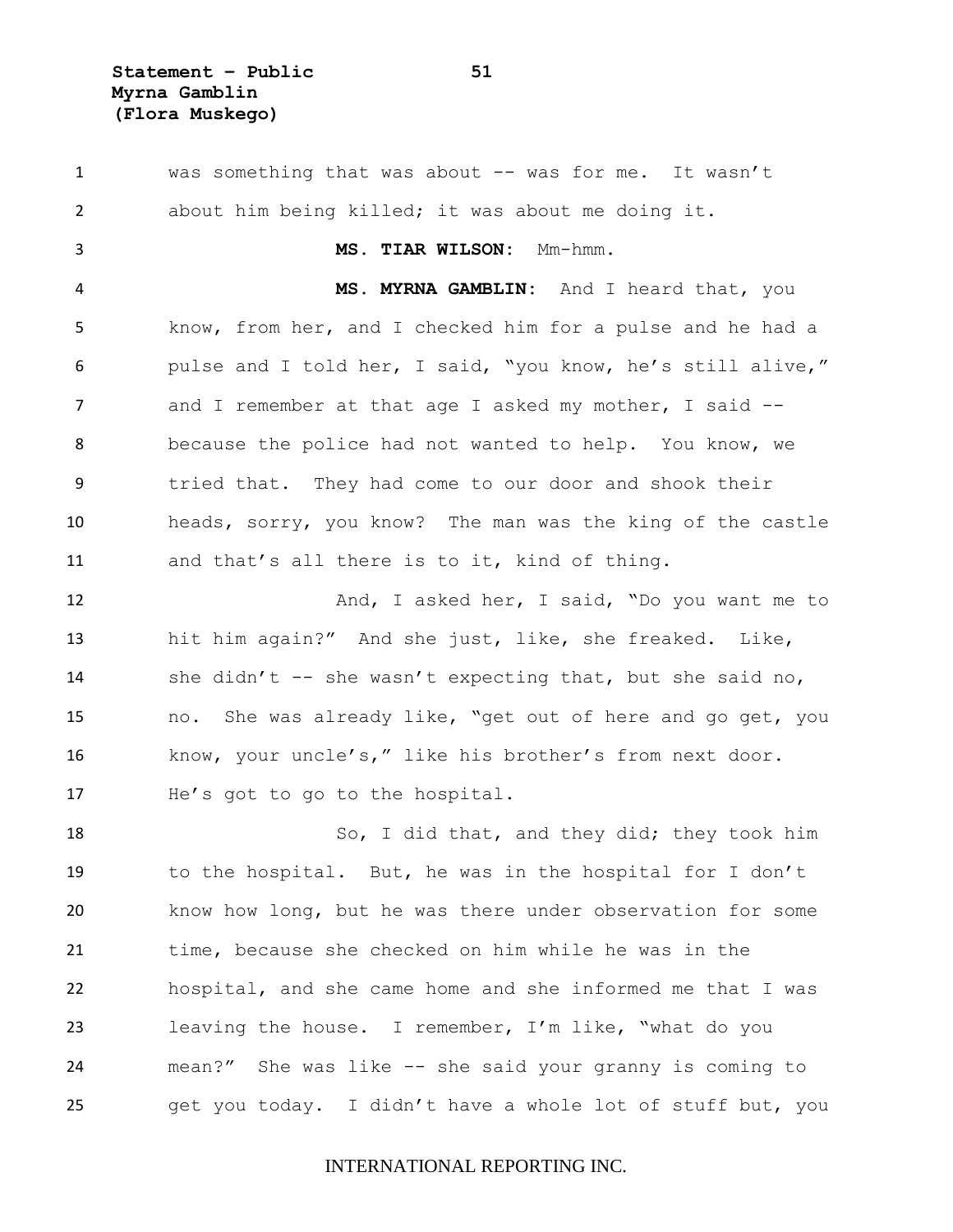**Statement – Public 52 Myrna Gamblin (Flora Muskego)**

 know, whatever I had, "get it together because you're going with your granny."

 **MS. TIAR WILSON:** Mm-hmm. **MS. MYRNA GAMBLIN: "**And you're going to go live there now." And I remember, like, I mentioned, why? And she said, "because he says he's going to kill you the minute he gets in this house. He knows it was you that put him in the hospital." And she had believed him.

 **MS. TIAR WILSON:** Mm-hmm. **MS. MYRNA GAMBLIN:** So, you know, and it's

11 that kind of -- it takes many, many years of sobriety, first of all. First of all, sobriety, because if I had 13 gone the same path as so many of my peers had, to drift more and more, and I started to, you know, I started. As a teenager, one of the larks that we started with which, you know, was a novelty, gas sniffing, and that's how I started, and then all of a sudden, it was like beer drinking and whisky drinking, and I engaged in those activities to a certain extent.

 But like I said, from that first part of my life, it didn't suit me. It didn't -- I wasn't as vulnerable to the influences. I could live without self medicating on a regular basis, and it was only, you know, for that reason that I am not continuing in that kind of lifestyle, and I began to actively change my lifestyle, you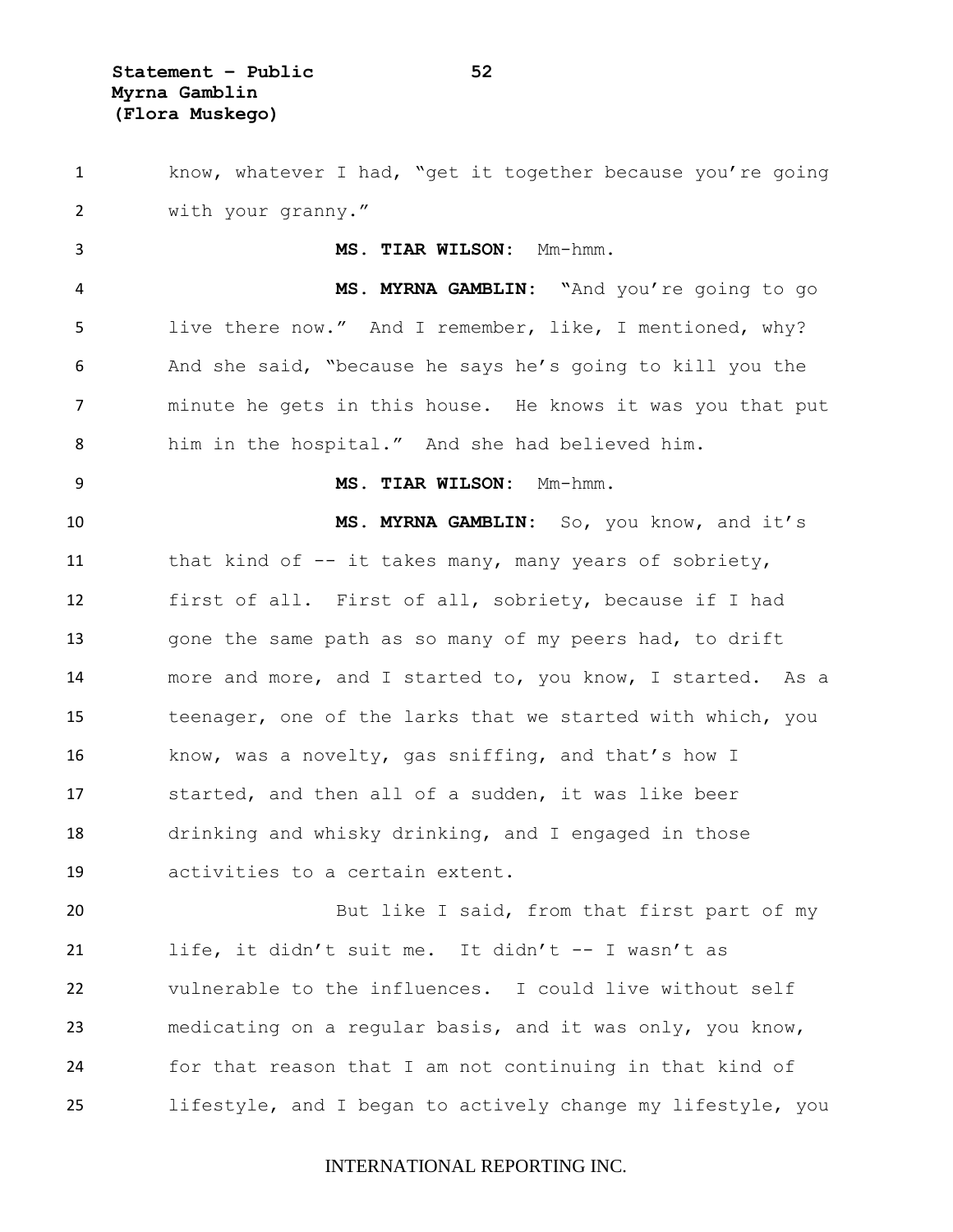1 know, I'm my 20s (indiscernible) [, very early age]. **MS. TIAR WILSON:** Mm-hmm. **MS. MYRNA GAMBLIN:** But my siblings were not so lucky, you know? It's -- like I said, I had one sister who died. As far as we know, it was an accidental death. But she died in the care of my -- one of my other sisters 7 because the adults were out, and I had -- my youngest brother also died. And, he was an active alcoholic and he died, also an accidental death. So, it's these kinds of things, but I'm almost feeling like I'm starting to get off topic, but at the same time, it isn't. I know it isn't. **MS. TIAR WILSON:** And, the reason why I had asked that, though, is because part of our mandate is also to listen to survivor stories. **MS. MYRNA GAMBLIN:** Oh, right. One of the things I did not escape was the co-dependency, and I had no 17 idea there was such a thing. Like I -- we didn't know that 18 there was such a thing as alcoholism. We didn't, you know, we didn't grow up with that kind of information and about the AA was, you know, growing up somewhere, and we hadn't heard yet, you know, and we didn't have, I guess, a barometer of comparison other than what we had access to, and back then, there being no televisions and our greatest entertainment was radio.

**MS. TIAR WILSON:** Mm-hmm.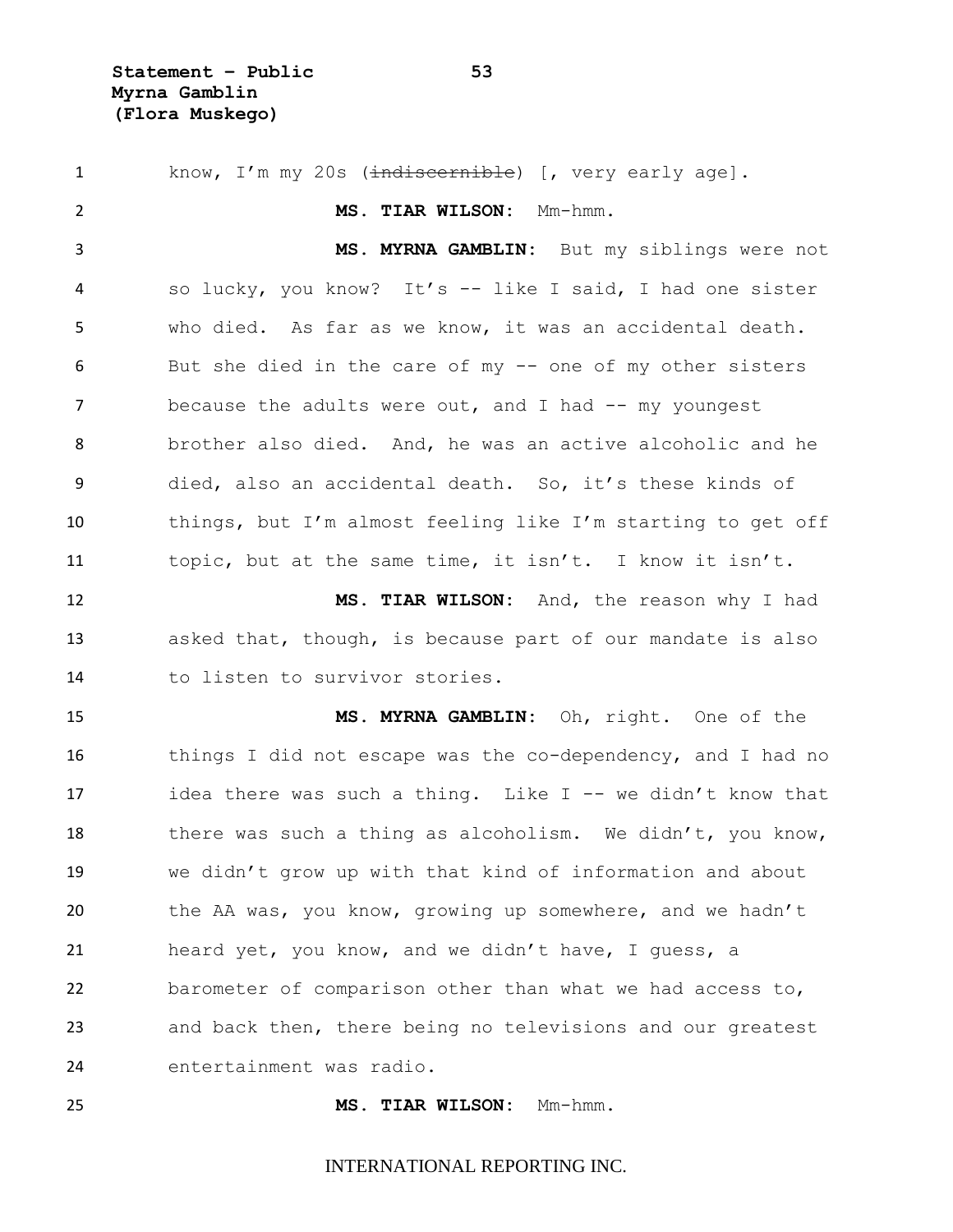**Statement – Public 54 Myrna Gamblin (Flora Muskego)**

 **MS. MYRNA GAMBLIN:** And so, that kind of stuff -- the -- like I said, I didn't escape the co- dependency, not knowing -- you know, like I said, I was parentified, but I also didn't know I was co-dependent. So, the first opportunity, I entered into a relationship with an alcoholic and that lasted for almost eight years until -- like, he fell off the wagon. Like, he was sober when we met, and he stayed sober through a good part of our  $-$  and this is  $-$  I'm glad that you asked this question because one of the things that happened, he was a residential school student. He was raised in Guy Hill Residential School.

**He and I worked together when the Royal**  Commission on Aboriginal Peoples was starting up. And, I can't remember if we had a child together at that time already, but like I said, during that eight-year period because it was the last two years, the first six years he maintained his sobriety, and the last two years he was completely off the wagon, drinking and then turning to drugs and harder drugs.

21 But, the turner [trigger] appears to have been the Royal Commission on Aboriginal Peoples process because he and I were working with various First Nation groups, and he was helping people gather statements, like, the First Nations communities to get the presentations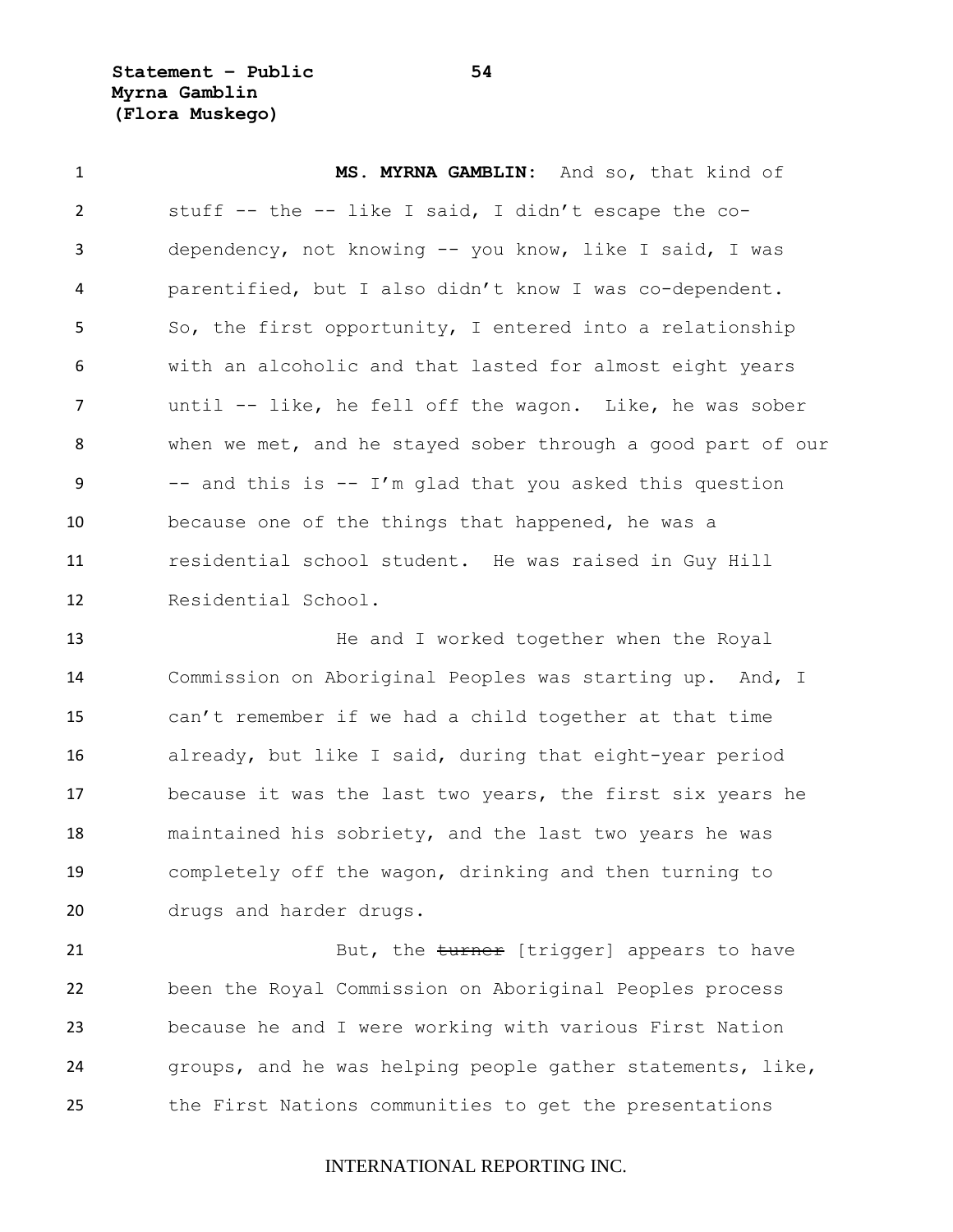**Statement – Public 55 Myrna Gamblin (Flora Muskego)**

1 ready for the Royal Commission, and he was, like, helping them by listening to the stories and getting the information together. And, I was working with him on that because we were doing the writing. I was doing -- I had 5 the pen and he had the verbal part. And I didn't know, because we didn't have 7 that information back then, that he was being triggered off by these stories [*one line redacted – personal information*], and he was totally baffled by his own behaviour. I was baffled. Like, what the hell brought this on, right? We never linked it at that time to the Royal Commission process. And he's listening to all these stories, going to residential school, the experiences of people, and he's having to cope. And, the coping mechanism, unfortunately, was he went and had his first drink, not just staying sober for that -- quite a number of years. To my knowledge, he has never gone back to 18 sobriety. (<del>Indiscernible</del>) [Because we didn't stay together]. But, yeah. **MS. TIAR WILSON:** I think those are my main questions that I had. I'm just checking in now, it's --- **MS. MYRNA GAMBLIN:** Yeah. Yeah, because I remember giving some kind of statement to TRC about that, because I had to raise our children as a single parent on account of that situation, you know?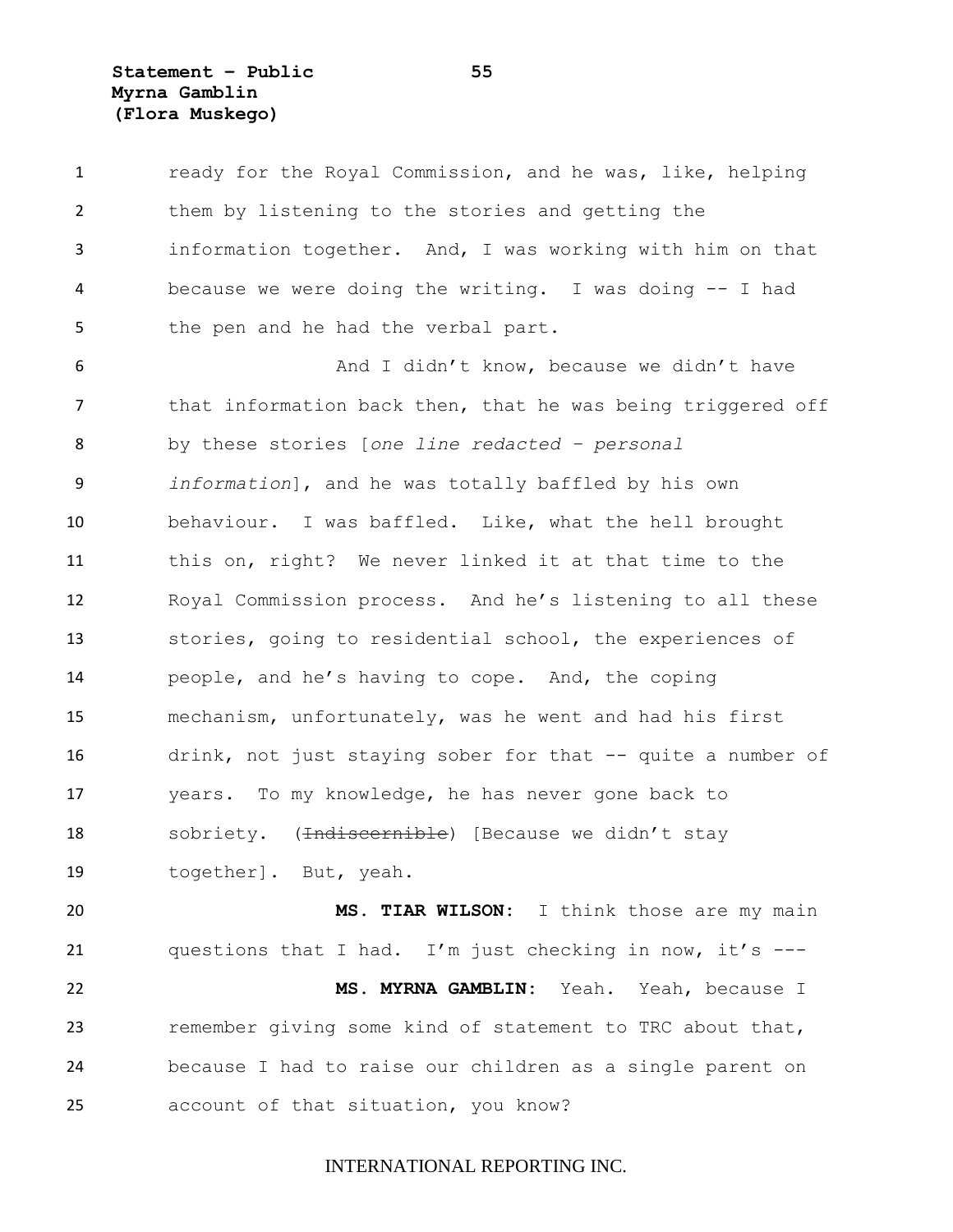**Statement – Public 56 Myrna Gamblin (Flora Muskego)**

 **MS. TIAR WILSON:** Mm-hmm. 2 MS. MYRNA GAMBLIN: He couldn't -- you know, my oldest son stays in touch with his father and he says he's still at it. **MS. TIAR WILSON:** I just want to ask, are feeling like this process has helped you felt heard today? **MS. MYRNA GAMBLIN:** Has what? **MS. TIAR WILSON:** Has this process helped you felt heard today, listened to? **MS. MYRNA GAMBLIN:** Oh, yes, definitely. Definitely, yeah. **MS. TIAR WILSON:** Have you felt like you've been able to share your story, your truth through your words? **MS. MYRNA GAMBLIN:** Mm-hmm, yeah. **MS. TIAR WILSON:** And have you -- I should have asked this at the beginning. I need to get in that habit. But, are you voluntarily here giving your statement to the Commissioners today? Nobody has forced you to be here? **MS. MYRNA GAMBLIN:** I'm voluntarily here, yes. **MS. TIAR WILSON:** That being said, is there anything else you would like to add that you might not have covered, or ---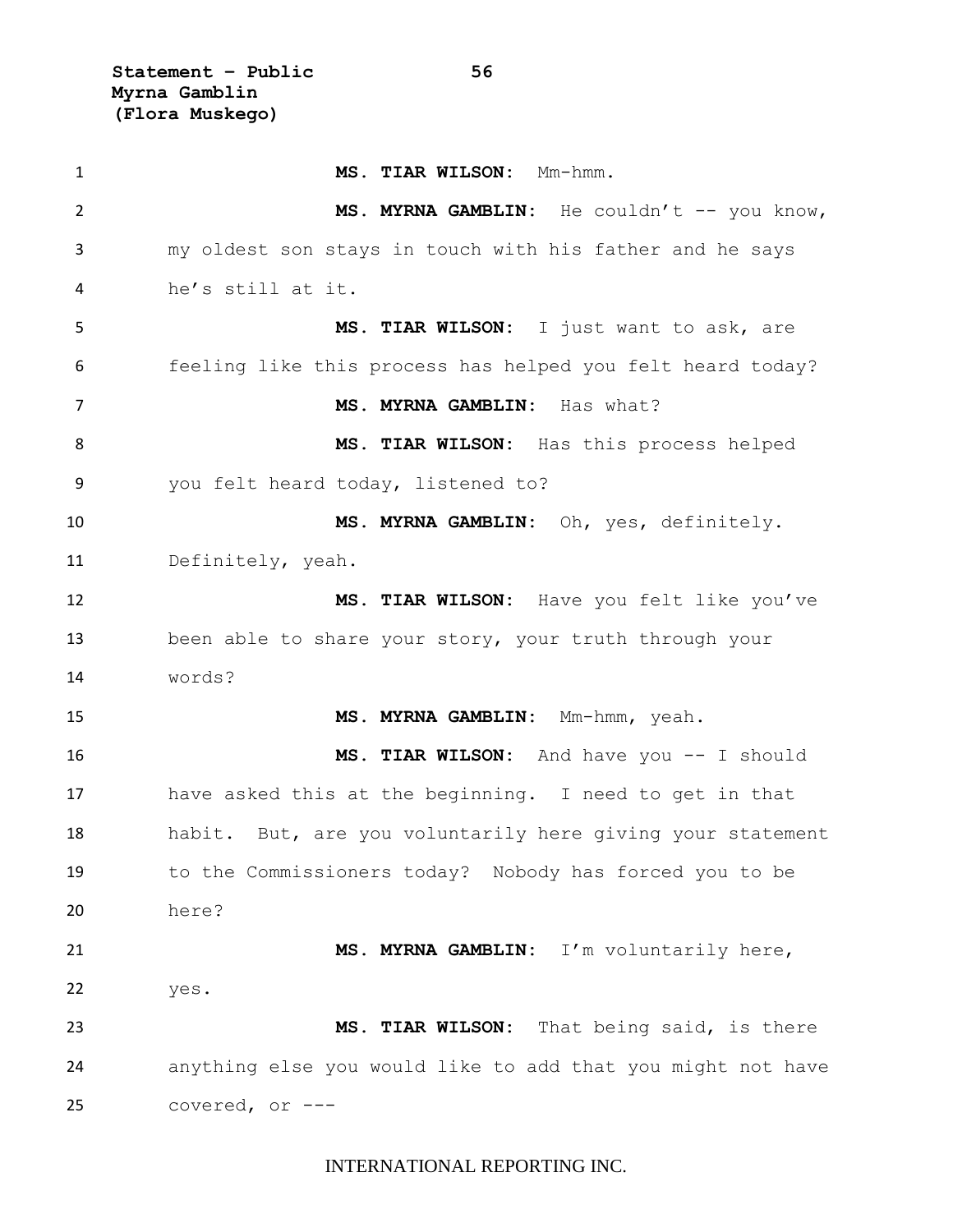**Statement – Public 57 Myrna Gamblin (Flora Muskego)**

 **MS. MYRNA GAMBLIN:** As an Aboriginal woman, my appearance, my hair used to be much lighter. Like, I can go into the City of Winnipeg and pass as non- Aboriginal. But, my experience has been that the mindset that I would -- like, that's the only word I can think of that's not completely -- that's kind of neutral. So, I keep using "mindset" -- of people that I would encounter, non-Aboriginal persons, you could see the change in attitude, or they openly display a change in attitude as soon as they find out that a) you're an Aboriginal person, and in addition to that, you grew up on a reserve, and in addition to that, like, you know, it's degrees of attitude 13 that would come, you know, the attitude change and how you were treated.

 You know, so Aboriginal, grew up on a **reserve, has a Treaty number, and it would manifest itself**  as -- there would be the group of people who would want to talk to me about, "So, what do you think about them?" Like, the people on the reserve, "those people", like I'm one of those people. "But, you don't look them, so you don't think like them." Literally, that kind -- going to school at one point because we all had to leave to go to high school, they didn't have high schools here when I was going to school.

I ended up at Grant Park Collegiate in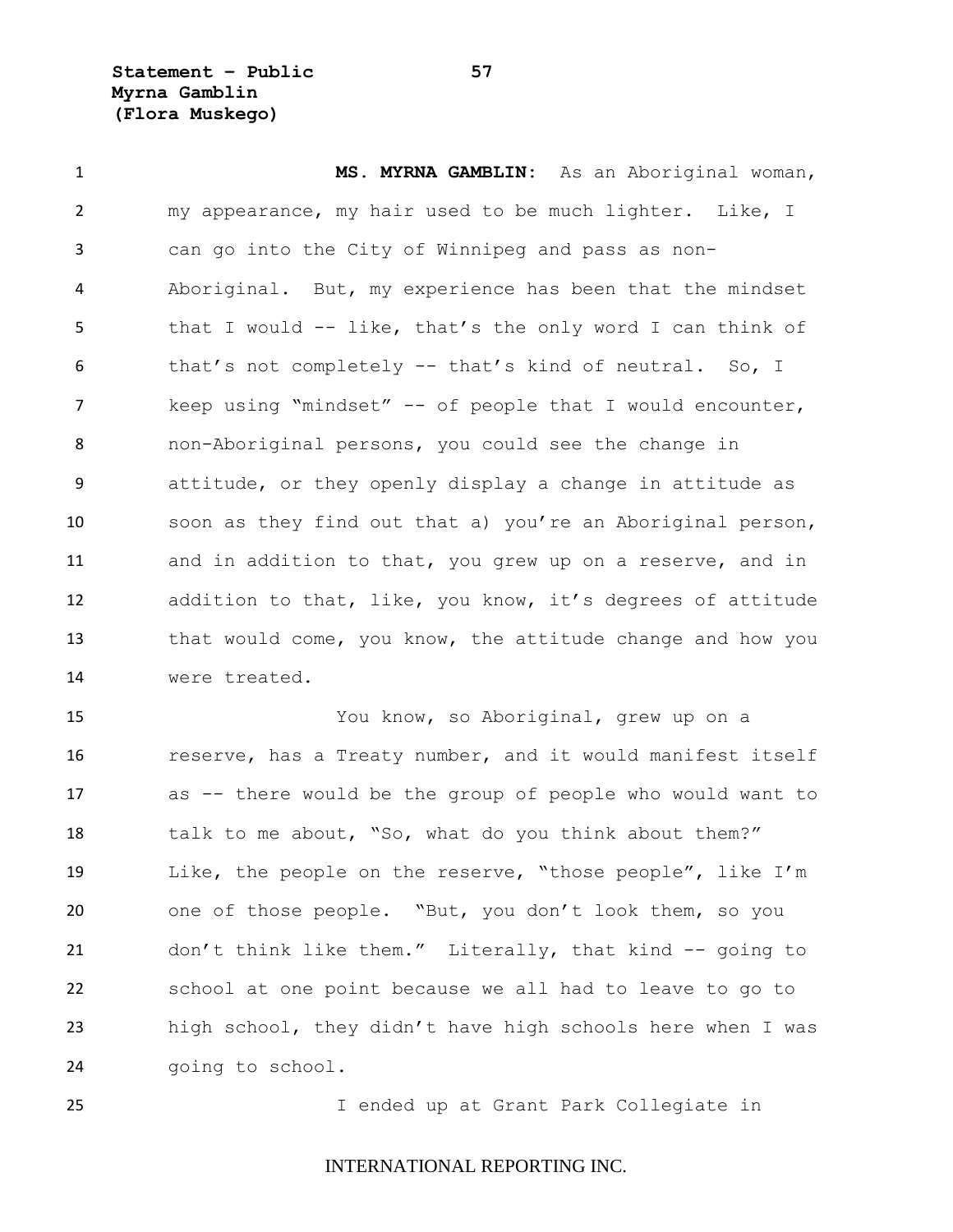# **Statement – Public 58 Myrna Gamblin (Flora Muskego)**

 Winnipeg, and I had discovered that if I wanted to go into the sciences, I had to take university entrance math, is what they called it at the time. So, it was university entrance math. Then they had a business math. I think there was some other math, but university entrance math is the one you wanted to take if you wanted to further your education. And I remember being told I could not take that 8 math because I signed up for it; right? This is grade 10. And, totally baffled, like, why I can't take this math? Because you're from a reserve. You would never be able to learn this math. I was, like, but if I don't do this math 12 then I can never have pursued the career that I want.

 I remember the principal himself telling me that I should just give that up because this math was so difficult; I would never be able to do it. You know, you're just -- you know, reserve students just don't -- 17 they can't learn this. And I remember being very, very 18 angry about it and saying to him that I didn't  $-$ -that I believed I had some rights and that I wanted to take that math, and what did I have to do in order for this school to let me? And, he was like, "So, you are really determined, and you think you can do this, do you?"

23 And I was just a little girl, right, with no family support because they put you in these boarding homes, you know. It's like a foster home so you can go to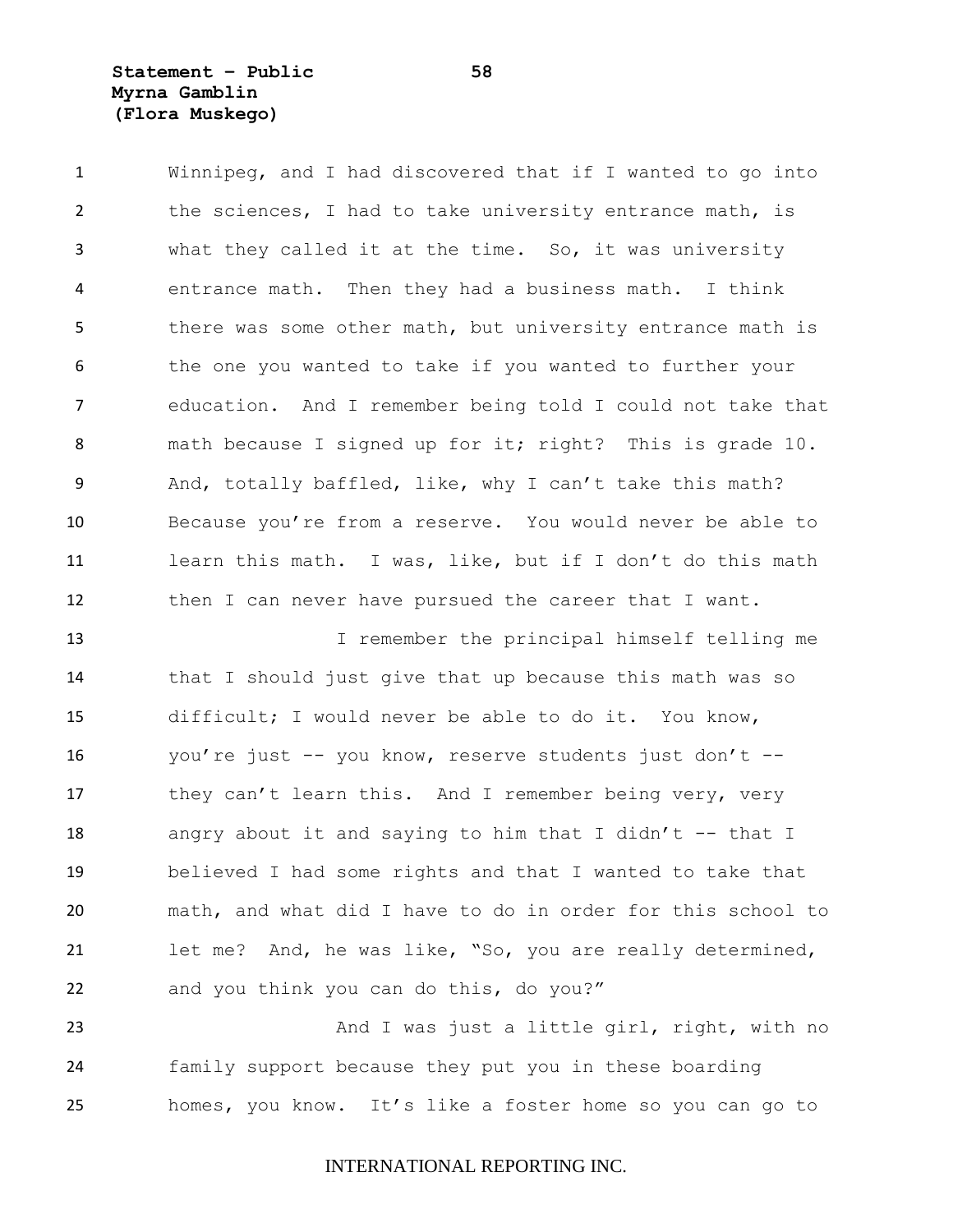**Statement – Public 59 Myrna Gamblin (Flora Muskego)**

 school. He said, "If you're so damn determined to do this, well, I'm going to let you do it, but after each and every test, I want you to bring that test in here, so I can see the marks."

 That man motivated me to get, I think it was an A double plus because I think I lost two marks, like two points out of the entire year of math just because. I wouldn't have gotten such a high mark if it wasn't for him doing this. But I remember, like, after giving him my final exam and he was, "like, well, I guess you must have, you know, some blood in you to be able to do this thing." And, I didn't go back to that school. Like, I did whatever I could to manipulate, manoeuvre so I never had to go back there. I probably would have been a great university student (indiscernible) brave it through, right? But that 16 kind of thing, you know?

17 And then the boys, the non-Aboriginal boys, 18 I remember one of my friends who was from Berens River, and we happened to be in the same boarding home, she asked me to double date with her and by this time, like, this was 21 later on in the year, so I was probably about 16, and I said okay. And, she was going with a non-Aboriginal boy. And, she said him and his friend are going to pick us up and we're going to go out. We're going to a movie. 25 So, the boy that I was blind dating with,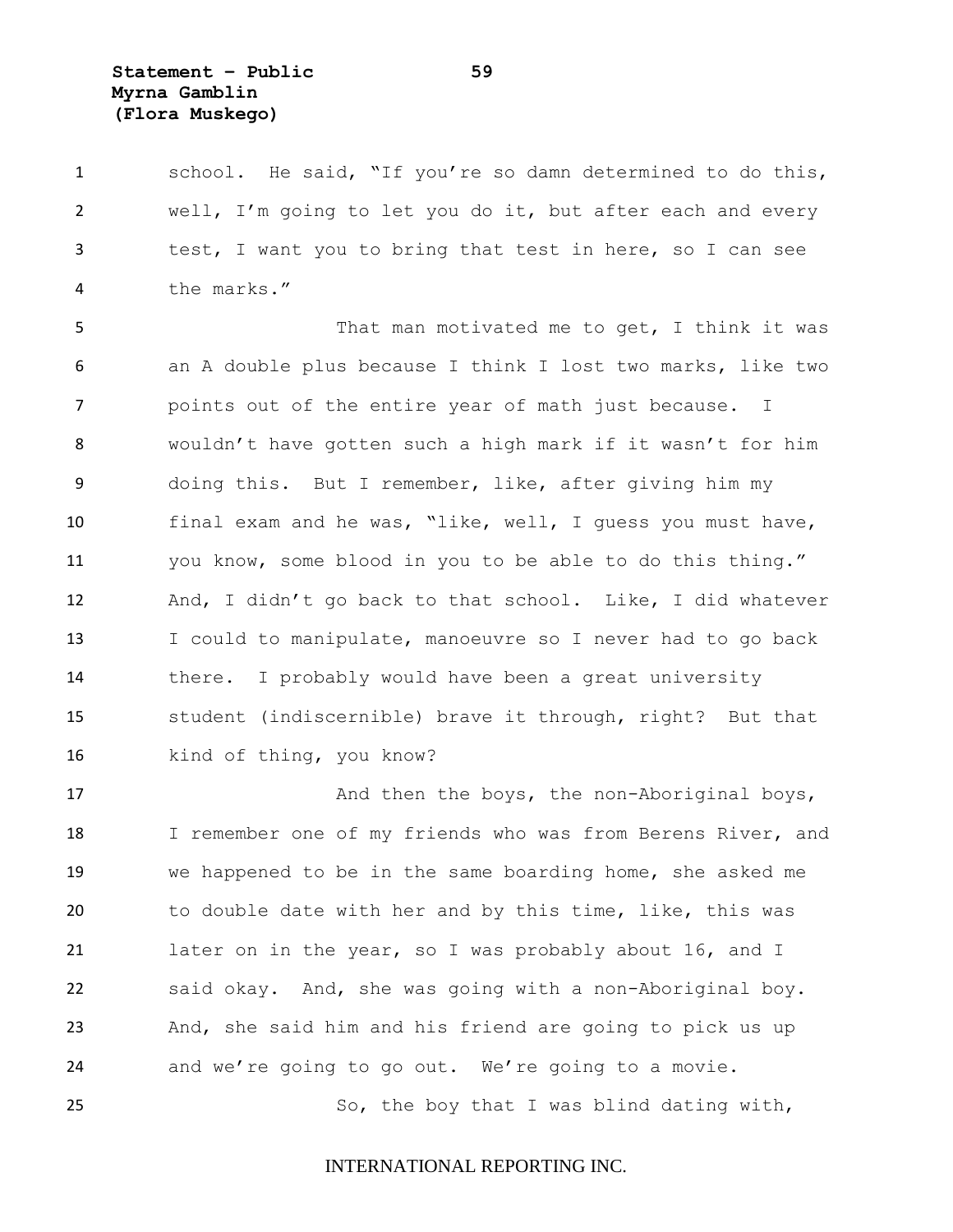**Statement – Public 60 Myrna Gamblin (Flora Muskego)**

1 like, he was all very nice until he was like, "Uh, you mean like you're an Indian, an Indian woman?" And as soon as I, you know, I said yes, "Like, you lived on a reserve?" "Yes." As soon as he got that straightened, then he was like, you know, "Do you want to do it with me?" And that was the way boys in my time expressed themselves, right, when they were trying to have sex with a girl. And, I was 8 just appalled, I was like, "Who the hell do you think you are?" "But, you're an Indian. Like, I was always told 10 that Indian women really like sex, you know, and that you'll do it with anybody." 12 And that was not an unusual experience, if I

 found myself in any kind of situation where it was a non- Aboriginal male, because I would be treated like gold until they discover who I am, where I'm from. And I don't know how that's changed in recent history. That, I'm talking 40 years ago.

 **MS. TIAR WILSON:** But, it just goes to show the history and the context.

 **MS. MYRNA GAMBLIN:** Mm-hmm. **MS. TIAR WILSON:** Of how this issue is --- **MS. MYRNA GAMBLIN:** Mm-hmm. **MS. TIAR WILSON:** --- bigger than the last 24 five years (indiscernible) [for example. When you started]

 $---$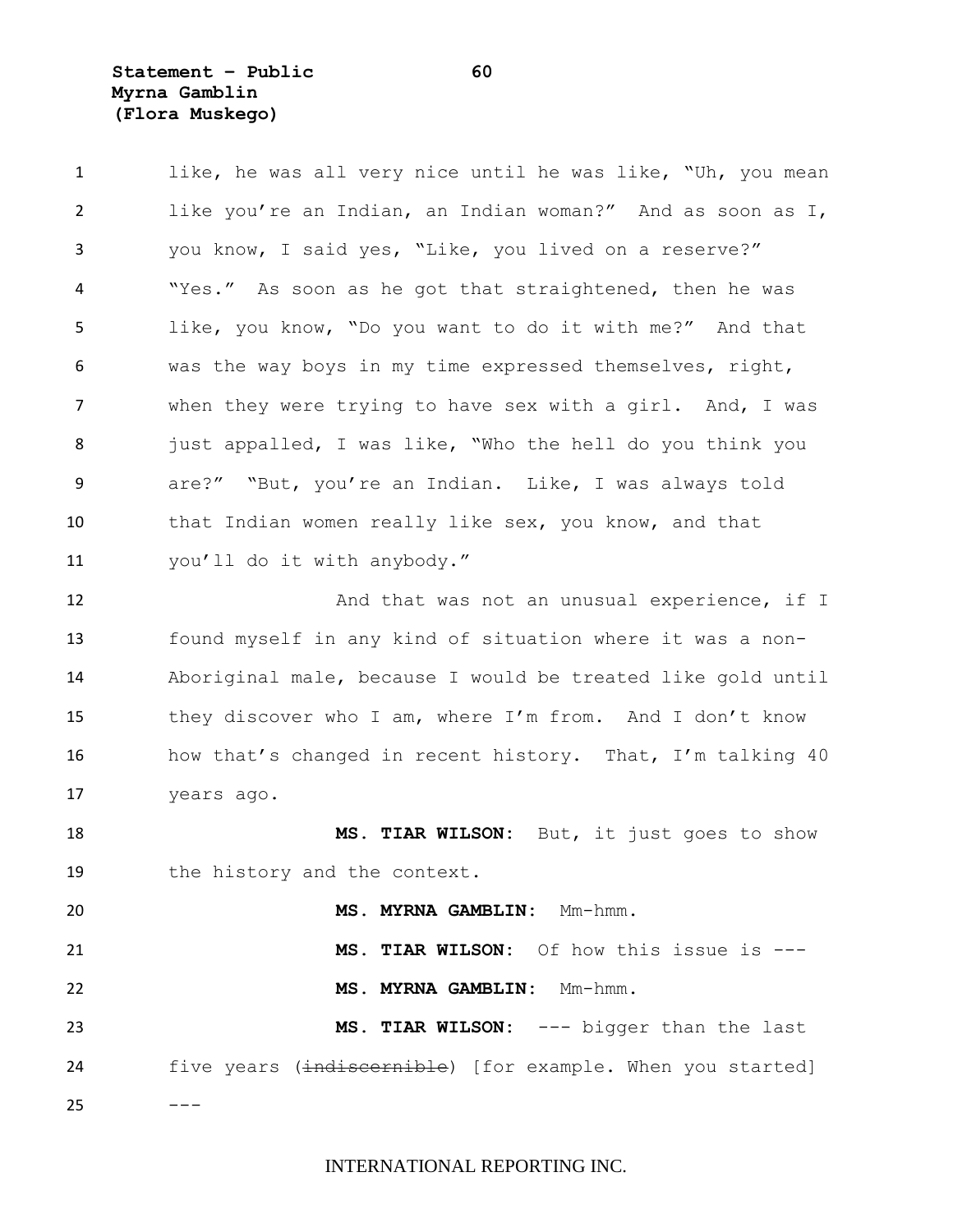**Statement – Public 61 Myrna Gamblin (Flora Muskego)**

 **MS. MYRNA GAMBLIN:** Oh, yeah. **MS. TIAR WILSON:** --- knowing about your aunt. **MS. MYRNA GAMBLIN:** Yeah. **MS. TIAR WILSON:** So, checking in how you're feeling. **MS. MYRNA GAMBLIN:** I'm tired actually. 8 MS. TIAR WILSON: I'll admit, I've done many today and my mind is full. **MS. MYRNA GAMBLIN:** Mm-hmm. **MS. TIAR WILSON:** But, I'm here if you still feel like you need to talk. I mean, we've covered a lot. You know, I want to thank you personally for -- just to hear the history context of Norway House. **MS. MYRNA GAMBLIN:** Mm-hmm. **MS. TIAR WILSON:** But, also, for coming to 17 the Commission, to the National Inquiry, you know, and giving also a chance for the Commissioners to hear that history. **MS. MYRNA GAMBLIN:** Mm-hmm. **MS. TIAR WILSON:** So, thank you for that. You mentioned these notes. **MS. MYRNA GAMBLIN:** Mm-hmm. **MS. TIAR WILSON:** Can you submit them to me, so I can ---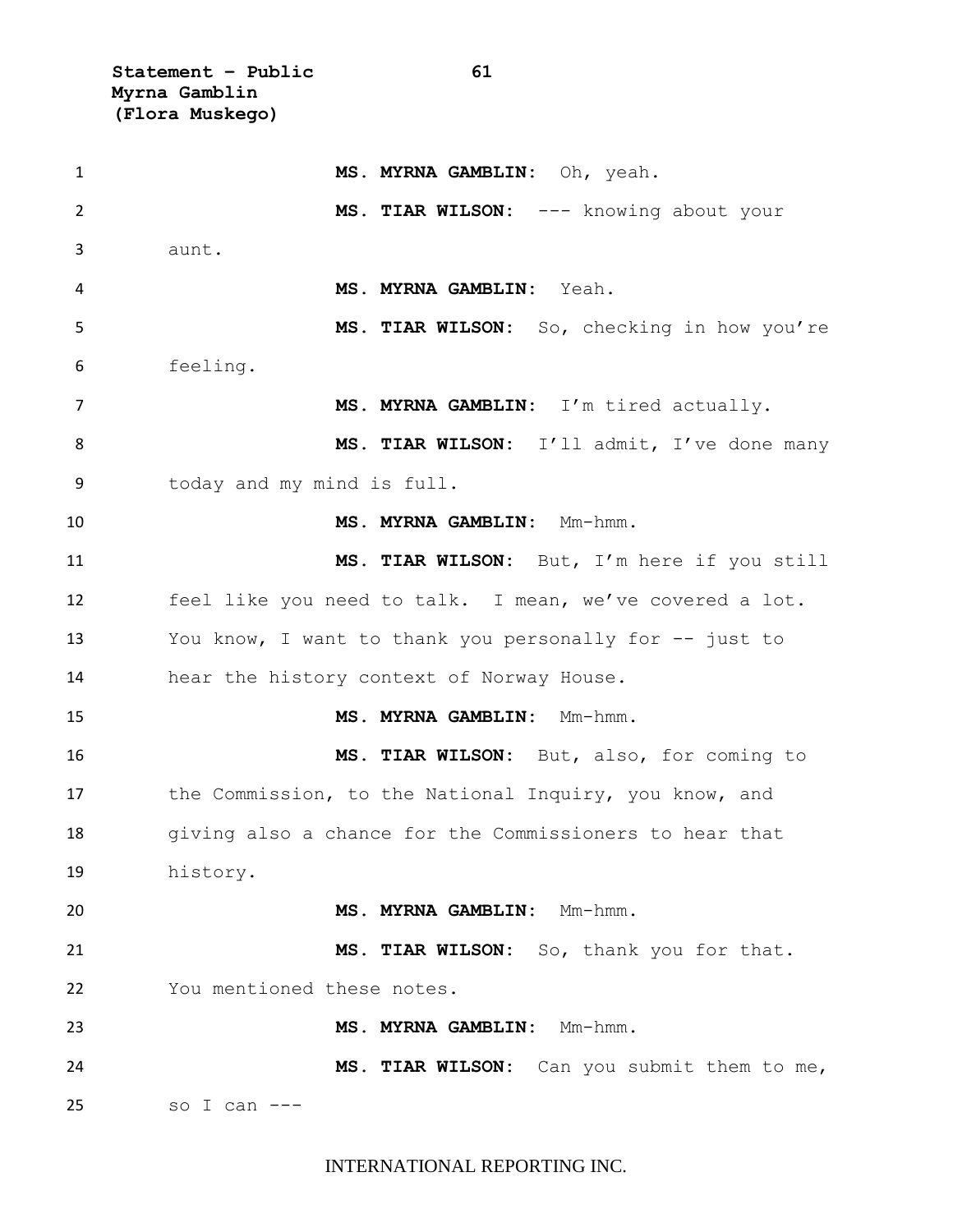**Statement – Public 62 Myrna Gamblin (Flora Muskego)**

 **MS. MYRNA GAMBLIN:** I'm leaving those with you, yes.

 **MS. TIAR WILSON:** Okay, and then the list you created -- oh, you even have a date on here. I was 5 going to ask you when you made these. Okay. So, no -- today -- that's today date. You didn't make these just 7 today?

 **MS. MYRNA GAMBLIN:** I just printed it out today, and I had to quickly work because I wasn't prepared the way I would have liked to have been prepared to do a presentation to the Commissioners, mainly because, like, it was -- it's a communication piece all over, and we were told in another meeting last week by Counsellor Osborne that the Commission was coming on these dates, right? And so, I'll just try and remember how many days before you arrived here that was. Like, that was within about a week before you arrived here.

 So, I didn't see, like, a bunch of advertising going on locally, but that could be because I didn't go to a lot of places, luckily, in those days, 21 right? I heard it at that meeting and I was very grateful to hear because -- and it did give me a few days to start thinking, you know, in between doing my regular work and other stuff I'm involved in to start thinking about what I actually wanted to, you know, to enter into the record,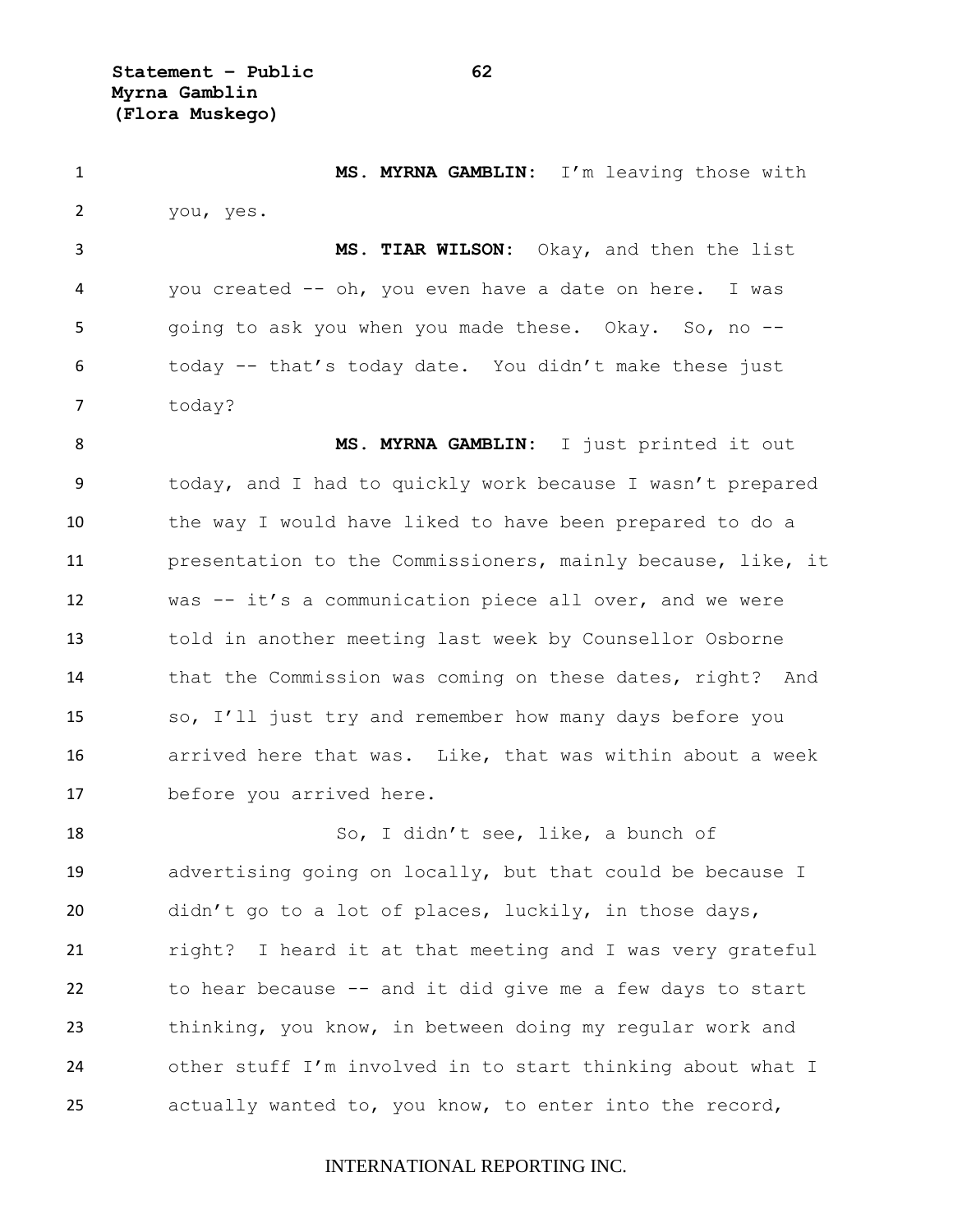**Statement – Public 63 Myrna Gamblin (Flora Muskego)**

 because I know this is a legal process. **MS. TIAR WILSON:** Mm-hmm. **MS. MYRNA GAMBLIN:** And, again, you triggered also thinking -- this is the last one, because we're going to keep doing this, and you're very good at what you do by the way. Thank you. There is -- when we started talking about intergenerational effects, there is already a legal form of precedent, to my understanding, that has been very well-established through the residential school compensation process, okay? They even have, like, a checklist of symptoms of residential school effects, unable to hold a job, dah, dah, dah, dah, that the amount of compensation for those victims was determined by some of the symptoms that they were displaying as a result of their incarceration and residential schools. So, I think there's a body of information there that already sets out some very specific type of guidelines, because I just kind of, like, in my work, I 19 just kind of absconded with that information to, you know, begin to work with people to say, you know, this is some of how what -- some people are terming -- using the term

 but the specifics of it that the adjudicators went through with the claimants, right?

"residential school syndrome" for the effects in general,

So, those specifics, and I think it's part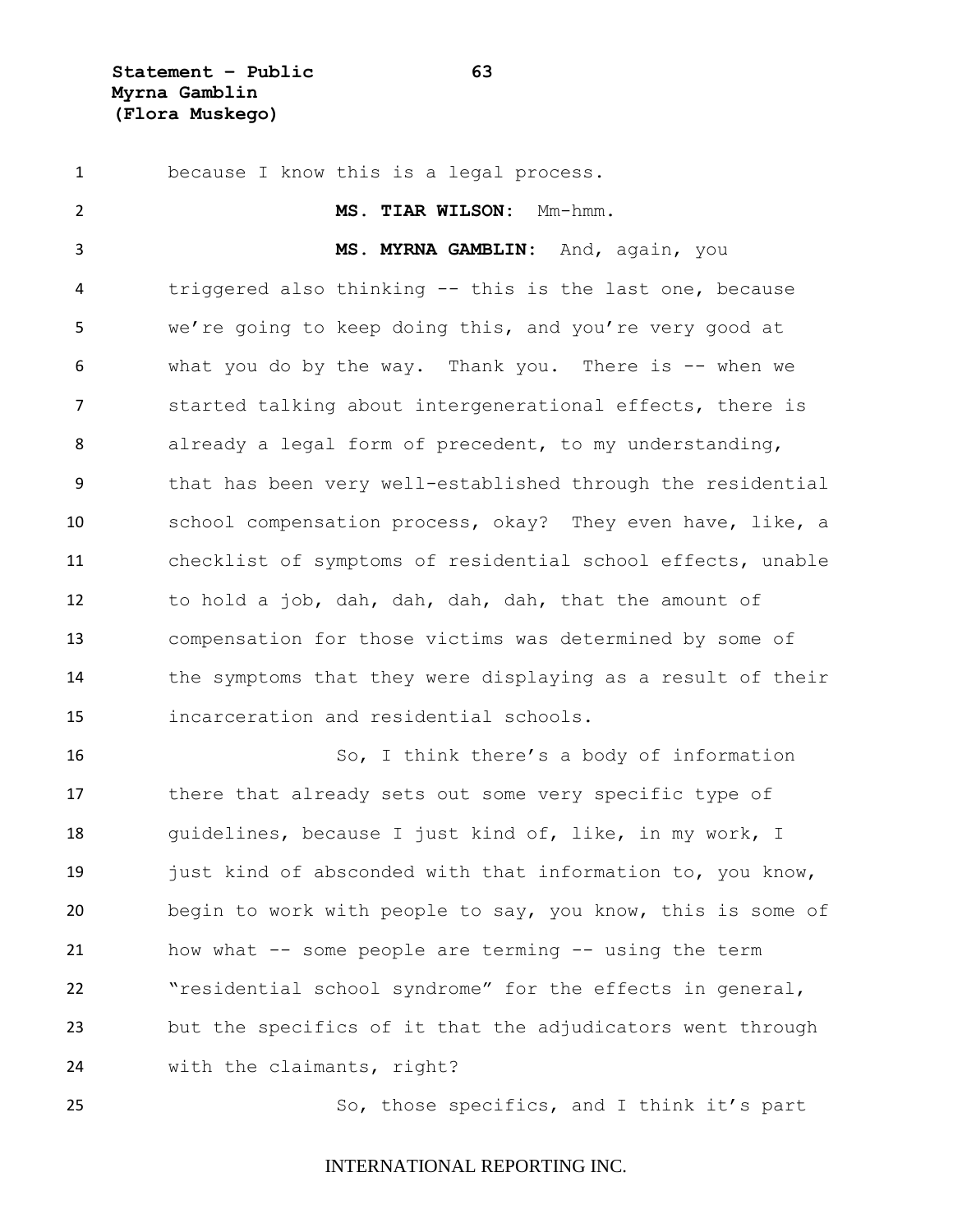**Statement – Public 64 Myrna Gamblin (Flora Muskego)**

 of the healing that needs to happen because we need -- if there's any kind of process, like a healing process, we kind of -- you know, you can't just put a band aid on it, you know? And, I guess like an illness, I'm going to revert to my language right now. [*IN CREE: Whatever is the thing that was taken away from you and making you sick, you have to put it back together*.]

8 So, what I'm saying -- I'm saying what was removed from you that is now causing your illness has to be restored in some form in order for the healing to begin. So, in our case as the people, the thing that was removed from us, I know it's at the end of the day, is who we are. (Indiscernible) and this is what's causing the illness. And in order to heal the illness, we need to put it back. And in the day-to-day, when we're trying to help put it back, and I am forced to use the English language to help parents try and reconstruct some of that identity because the current legal processes do not allow us to actually do a full-blown healing by also beginning to access our languages. I think -- I don't know if I'm saying it, if 21 I'm expressing it well enough.

 But, you know, [*IN CREE: that is where it has to start, with the language*.] Because, and I'm just going to use this piece, when talking with parents and other people around me, when we talk about our culture, I'm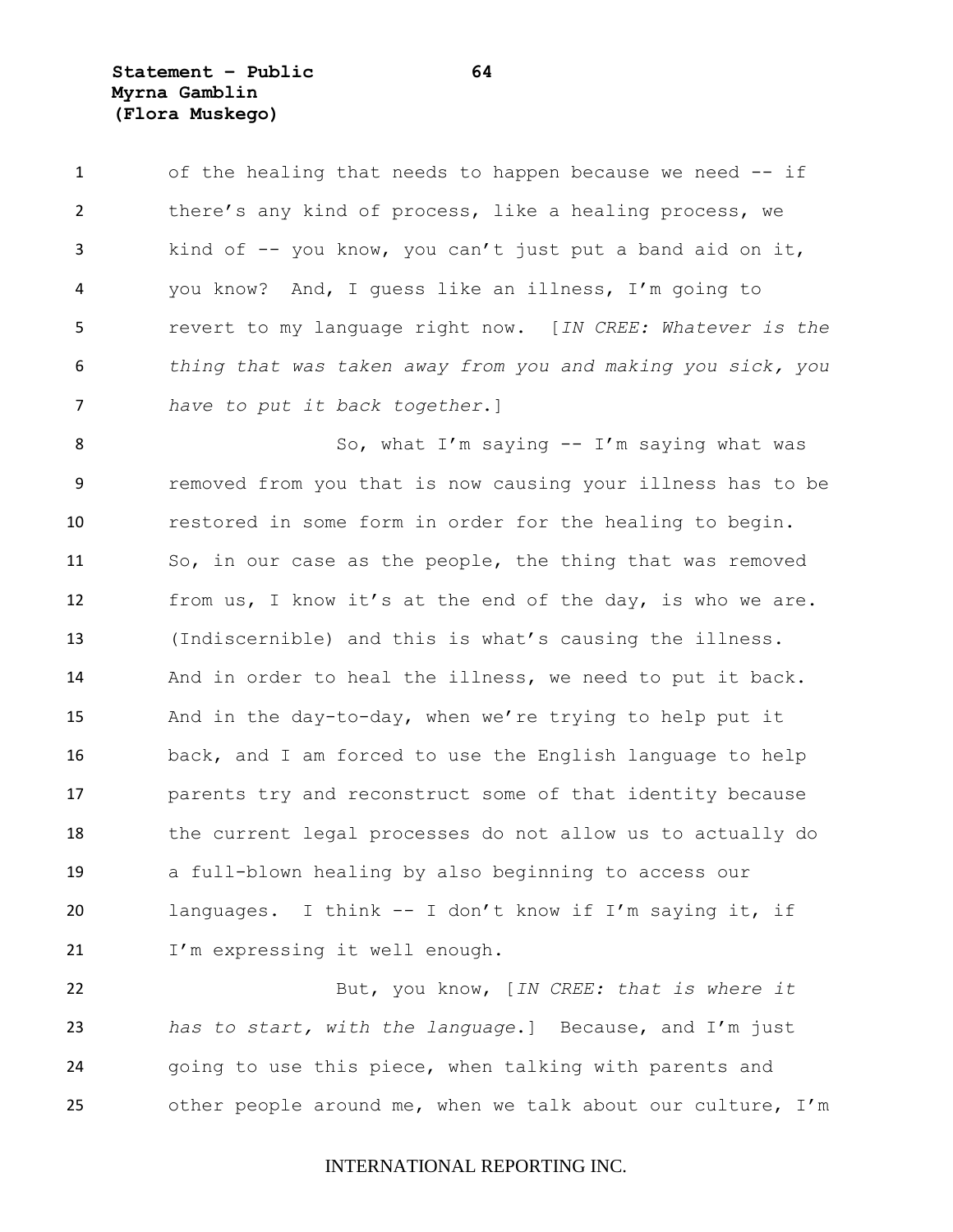**Statement – Public 65 Myrna Gamblin (Flora Muskego)**

 talking about first the language. **MS. TIAR WILSON:** Mm-hmm. **MS. MYRNA GAMBLIN:** Because language, we share a language, we share a history, we share traditions and we share -- I said we have language, traditions, knowledge and history. And the language is the piece that expresses the philosophies of our people and we -- in order 8 to have some concept of identity, we need to know what you're identifying with, right? And, that identification, when speaking with our current parents, like, they're the parents of children from age 0 to 18, when I tell them that our language does not have -- it doesn't have the concepts of she, he and it, and that there's no -- it doesn't have a built-in species discrimination that -- the language is constructed to speak to living and parts of living, like part -- living beings and parts of living beings. 17 So, for example, I can talk about Laughing Rabbit, my friend Laughing Rabbit. I can see her coming down the road and I say, I'm translating from what I would be thinking in my language, right. [*IN CREE: Here they come, circling around laughing rabbit.]* So, Laughing Rabbit, my friend, coming down the road, you know, dancing down the road. You don't know if I've got a girl friend

whose name is Laughing Rabbit. Maybe it's my, I don't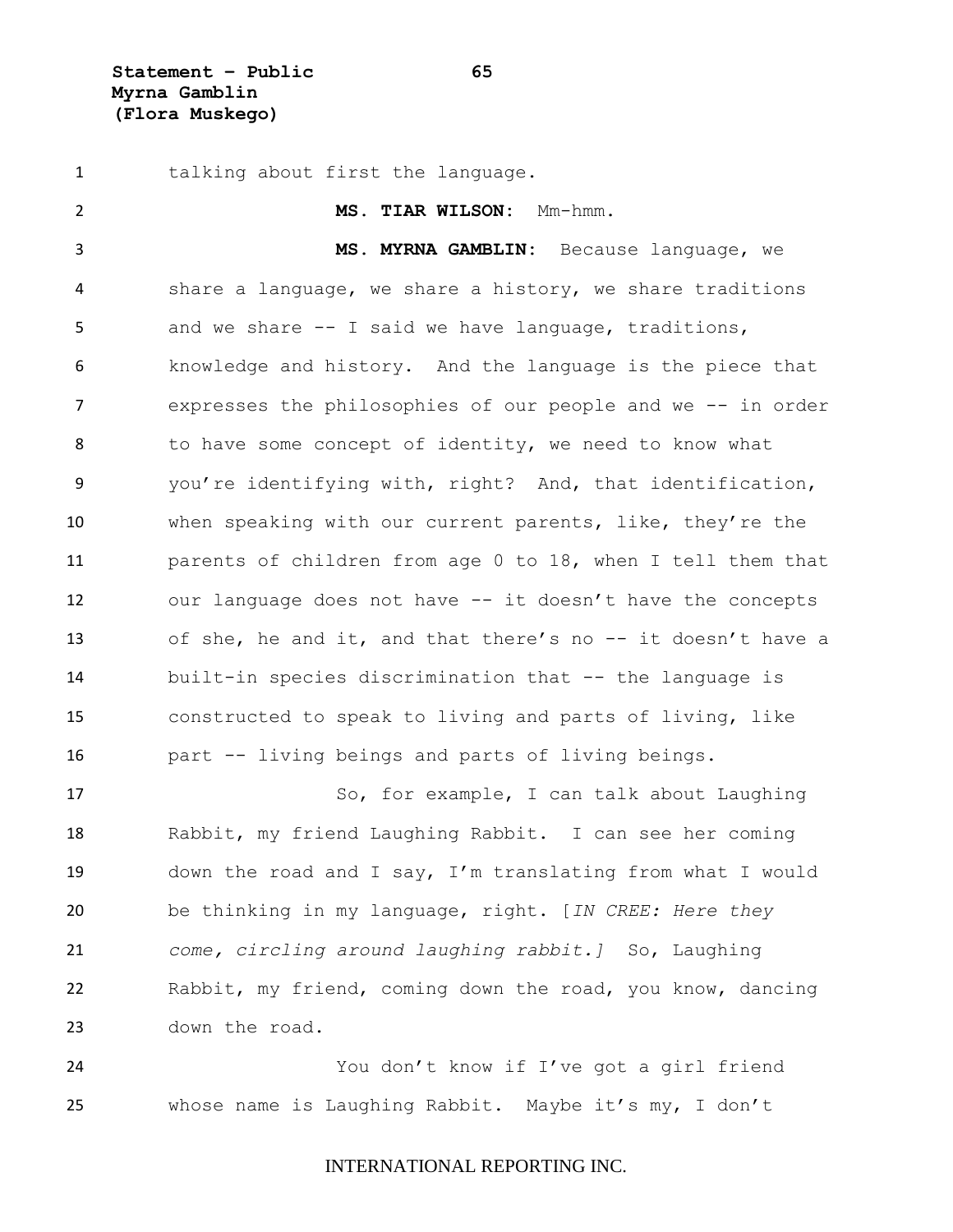**Statement – Public 66 Myrna Gamblin (Flora Muskego)**

| $\mathbf{1}$   | know, neighbour, the Raven, who's hopping down the road and |
|----------------|-------------------------------------------------------------|
| $\overline{2}$ | I just happened to have refer to this Raven as Laughing     |
| 3              | Rabbit rather than a Raven. You don't know of any of that   |
| 4              | until I specify. It could actually be a rabbit, right?      |
| 5              | Until I specify, like in my language, if I say [IN CREE:    |
| 6              | here is the laughing rabbit female that is coming down the  |
| 7              | $way.$ ]                                                    |
| 8              | So, I'd be specifying, you know, this is                    |
| 9              | living being named Laughing Rabbit, who is a human female.  |
| 10             | It's just not built in. I can't just say she is named       |
| 11             | Laughing Rabbit, like, you know? There's my friend, you     |
| 12             | know, and be able to say in one word, like, it's "her".     |
| 13             | MS. TIAR WILSON: That was in Cree it's                      |
| 14             | animate and inanimate.                                      |
| 15             | MS. MYRNA GAMBLIN: Yeah. So -- and when                     |
| 16             | I'm sitting with parents that are, like, and they have 8-   |
| 17             | year-olds, that have 12-year-olds, 4-year-olds, and that's  |
| 18             | the first time they've heard this about their own language, |
| 19             | even if they understand like [IN CREE: yes, no, laugh], but |
| 20             | this is the first time they're actually having a discussion |
| 21             | and having anybody point that out, and it's scary but       |
| 22             | that's -- okay. End.                                        |
|                |                                                             |
| 23             | MS. TIAR WILSON: So, you're saying that                     |
| 24             | we're going to end this now?                                |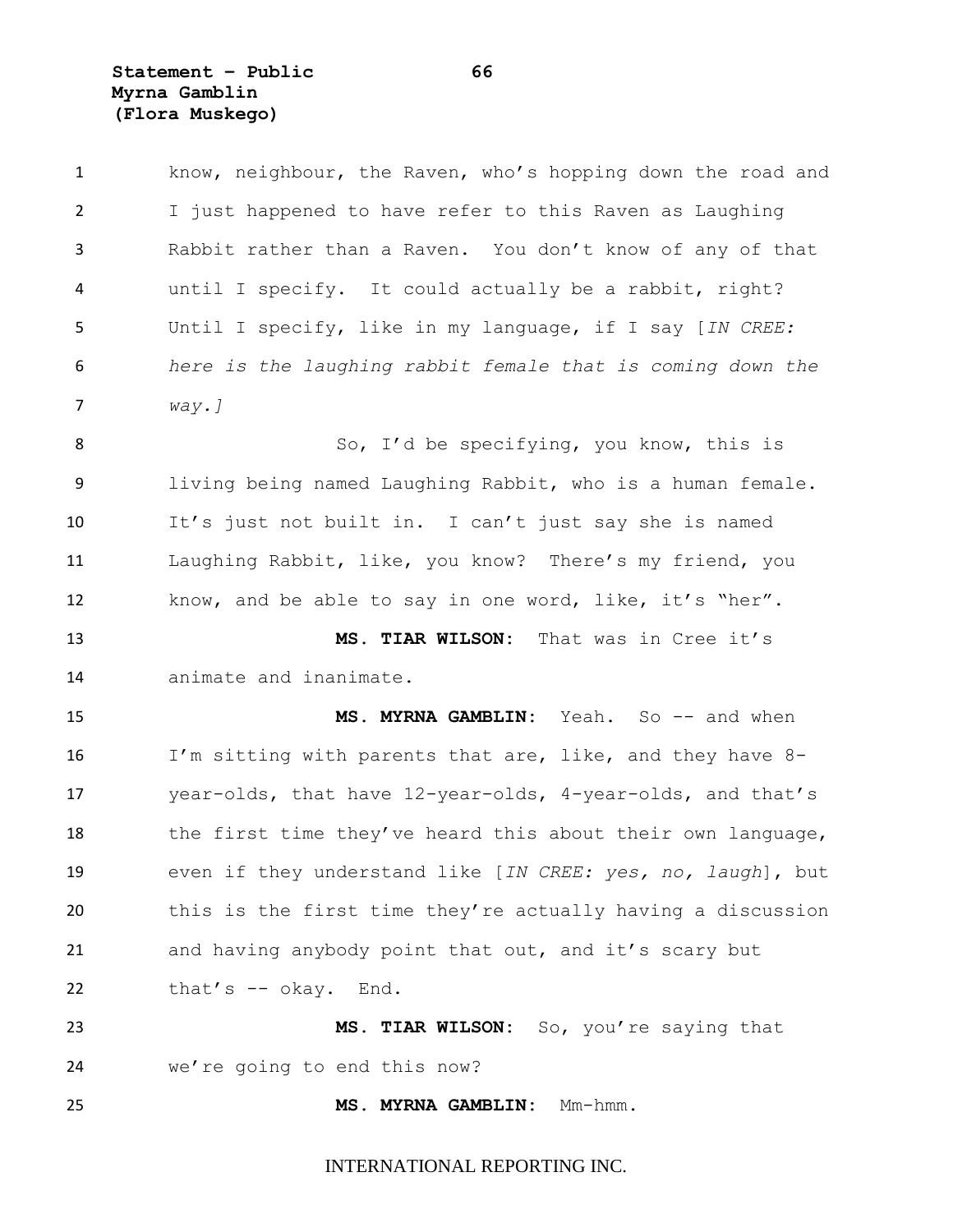**Statement – Public 67 Myrna Gamblin (Flora Muskego)**

 **MS. TIAR WILSON:** Okay. So, again, thank you so much for your visit today. First of all, thank you for waiting.

#### **MS. MYRNA GAMBLIN:** Okay.

 **MS. TIAR WILSON:** You know, you could have 6 6 got frustrated with the process and you could have walked away. So, thank you for waiting and submitting to us. That's very important. And then I just have to say, you know, it's 6:45 p.m. central standard time, Thursday November 9th. This is Tiar Wilson who has just spent a couple of hours with Myrna Gamblin, and we, you know, we talked about a lot of -- we talked -- first of all, talked about a historical murder in the community, one of the first that is, I guess, on the record.

 So, she was able to bring in a lot of historical context in terms of -- I guess some of the -- well, the systemic causes of why some missing and murdered women -- I mean why there is so many missing and murdered women. Again, I just have to ask, have you felt like 20 you've been listened today?

**MS. MYRNA GAMBLIN:** Yes.

 **MS. TIAR WILSON:** All right. So, with that we can end this now. Thank you very much.

 **MS. MYRNA GAMBLIN:** Thank you, and I thank the Commissioners.